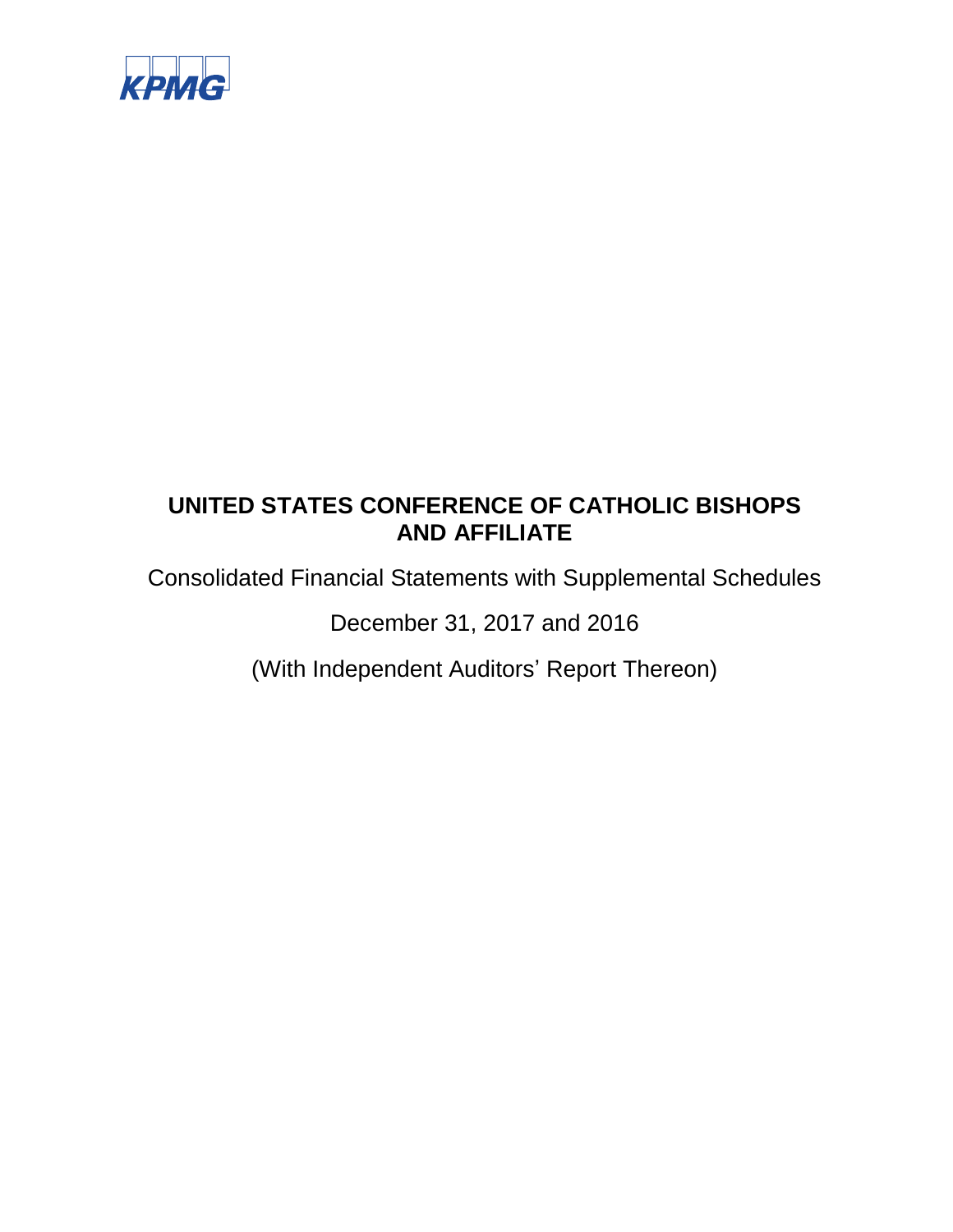# **Table of Contents**

# **Page**

| Independent Auditors' Report                                                         |    |
|--------------------------------------------------------------------------------------|----|
| Consolidated Statements of Financial Position as of December 31, 2017 and 2016       | 3  |
| Consolidated Statement of Activities for the year ended December 31, 2017            | 4  |
| Consolidated Statement of Activities for the year ended December 31, 2016            | 5  |
| Consolidated Statements of Cash Flows for the years ended December 31, 2017 and 2016 | 6  |
| Notes to Consolidated Financial Statements                                           | 7  |
| <b>Supplemental Schedules</b>                                                        | 31 |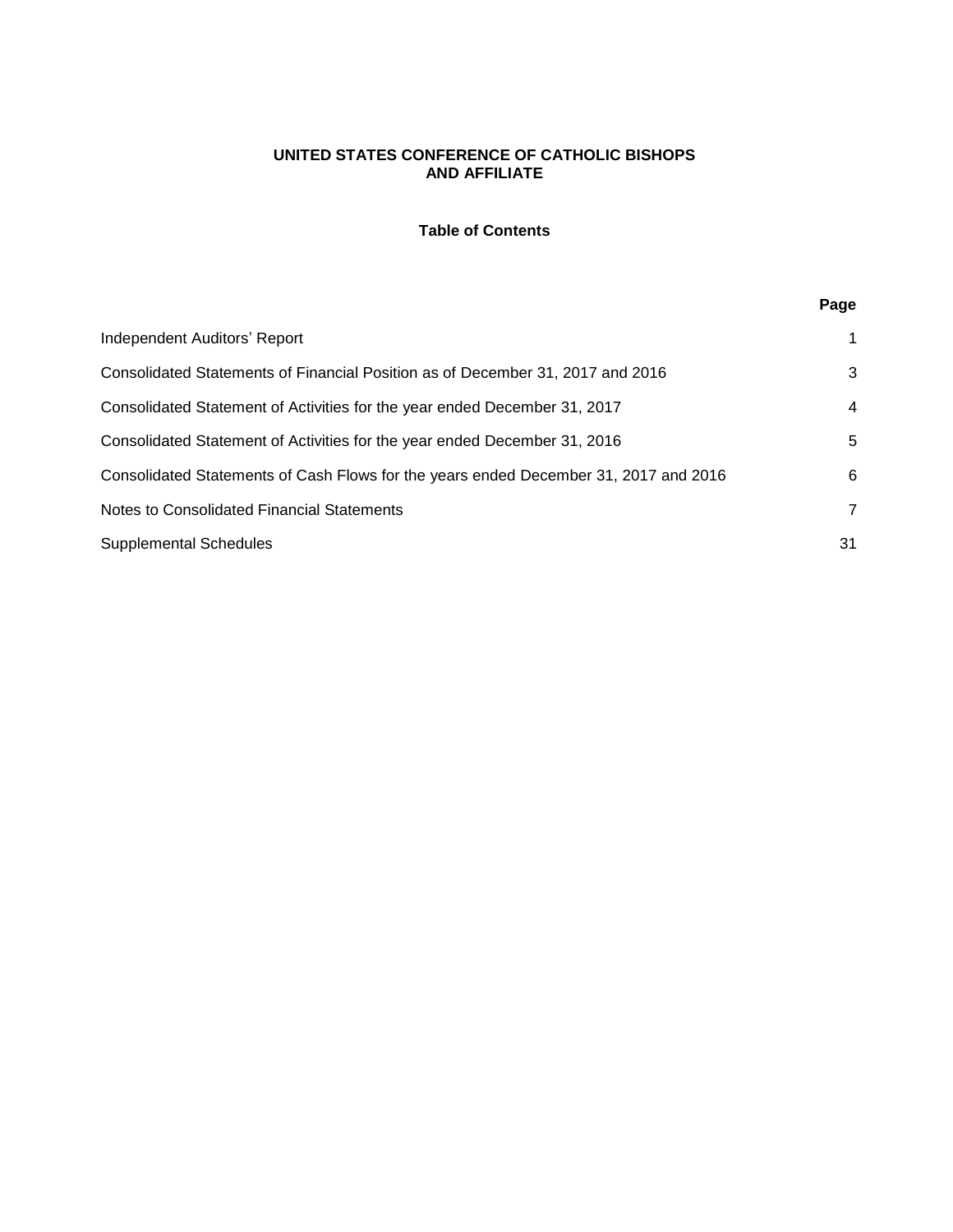

KPMG LLP 1676 International Drive McLean, VA 22102

#### **Independent Auditors' Report**

The Administrative Committee United States Conference of Catholic Bishops:

We have audited the accompanying consolidated financial statements of the United States Conference of Catholic Bishops and affiliate, which comprise the consolidated statements of financial position as of December 31, 2017 and 2016, and the related consolidated statements of activities and cash flows for the years then ended, and the related notes to the consolidated financial statements.

# *Management's Responsibility for the Financial Statements*

Management is responsible for the preparation and fair presentation of these consolidated financial statements in accordance with U.S. generally accepted accounting principles; this includes the design, implementation, and maintenance of internal control relevant to the preparation and fair presentation of consolidated financial statements that are free from material misstatement, whether due to fraud or error.

#### *Auditor's Responsibility*

Our responsibility is to express an opinion on these consolidated financial statements based on our audits. We conducted our audits in accordance with auditing standards generally accepted in the United States of America. Those standards require that we plan and perform the audit to obtain reasonable assurance about whether the consolidated financial statements are free from material misstatement.

An audit involves performing procedures to obtain audit evidence about the amounts and disclosures in the consolidated financial statements. The procedures selected depend on the auditors' judgment, including the assessment of the risks of material misstatement of the consolidated financial statements, whether due to fraud or error. In making those risk assessments, the auditor considers internal control relevant to the entity's preparation and fair presentation of the consolidated financial statements in order to design audit procedures that are appropriate in the circumstances, but not for the purpose of expressing an opinion on the effectiveness of the entity's internal control. Accordingly, we express no such opinion. An audit also includes evaluating the appropriateness of accounting policies used and the reasonableness of significant accounting estimates made by management, as well as evaluating the overall presentation of the consolidated financial statements.

We believe that the audit evidence we have obtained is sufficient and appropriate to provide a basis for our audit opinion.

#### *Opinion*

In our opinion, the consolidated financial statements referred to above present fairly, in all material respects, the financial position of the United States Conference of Catholic Bishops and affiliate as of December 31, 2017 and 2016, and the changes in their net assets and their cash flows for the years then ended in accordance with U.S. generally accepted accounting principles.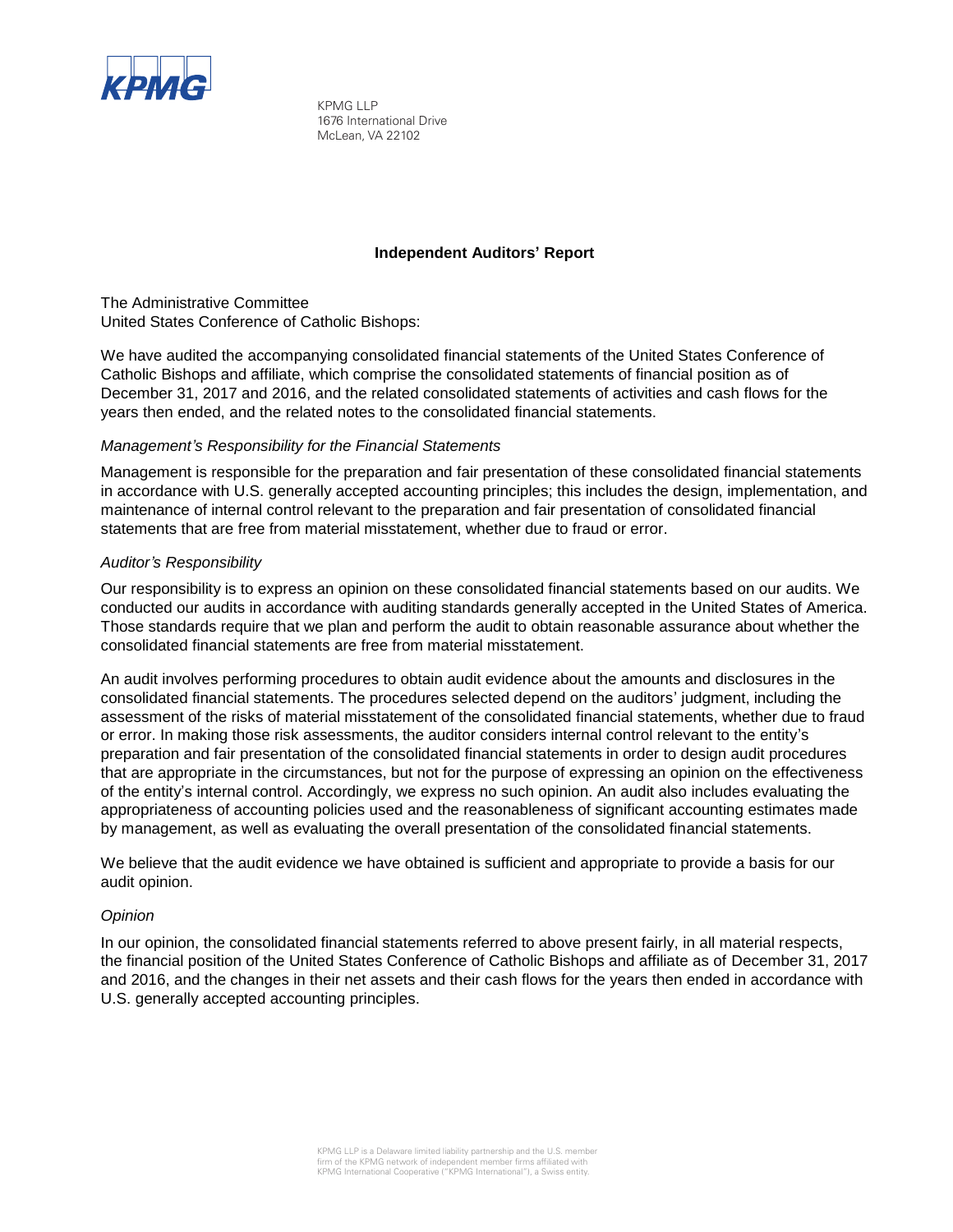

*Other Matters* 

Our audits were conducted for the purpose of forming an opinion on the consolidated financial statements taken as a whole. The 2017 supplementary information included in Schedules 1 through 8 is presented for purposes of additional analysis and is not a required part of the 2017 consolidated financial statements. Such information is the responsibility of management and was derived from and relates directly to the underlying accounting and other records used to prepare the financial statements. The information has been subjected to the auditing procedures applied in the audit of the 2017 consolidated financial statements and certain additional procedures, including comparing and reconciling such information directly to the underlying accounting and other records used to prepare the 2017 consolidated financial statements or to the 2017 consolidated financial statements themselves, and other additional procedures in accordance with auditing standards generally accepted in the United States of America. In our opinion, the information is fairly stated in all material respects in relation to the financial statements taken as a whole.



McLean, Virginia June 20, 2018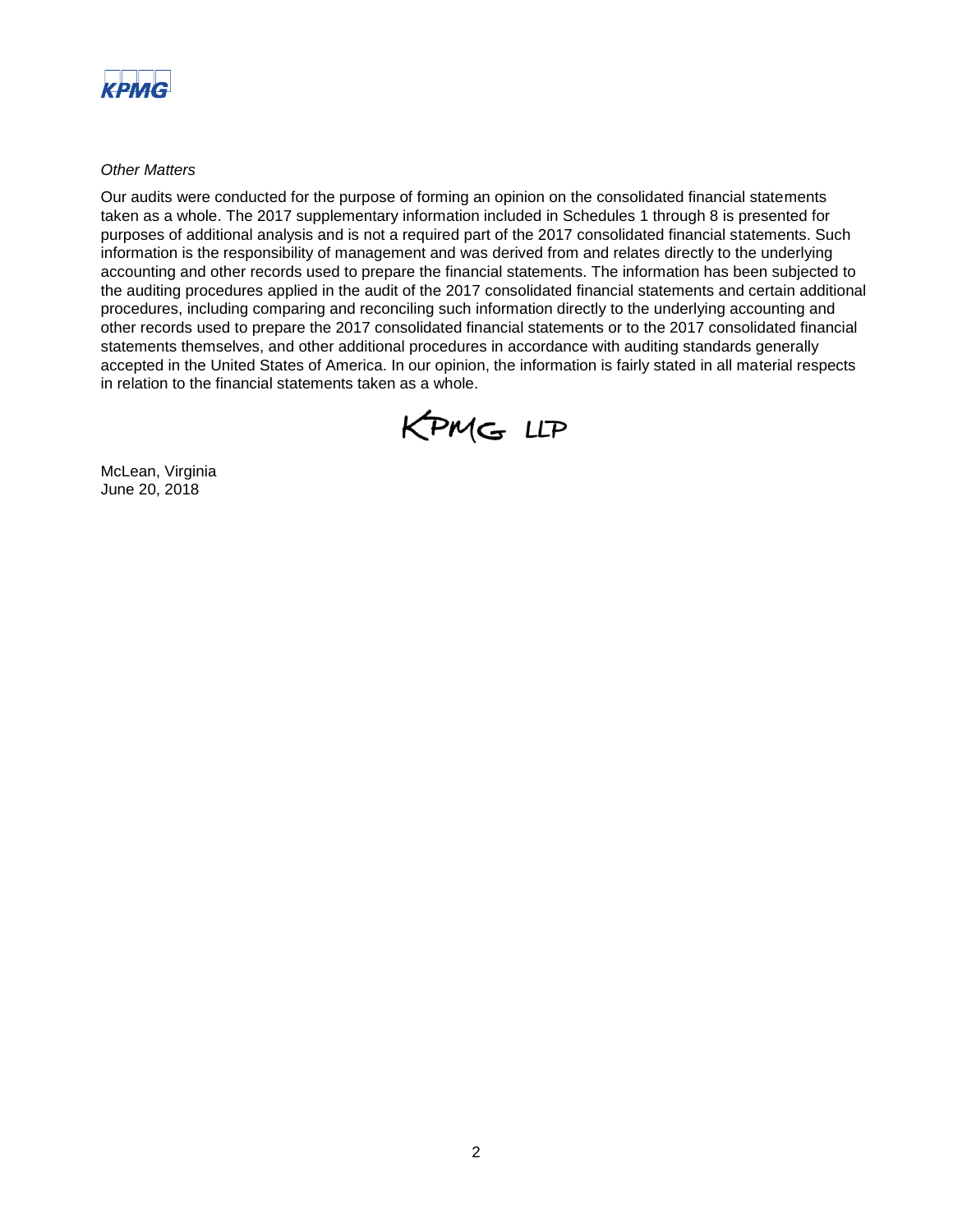Consolidated Statements of Financial Position

# December 31, 2017 and 2016

| Assets                                                                         | 2017                          | 2016                    |
|--------------------------------------------------------------------------------|-------------------------------|-------------------------|
| Cash and cash equivalents<br>Short-term investments (note 7)                   | \$<br>63,532,107<br>5,167,774 | 12,175,264<br>5,197,951 |
| Accounts receivable:<br>Resettlement and other programs - government agencies, |                               |                         |
| net (note 2i)                                                                  | 13,527,252                    | 26,462,860              |
| Other, net                                                                     | 4,511,650                     | 3,981,391               |
| Contributions receivable (note 2i)                                             | 44,643,844                    | 47,733,802              |
| Inventories, net, prepaid expenses and other assets                            | 1,552,287                     | 1,194,229               |
| Long-term investments (note 7)                                                 | 282,061,495                   | 264,797,021             |
| Property and equipment, net (note 4)                                           | 12,397,061                    | 13,229,644              |
| <b>Total assets</b>                                                            | \$<br>427,393,470             | 374,772,162             |
| <b>Liabilities and Net Assets</b>                                              |                               |                         |
| Liabilities:                                                                   |                               |                         |
| Accounts payable and accrued expenses                                          | \$<br>16,073,435              | 27,606,919              |
| National collections grants payable (note 2j)                                  | 50,881,696                    | 49,743,968              |
| Accrued pension liability (note 10)                                            | 38,452,728                    | 39,616,699              |
| Accrued postretirement benefit liability (note 11)                             | 29,540,684                    | 31,180,963              |
| <b>Total liabilities</b>                                                       | 134,948,543                   | 148,148,549             |
| Net assets:                                                                    |                               |                         |
| Unrestricted net assets:                                                       |                               |                         |
| General and current operating funds (note 5)                                   | 49,014,421                    | 33,101,256              |
| National collections (note 6)                                                  | 102,669,748                   | 96,193,552              |
| National Religious Retirement Office (note 6)                                  | 47,140,854                    | 39,845,915              |
| Total unrestricted net assets                                                  | 198,825,023                   | 169,140,723             |
| Temporarily restricted net assets (note 6):                                    |                               |                         |
| Current operating fund                                                         | 502,783                       | 450,000                 |
| National collections                                                           | 62,594,237                    | 26,578,681              |
| National Religious Retirement Office                                           | 30,270,701                    | 30,222,919              |
| Total temporarily restricted net assets                                        | 93,367,721                    | 57,251,600              |
| Permanently restricted net assets (note 9)                                     | 252,183                       | 231,290                 |
| Total net assets                                                               | 292,444,927                   | 226,623,613             |
| Commitments and contingencies (notes 12 and 13)                                |                               |                         |
| Total liabilities and net assets                                               | \$<br>427,393,470             | 374,772,162             |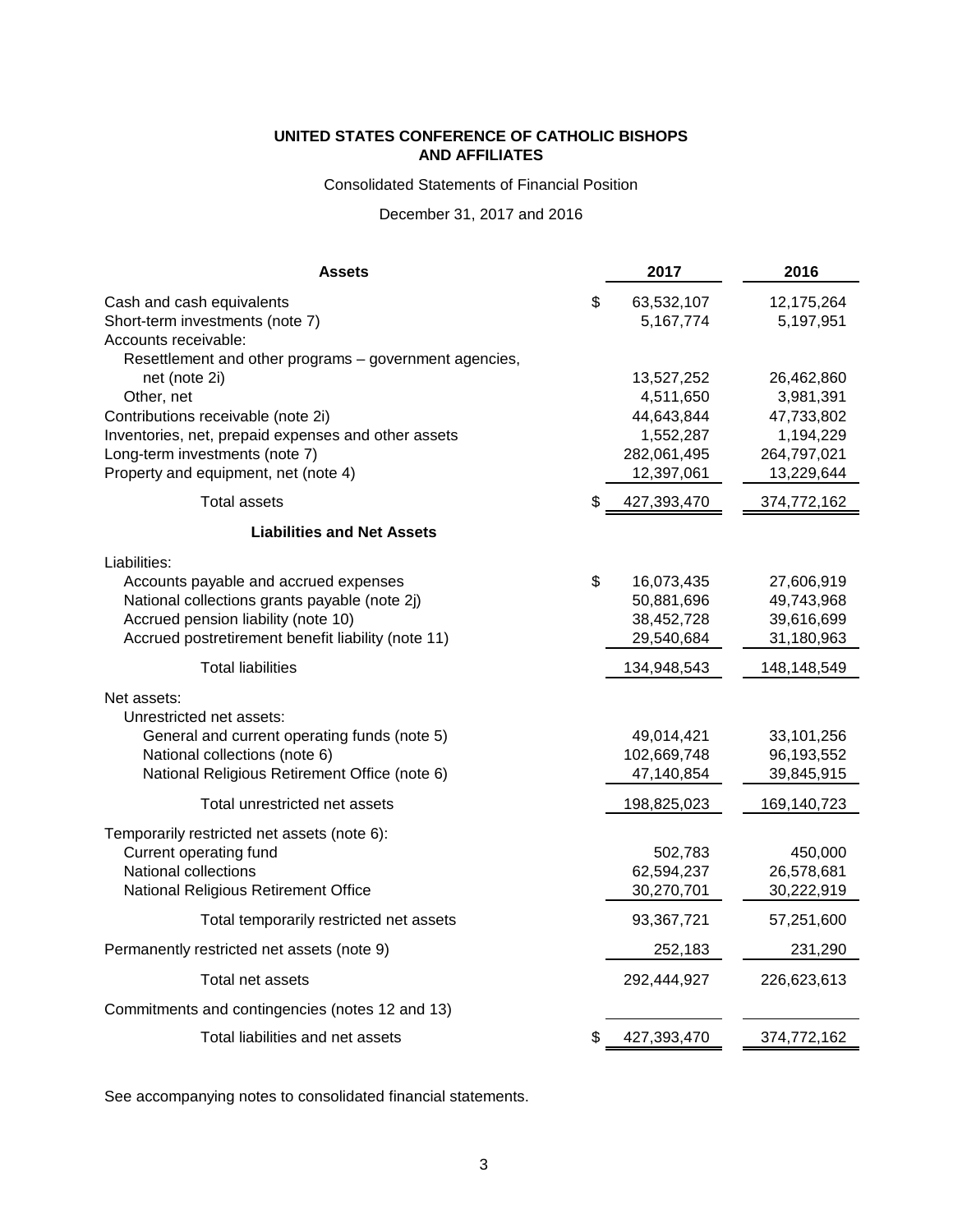#### Consolidated Statement of Activities

Year ended December 31, 2017

|                                                      | Unrestricted      | Temporarily<br>restricted | Permanently<br>restricted | <b>Total</b> |
|------------------------------------------------------|-------------------|---------------------------|---------------------------|--------------|
| Operating revenues, gains and other support:         |                   |                           |                           |              |
| Contributions:                                       |                   |                           |                           |              |
| Diocesan assessments                                 | \$<br>11,644,344  |                           |                           | 11,644,344   |
| National collections                                 |                   | 143,605,120               |                           | 143,605,120  |
| Grants, bequests and other                           | 5,689,357         | 7,033,152                 |                           | 12,722,509   |
| Government contracts and grants revenue (note 3)     | 72,321,885        |                           |                           | 72,321,885   |
| Investment income (note 8)                           | 18,654,931        | 13,273                    | 20,893                    | 18,689,097   |
| Sale of publications                                 | 5,577,762         |                           |                           | 5,577,762    |
| Royalty income                                       | 2,362,418         |                           |                           | 2,362,418    |
| Collection fees on refugee loans                     | 3,525,335         |                           |                           | 3,525,335    |
| Contributed services                                 | 513,640           |                           |                           | 513,640      |
| Other                                                | 3,134,218         |                           |                           | 3,134,218    |
|                                                      | 123,423,890       | 150,651,545               | 20,893                    | 274,096,328  |
| Net assets released from restrictions                | 114,535,424       | (114,535,424)             |                           |              |
| Total operating revenues, gains and other<br>support | 237,959,314       | 36,116,121                | 20,893                    | 274,096,328  |
| Operating expenses:                                  |                   |                           |                           |              |
| Program services:<br>Pastoral activities             | 9,383,990         |                           |                           | 9,383,990    |
| Migration and refugee services (note 3):             |                   |                           |                           |              |
| Subrecipient government contract expense             | 61,651,456        |                           |                           | 61,651,456   |
| Other                                                | 17,504,264        |                           |                           | 17,504,264   |
| Total Migration refugee services                     | 79,155,720        |                           |                           | 79,155,720   |
| Communications, policy and advocacy activities       | 19,470,670        |                           |                           | 19,470,670   |
| National collections:                                |                   |                           |                           |              |
| Grants and donations                                 | 107,334,339       |                           |                           | 107,334,339  |
| Other                                                | 3,660,277         |                           |                           | 3,660,277    |
| <b>Total National collections</b>                    | 110,994,616       |                           |                           | 110,994,616  |
| Total program expenses                               | 219,004,996       |                           |                           | 219,004,996  |
| Supporting services:                                 |                   |                           |                           |              |
| Management and general                               | 11,300,543        |                           |                           | 11,300,543   |
| National collections - fundraising                   | 2,203,243         |                           |                           | 2,203,243    |
| Total supporting services expenses                   | 13,503,786        |                           |                           | 13,503,786   |
| Total expenses                                       | 232,508,782       |                           |                           | 232,508,782  |
| Increase in net assets from operations               | 5,450,532         | 36,116,121                | 20,893                    | 41,587,546   |
| Nonoperating activities:                             |                   |                           |                           |              |
| Unrealized appreciation on investments (note 8)      | 22,855,257        |                           |                           | 22,855,257   |
| Pension related changes other than net periodic      |                   |                           |                           |              |
| pension cost (notes 10 and 11)                       | 1,378,511         |                           |                           | 1,378,511    |
| Total nonoperating activities                        | 24,233,768        |                           |                           | 24,233,768   |
| Change in net assets                                 | 29,684,300        | 36,116,121                | 20,893                    | 65,821,314   |
| Net assets, beginning of year                        | 169,140,723       | 57,251,600                | 231,290                   | 226,623,613  |
| Net assets, end of year                              | \$<br>198,825,023 | 93,367,721                | 252,183                   | 292,444,927  |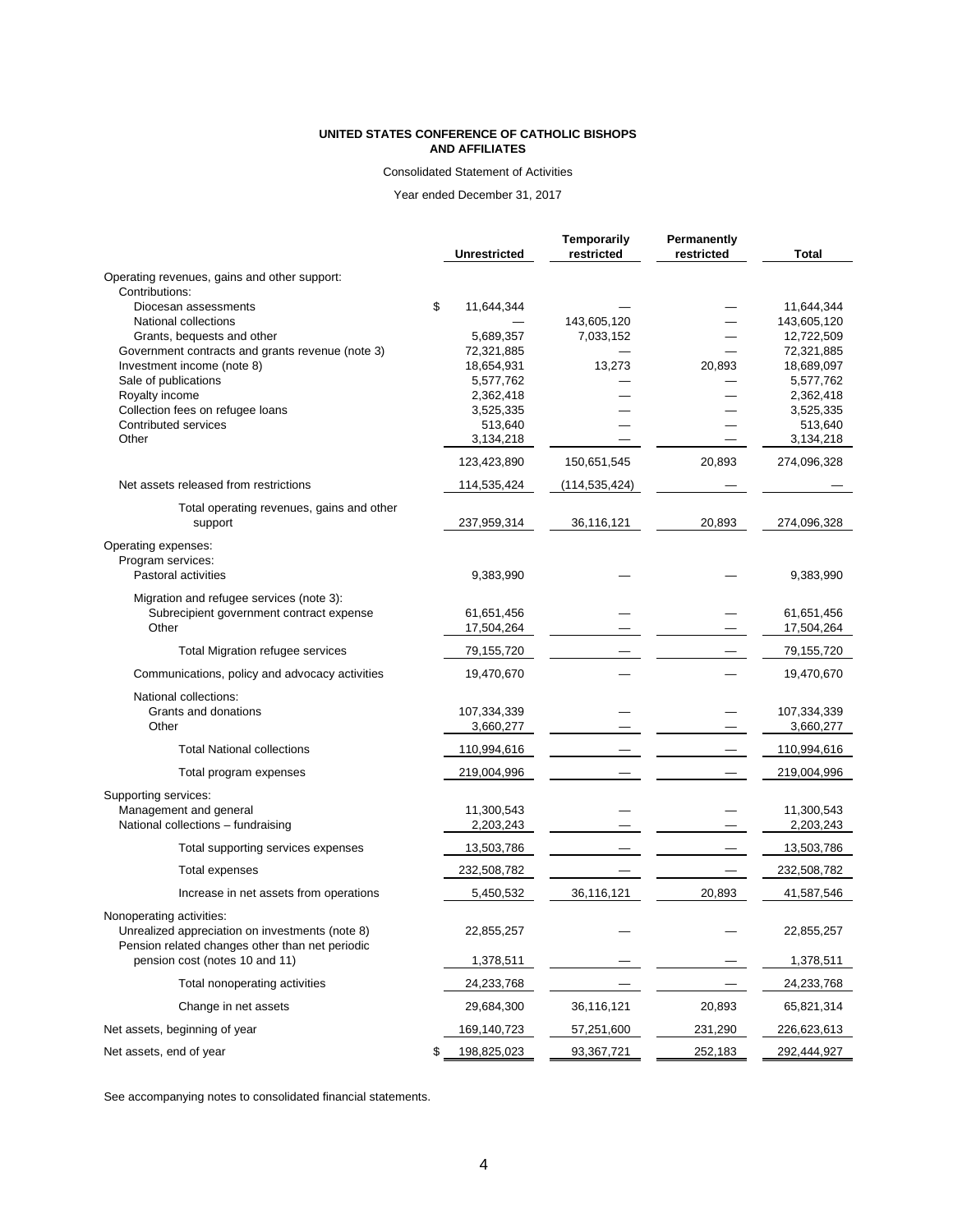#### Consolidated Statement of Activities

Year ended December 31, 2016

|                                                    | Unrestricted            | Temporarily<br>restricted | <b>Permanently</b><br>restricted | <b>Total</b>             |
|----------------------------------------------------|-------------------------|---------------------------|----------------------------------|--------------------------|
| Operating revenues, gains and other support:       |                         |                           |                                  |                          |
| Contributions:                                     |                         |                           |                                  |                          |
| Diocesan assessments                               | \$<br>11,307,702        |                           |                                  | 11,307,702               |
| National collections                               |                         | 99,608,493                |                                  | 99,608,493               |
| Grants, bequests and other                         | 2,628,331               | 2,921,308                 |                                  | 5,549,639                |
| Government contracts and grants revenue (note 3)   | 95,256,272              |                           |                                  | 95,256,272<br>19,917,357 |
| Investment income (note 8)<br>Sale of publications | 19,899,978<br>6,363,378 | 12,173                    | 5,206                            | 6,363,378                |
| Royalty income                                     | 2,717,305               |                           |                                  | 2,717,305                |
| Collection fees on refugee loans                   | 3,627,409               |                           |                                  | 3,627,409                |
| Contributed services                               | 449,284                 |                           |                                  | 449,284                  |
| Other                                              | 1,736,582               |                           |                                  | 1,736,582                |
|                                                    | 143,986,241             | 102,541,974               | 5,206                            | 246,533,421              |
| Net assets released from restrictions              | 100,782,946             | (100, 782, 946)           |                                  |                          |
| Total operating revenues, gains and other          |                         |                           |                                  |                          |
| support                                            | 244,769,187             | 1,759,028                 | 5,206                            | 246,533,421              |
| Operating expenses:                                |                         |                           |                                  |                          |
| Program services:                                  |                         |                           |                                  |                          |
| Pastoral activities                                | 8,036,583               |                           |                                  | 8,036,583                |
| Migration and refugee services (note 3):           |                         |                           |                                  |                          |
| Subrecipient government contract expense           | 83,982,655              |                           |                                  | 83,982,655               |
| Other                                              | 12,091,105              |                           |                                  | 12,091,105               |
| Total Migration refugee services                   | 96,073,760              |                           |                                  | 96,073,760               |
| Communications, policy and advocacy activities     | 17,486,537              |                           |                                  | 17,486,537               |
| National collections:                              |                         |                           |                                  |                          |
| Grants and donations                               | 98,852,386              |                           |                                  | 98,852,386               |
| Other                                              | 3,525,238               |                           |                                  | 3,525,238                |
| <b>Total National collections</b>                  | 102,377,624             |                           |                                  | 102,377,624              |
| Total program expenses                             | 223,974,504             |                           |                                  | 223,974,504              |
| Supporting services:                               |                         |                           |                                  |                          |
| Management and general                             | 11,785,833              |                           |                                  | 11,785,833               |
| National collections - fundraising                 | 2,268,683               |                           |                                  | 2,268,683                |
| Total supporting services expenses                 | 14,054,516              |                           |                                  | 14,054,516               |
| Total expenses                                     | 238,029,020             |                           |                                  | 238,029,020              |
| Increase in net assets from operations             | 6,740,167               | 1,759,028                 | 5,206                            | 8,504,401                |
| Nonoperating activities:                           |                         |                           |                                  |                          |
| Unrealized appreciation on investments (note 8)    | 43,344                  |                           |                                  | 43,344                   |
| Pension related changes other than net periodic    |                         |                           |                                  |                          |
| pension cost (notes 10 and 11)                     | 349,576                 |                           |                                  | 349,576                  |
| Total nonoperating activities                      | 392,920                 |                           |                                  | 392,920                  |
| Change in net assets                               | 7,133,087               | 1,759,028                 | 5,206                            | 8,897,321                |
| Net assets, beginning of year                      | 162,007,636             | 55,492,572                | 226,084                          | 217,726,292              |
| Net assets, end of year                            | \$<br>169,140,723       | 57,251,600                | 231,290                          | 226,623,613              |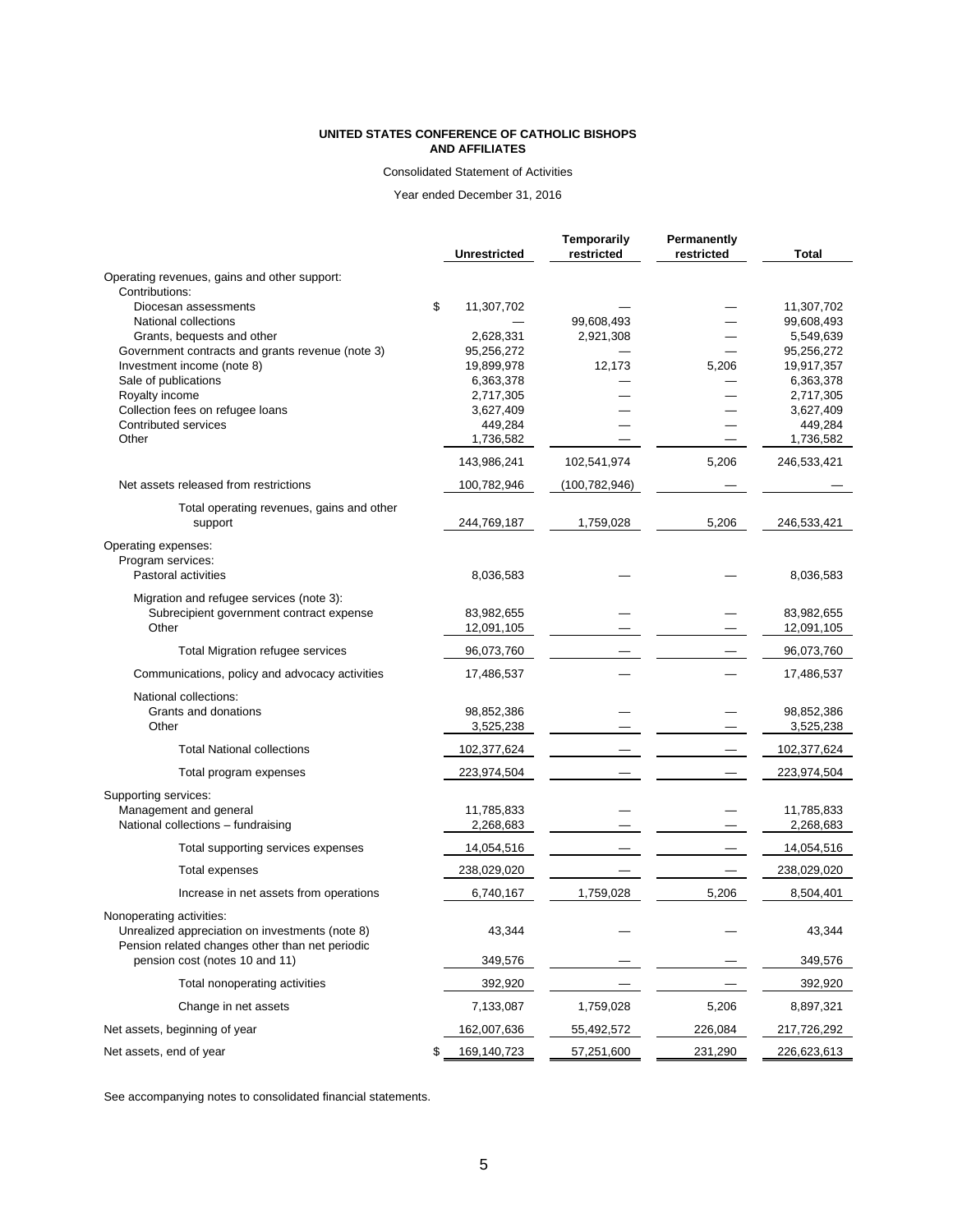Consolidated Statements of Cash Flows

Years ended December 31, 2017 and 2016

|                                                                 | 2017             | 2016           |
|-----------------------------------------------------------------|------------------|----------------|
| Cash flows from operating activities:                           |                  |                |
| Change in net assets                                            | \$<br>65,821,314 | 8,897,321      |
| Adjustments to reconcile change in net assets to net cash flows |                  |                |
| provided by operating activities:                               |                  |                |
| Allowance for doubtful accounts and obsolescence                | 16,970           | 16,505         |
| Depreciation expense                                            | 1,205,791        | 1,342,826      |
| Net realized and unrealized gains on long-term investments      | (38,994,059)     | (17, 149, 331) |
| Decrease (increase) in operating assets:                        |                  |                |
| Accounts receivable:                                            |                  |                |
| Resettlement and other programs - government agencies           | 12,935,608       | (4,930,156)    |
| Other                                                           | (547, 229)       | (731, 486)     |
| Contributions receivable                                        | 3,089,958        | (2,979,996)    |
| Inventories, prepaid expenses and other assets                  |                  | (52,069)       |
| (Decrease) increase in operating liabilities:                   |                  |                |
| Accounts payable and accrued expenses                           | (11,533,484)     | 6,501,693      |
| National collections grants payable                             | 1,137,728        | 6,498,642      |
| Accrued pension liability                                       | (1, 163, 971)    | (1,809,721)    |
| Accrued postretirement benefit liability                        | (1,640,279)      | 67,594         |
| Net cash provided by (used in) operating activities             | 30,328,347       | (4,328,178)    |
| Cash flows from investing activities:                           |                  |                |
| Purchases of property and equipment                             | (373, 208)       | (658, 319)     |
| Sales of investments                                            | 294,235,706      | 249,941,431    |
| Purchases of investments                                        | (272,475,944)    | (240,023,631)  |
| Net cash provided by investing activities                       | 21,386,554       | 9,259,481      |
| Increase in cash and cash equivalents                           | 51,714,901       | 4,931,303      |
| Cash and equivalents, beginning of year                         | 12,175,264       | 7,243,961      |
| Cash and equivalents, end of year                               | \$<br>63,890,165 | 12,175,264     |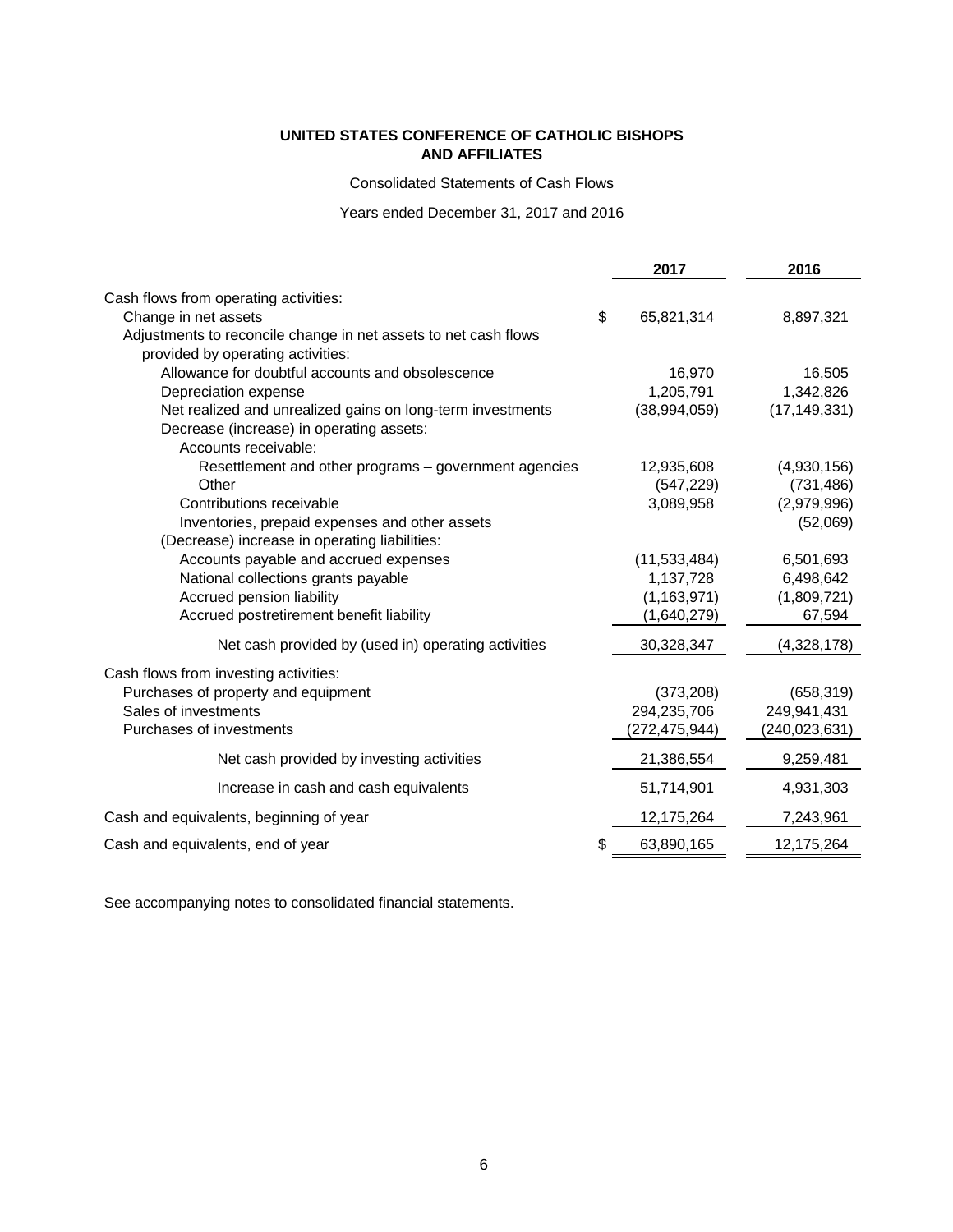Notes to Consolidated Financial Statements December 31, 2017 and 2016

#### **(1) Organization**

The United States Conference of Catholic Bishops (USCCB or the Conference) is an assembly of the hierarchy of the United States and the U.S. Virgin Islands who jointly exercise certain pastoral functions on behalf of the Christian faithful of the United States. The purpose of the Conference is to promote the greater good that the Church offers humankind. This purpose is drawn from the universal law of the Church and applies to the Episcopal conferences which are established all over the world for the same purpose.

All Catholic bishops and eparchs in the United States constitute the membership of the Conference and are served by a staff of lay people, priests, deacons, and religious located at the Conference headquarters in Washington, D.C.

The accompanying consolidated financial statements include the accounts of the General Funds, the Current Operating Fund, which includes the various committees and activities of the Conference, the national collections including the National Religious Retirement Office (NRRO), the Confraternity of Christian Doctrine, Inc. (CCD), the Refugee Travel Assistance Program (RTAP) and St. John's Hall (Staff House), collectively referred to as USCCB. CCD is a District of Columbia nonprofit corporation created in 1939, whose current activity is to hold and manage the copyrights on the New American Bible. RTAP is a single member limited liability company formed in the District of Columbia on November 17, 2016 to service refugee travel loans in jurisdictions which require licensing and/or registration to collect loans from persons therein. USCCB consolidates an entity when it holds a majority voting interest in an entity. All intercompany accounts and transactions have been eliminated in the accompanying consolidated financial statements.

The General Fund is comprised of five funds: General Operating, Building, General Reserve, Catechism and Quasi-Endowment. The General Operating Fund derives revenue from diocesan assessments, investment income and other sources. This revenue is used primarily to finance the current operations of USCCB. The Building Fund includes the land, buildings, furniture and equipment of USCCB offices, the St. John's Hall staff house facility located in Washington D.C., improvements to the Villa Stritch staff house facilities in Rome and reserves for future maintenance and improvements on facilities. The General Reserve Fund was designated in 1993 for sudden, unusual, ad hoc and/or short term projects. The Catechism Fund was established in 1995 to account for operations related to the publishing, sale, promotion and distribution of the United States release of the *Catechism of the Catholic Church*. The Quasi-Endowment Fund was established in 1997 to supplement the diocesan assessments by applying an annual spending rate to use for current operations.

The Current Operating Fund represents the accumulated income or deficit from operations of USCCB's activities, after transfers from the General Operating Fund. The principal activities included in the Current Operating Fund are pastoral activities, management and general activities, communications, and policy and advocacy.

Communications, policy and advocacy activities broadly categorized include, but are not limited to, the production of news, educational and catechetical content; the sharing of the teachings of the Church that have some bearing on public policy; and advocacy which is realized through the staff of the Government Relations Office.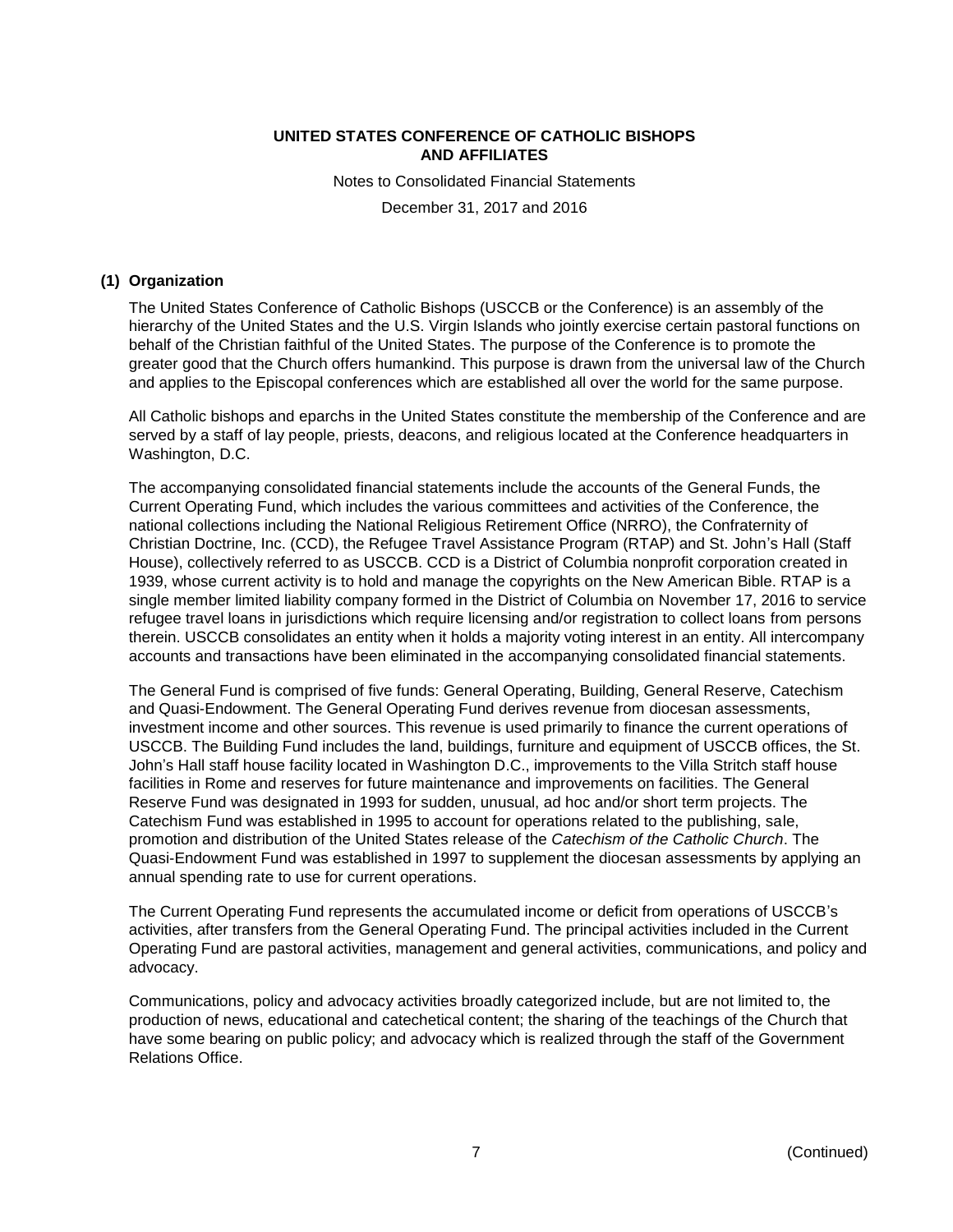Notes to Consolidated Financial Statements December 31, 2017 and 2016

National collections are summarized as follows:

- The Catholic Relief Services Collection (CRSC) is an annual appeal, which provides funding for Catholic Relief Services (CRS) and other identifiable overseas aid programs such as the relief works of the Holy Father, Migration and Refugee Services (MRS), Justice Peace and Human Development (JPHD), and the Catholic Legal Immigration Network, Inc. (CLINIC).
- Catholic Campaign for Human Development (CCHD) is the domestic anti-poverty social justice program of USCCB. Its mission is to address the root causes of poverty in the United States through promotion and support of community-controlled self-help organizations, and through transformative education. Seventy-five percent of the receipts from the CCHD national collection are remitted to USCCB. The remaining 25% of the collection is retained by the dioceses for use in local human development programs.
- Collection for the Church in Latin America (CLA) gives assistance to the Catholic Church within the countries of Latin America and the Caribbean.
- Catholic Communication Campaign (CCC) contributes to the process of evangelization by fostering activities related to television, radio, print, internet, and other media. CCC uses 50% for priority projects of the bishops for national and international distribution, following recommendations by the USCCB Communications Committee's Subcommittee on the Catholic Communication Campaign. The remaining portion of the collection is retained by dioceses for use in local communications projects.
- Catholic Home Missions Appeal (CHMA) gives financial support to missionary activities that strengthen and extend the presence of the Church in the United States and its dependencies.
- Aid to the Church in Central and Eastern Europe (AEE) helps restore pastoral capacity in that area.

The National Religious Retirement Office (NRRO) was established in 1987 by the Conference of Major Superiors of Men, the Leadership Conference of Women Religious and the United States Conference of Catholic Bishops. In 1995, the Council of Major Superiors of Women Religious became the fourth sponsoring entity. NRRO is responsible for coordinating the annual Retirement Fund for Religious national collection as authorized by the Bishops of the United States.

Separate financial records are maintained by other activities not directly under the control of USCCB, but related to the mission of the Catholic Church. The following activities are excluded from the accompanying financial statements and are audited separately:

- Catholic Legal Immigration Network, Inc. (CLINIC)
- Catholic Relief Services, Inc. (CRS)
- Basilica of the National Shrine of the Immaculate Conception

#### **(2) Significant Accounting Policies**

#### *(a) Basis of Presentation*

The accompanying consolidated financial statements have been prepared in conformity with accounting principles generally accepted in the United States of America using the accrual basis of accounting.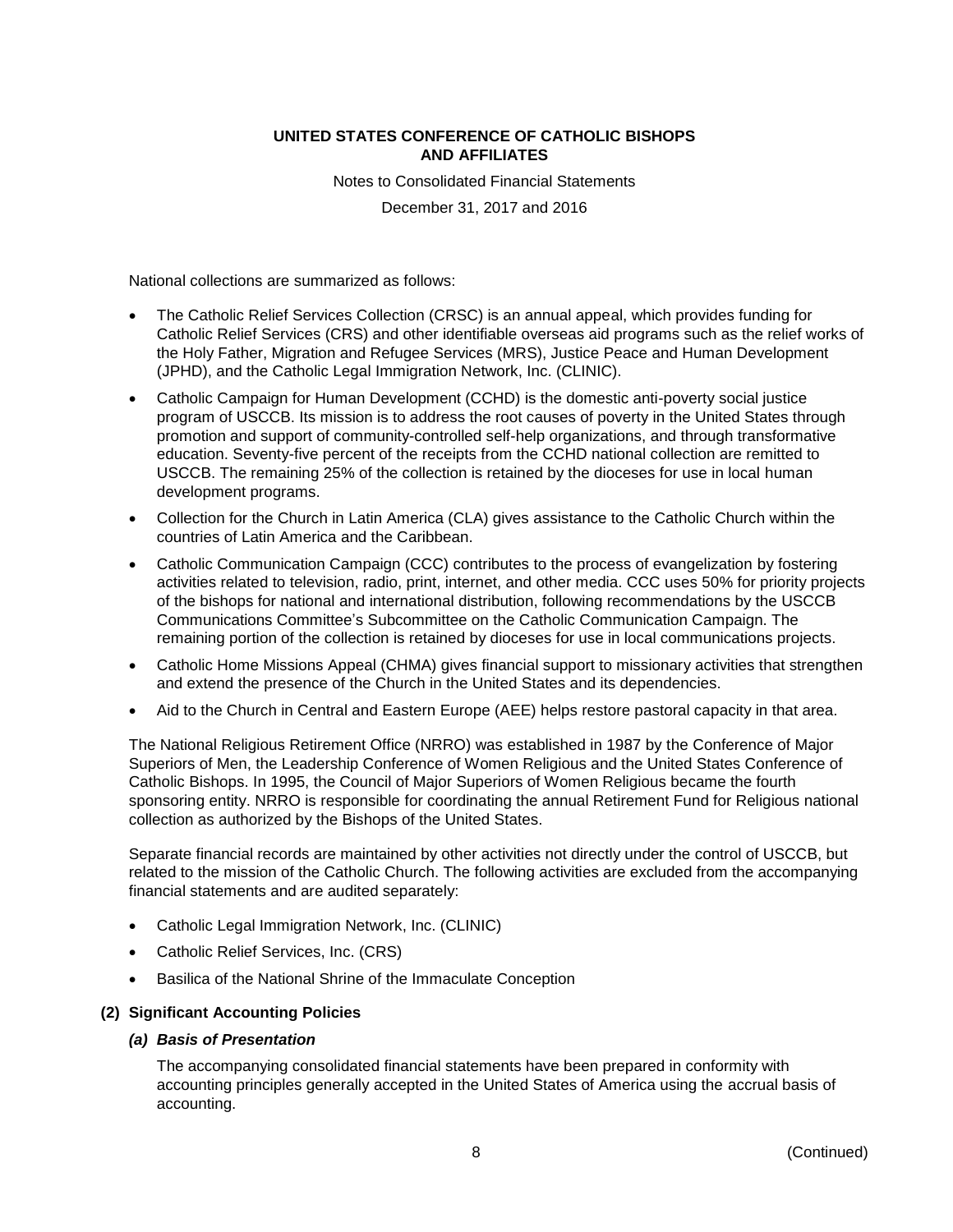Notes to Consolidated Financial Statements

December 31, 2017 and 2016

Net assets and related revenues, gains and other support are classified based upon the existence or absence of donor-imposed stipulations, as follows:

*(i) Unrestricted Net Assets*

Includes all resources that are expendable for carrying out USCCB's mission that are not subject to donor-imposed stipulations.

*(ii) Temporarily Restricted Net Assets*

Net assets whose use is limited by donor-imposed stipulations that either expire with the passage of time or can be fulfilled and removed by the actions of USCCB pursuant to those stipulations.

*(iii) Permanently Restricted Net Assets*

Net assets whose use is limited by donor-imposed stipulations requiring such resources to be maintained in perpetuity and the income utilized for operating or other donor-restricted purposes.

#### *(b) Cash and Cash Equivalents*

USCCB considers all highly liquid financial instruments having an original maturity of three months or less to be cash equivalents, except for cash or money market accounts held by external managers.

#### *(c) Short-Term and Long-Term Investments*

Pooled investments include those of CRSC, CCHD, CLA, CCC, CHM, AEE, and NRRO and consist of both short-term and long-term investments. The pooled investments are managed by independent investment managers, and the securities are held by bank custodians. Selected investment portfolios also include assets of CLINIC, however, proportional ownership of those portfolios is separately reported by the custodian bank and amounts owned by CLINIC are not reported in the accompanying consolidated financial statements. The pooled investment fund is comprised of domestic and foreign equity and fixed income securities, fund of funds, mortgage and asset-backed securities and U.S. government and agency securities. Investment income, including realized gains (losses) is included in operating revenues, gains and other support, while net unrealized appreciation (depreciation) is reported as nonoperating activity in the accompanying consolidated statements of activities.

Short-term investments, at fair value, consist of government and corporate obligations with original maturities of one year or less as of December 31, 2017 and 2016.

Long-term investments included in the pooled investments are recorded at fair value.

All investments are exposed to various risks, such as interest rates, market and credit risks. Due to the level of risk associated with certain investments, it is at least possible that changes in the value of investment securities will occur in the near term and that such change could materially affect the amounts reported in the financial statements.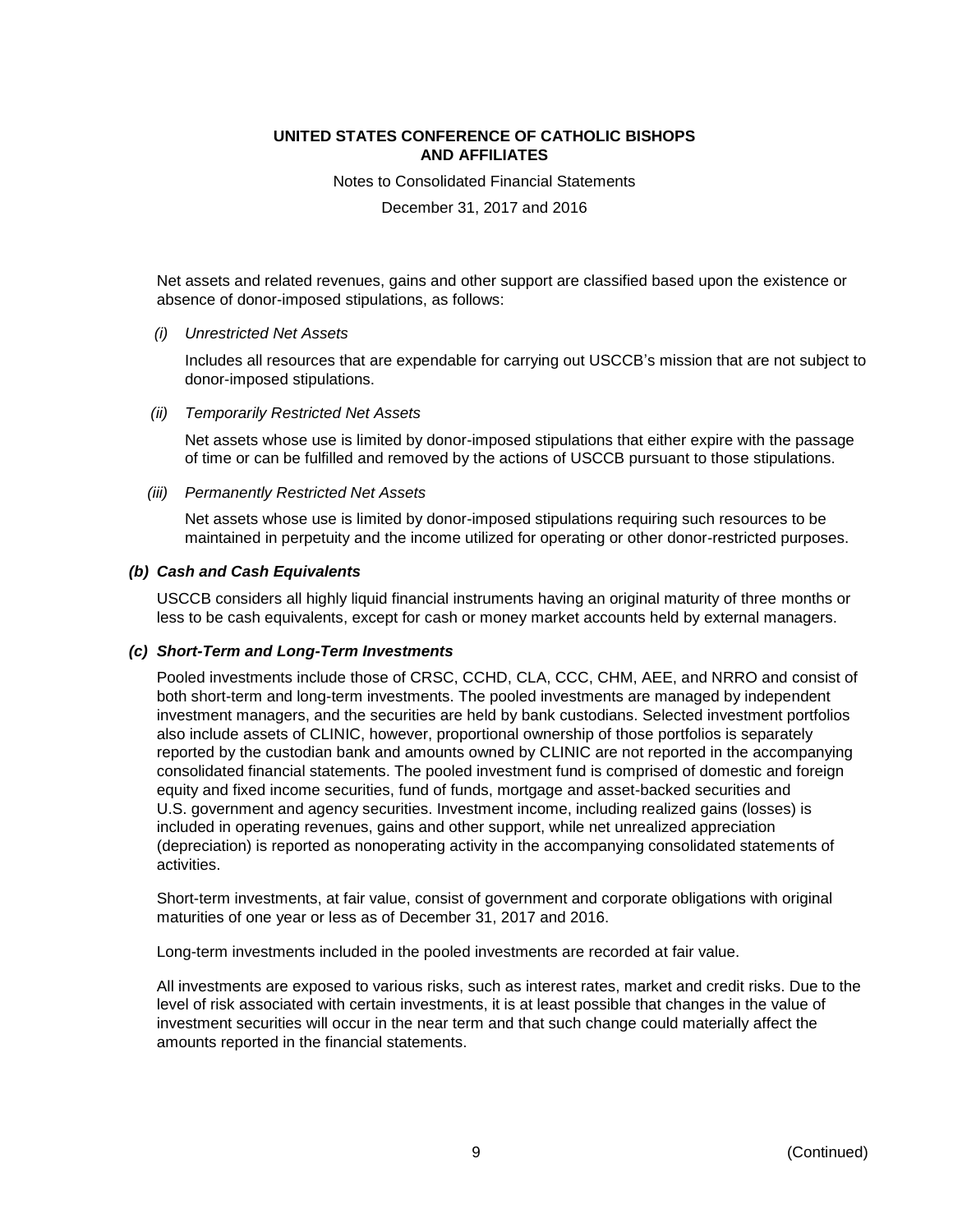Notes to Consolidated Financial Statements

December 31, 2017 and 2016

#### *(d) Contributions*

Diocesan assessments represent the current year's assessment to each diocese. National collections represent USCCB's share of the proceeds of the current year's collections. Grants and contributions received, including national collections, which are restricted by the donor for a specific purpose, are recorded as temporarily restricted in accordance with the donors' intent and are released to unrestricted net assets upon meeting the implicit time restrictions and expenditure of the funds in accordance with the donor's restricted purpose. Grants, bequests and other contributions are recorded as income when an unconditional promise to give is received.

#### *(e) Inventories*

Inventories are valued at the lower of cost or market with cost being determined on the average cost basis. At December 31, 2017 and 2016, inventories are comprised primarily of publications for sale and are reflected in the accompanying consolidated statements of financial position net of an allowance for obsolete inventory of \$105,084 and \$115,333, respectively.

#### *(f) Property and Equipment, Net*

USCCB owns its headquarters building and staff house facilities in Washington, D.C. and the Villa Stritch in Rome, Italy, which is used by American priests serving at the Vatican. Property and equipment, net, are stated at cost at date of acquisition or fair value at date of contribution, if donated. Depreciation is recorded on a straight-line basis over the estimated useful lives of the assets. Assets are depreciated over the following useful lives:

| <b>Buildings</b>        | 40 years   |
|-------------------------|------------|
| Building improvements   | 10 years   |
| Furniture and equipment | 3–10 years |

#### *(g) Revenues*

Revenues from government contracts and grants are recognized in the period when expenditures have been incurred or services have been performed in compliance with the respective contracts. Contracts awarded for the acquisition of long-lived assets are reported as deferred revenue until the assets are acquired, at which time the award is recorded as unrestricted revenue. Revenues from the sale of publications are recognized when the merchandise is shipped and title is transferred to an unrelated third party. Royalty income is recognized as earned.

Contract revenues are subject to examination and contractual adjustment, and amounts realizable may change due to periodic changes in the regulatory environment. It is management's opinion that any potential disallowances will not have a material effect on the accompanying consolidated financial statements.

#### *(h) Resettlement Programs*

Reimbursements from government grants for USCCB administrative costs and program services provided by MRS are included in the accompanying consolidated statements of activities.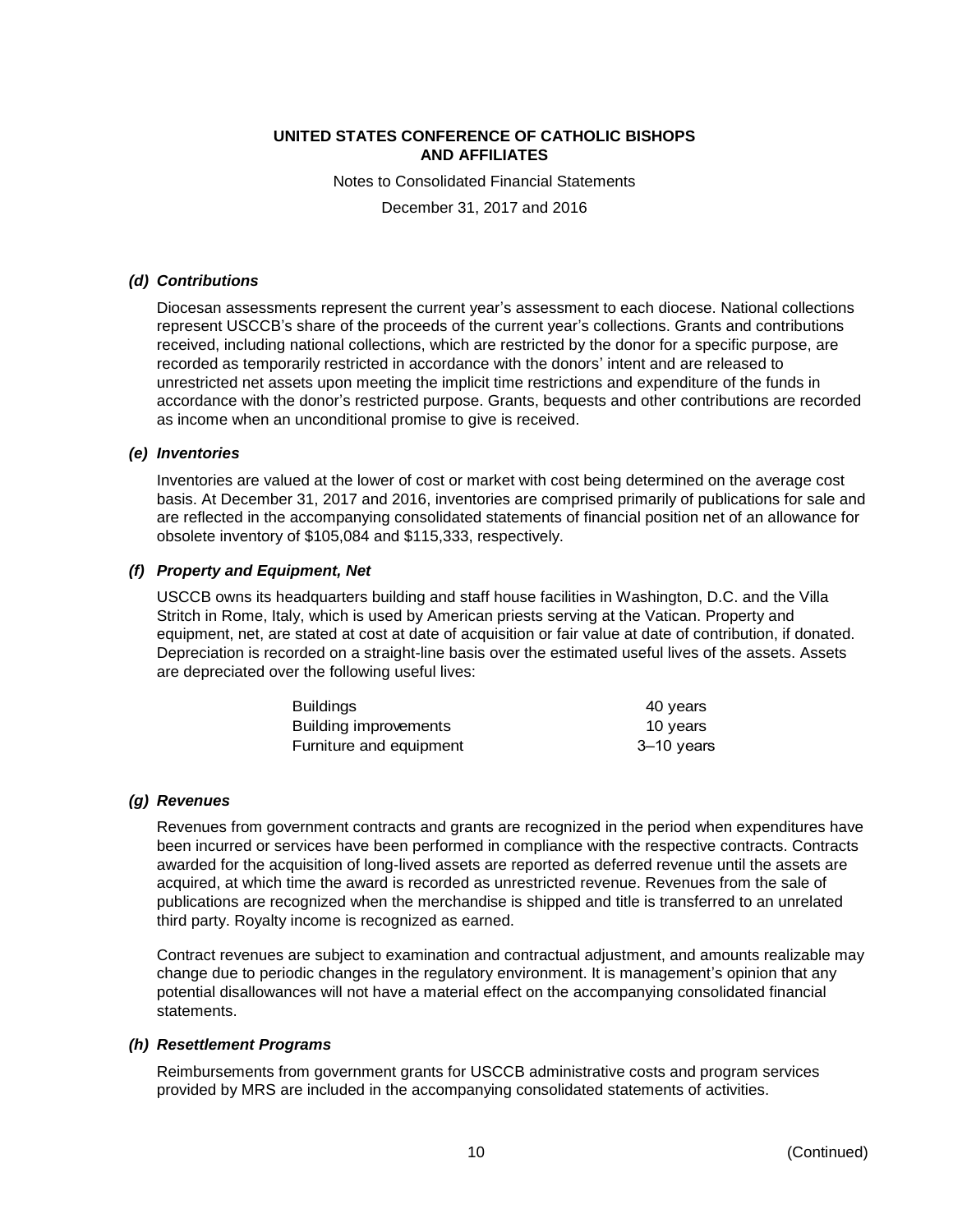Notes to Consolidated Financial Statements

December 31, 2017 and 2016

#### *(i) Accounts and Contributions Receivable*

Accounts receivable consists primarily of amounts due from publication sales, royalties due and government contracts and grants. These amounts are expected to be collected within one year. Accounts receivable, net of allowance for doubtful accounts, not expected to be collected within one year of the statement of financial position date, are recorded at net present value. USCCB determines its allowance by considering a number of factors, including the length of time receivables are past due, USCCB's previous loss history, the donor's current ability to pay its obligation, and the condition of the general economy and the not-for-profit sector as a whole.

At December 31, 2017 and 2016, accounts receivables, primarily amounts due from publication sales, are reflected in the accompanying consolidated statement of financial position net of an allowance for doubtful accounts of \$61,085 and \$78,056 respectively.

Contributions receivable consists primarily of amounts due from dioceses for national collections. Management has determined that no reserves are necessary at December 31, 2017 and 2016 relating to contributions receivable. Contributions receivable is measured at net realizable value (Level 2 input).

At December 31, 2017 and 2016, accounts receivable-resettlement and other programs consisted of the following:

|                                                         | 2017             | 2016       |
|---------------------------------------------------------|------------------|------------|
| U.S. Refugee Admissions Program                         | \$<br>5,422,881  | 15,470,729 |
| Refugee and Entrant Assistance-Voluntary Agency Program | 2,331,221        | 5,680,395  |
| Refugee and Entrant Assistance-Discretionary Grants     | 693,540          | 1,024,864  |
| Unaccompanied Alien Children Program                    | 3,679,733        | 1,814,814  |
| Cuban/Haitian Entrant Resettlement Program              | 1,061,733        | 2,037,812  |
| Anti-Trafficking                                        | 333,137          | 430,299    |
| Nonfederal contracts                                    | 5,007            | 3,947      |
| Total accounts receivable-resettlement and              |                  |            |
| other programs                                          | \$<br>13,527,252 | 26,462,860 |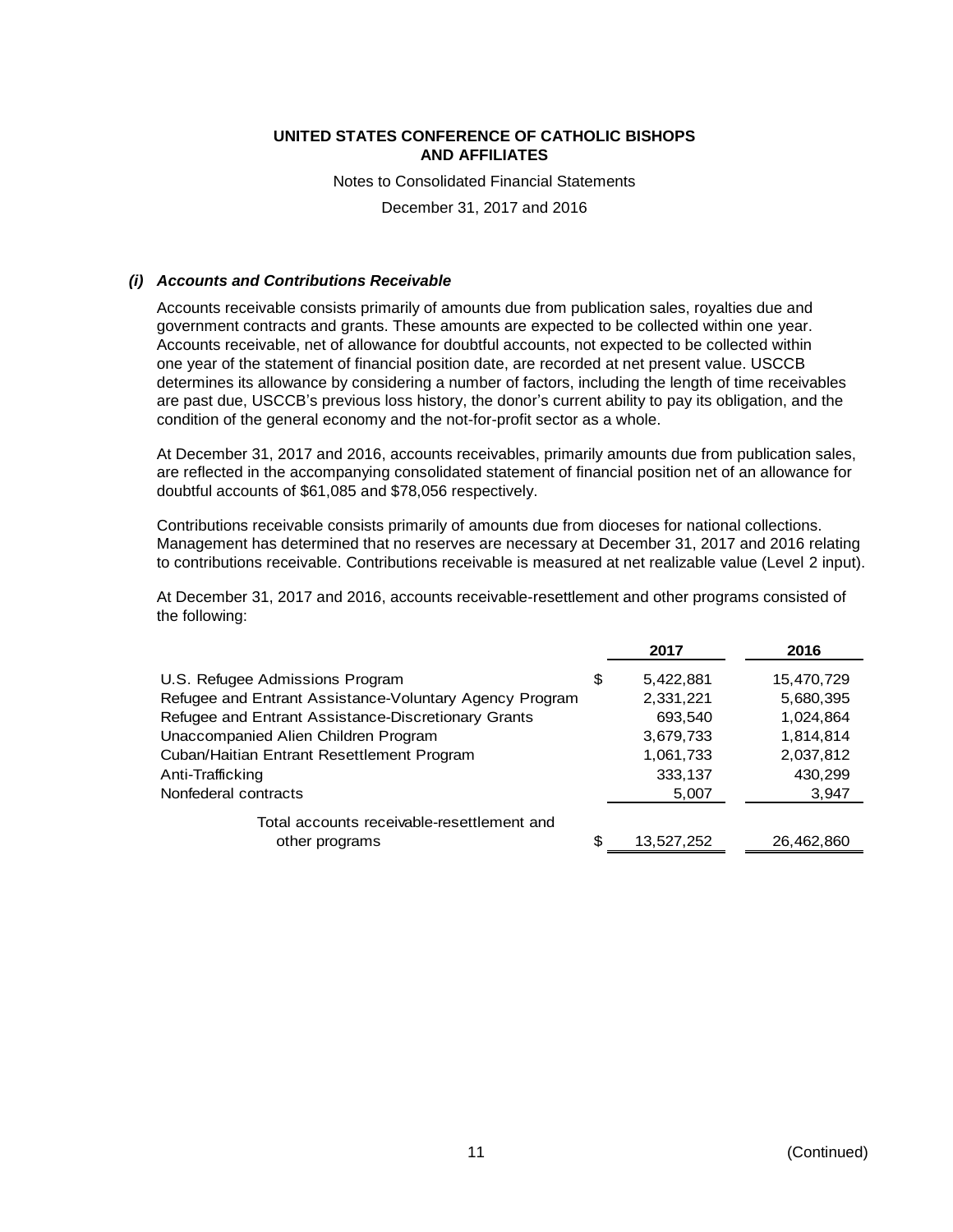Notes to Consolidated Financial Statements

December 31, 2017 and 2016

At December 31, 2017 and 2016, contributions receivable consisted of the following:

|                                                            | 2017             | 2016       |
|------------------------------------------------------------|------------------|------------|
| Catholic Campaign for Human Development                    | \$<br>9,082,342  | 8,749,513  |
| Catholic Communications Campaign                           | 674,902          | 519,080    |
| <b>Catholic Homes Missions Appeal</b>                      | 1,165,553        | 987,582    |
| <b>Catholic Relief Service Collection</b>                  | 2,144,490        | 2,586,950  |
| Collection for the Church in Latin America                 | 648.959          | 620,195    |
| Collection for Rebuild of Churches hit by Haiti earthquake | 4,689,341        | 8,616,010  |
| Aid to the Church in Central and Eastern Europe            | 1,496,072        | 961,329    |
| <b>Collection for NRRO</b>                                 | 24,742,185       | 24,693,143 |
| Total contributions receivable                             | \$<br>44.643.844 | 47,733,802 |

#### *(j) National Collections Grants Payable*

The Conference receives several funds through the National Collections Office. These funds are granted/disbursed upon approval of the respective subcommittees of bishops for each national collection. Unconditional grants are recorded when approved. Conditional grants are recorded when conditions are substantially met and the expenditures are approved.

At December 31, 2017 and 2016, grants payable consisted of the following:

|                                                           | 2017             | 2016       |
|-----------------------------------------------------------|------------------|------------|
| Catholic Campaign for Human Development                   | \$<br>8,939,775  | 8,317,081  |
| Catholic Communications Campaign                          | 1,698,876        | 2,820,228  |
| <b>Catholic Homes Missions Appeal</b>                     | 9,479,000        | 9,310,802  |
| <b>Catholic Relief Service Collection</b>                 | 14,851,252       | 14,395,462 |
| Collection for the Church in Latin America                | 3,249,137        | 3,030,574  |
| Collection to Rebuild of Churches hit by Haiti earthquake | 6,665,612        | 4,669,608  |
| Aid to the Church in Central and Eastern Europe           | 5,083,835        | 1,383,826  |
| Collection for NRRO                                       | 17,538           | 69,684     |
| Other                                                     | 896,671          | 5,746,703  |
| Total grants payable                                      | \$<br>50,881,696 | 49,743,968 |

#### *(k) Concentration of Credit Risk*

Cash and investments are exposed to various risks, such as interest rate, market and credit risks. To minimize such risks, USCCB maintains its cash in various bank deposit accounts which, at times, may exceed federally insured limits, and in a diversified investment portfolio.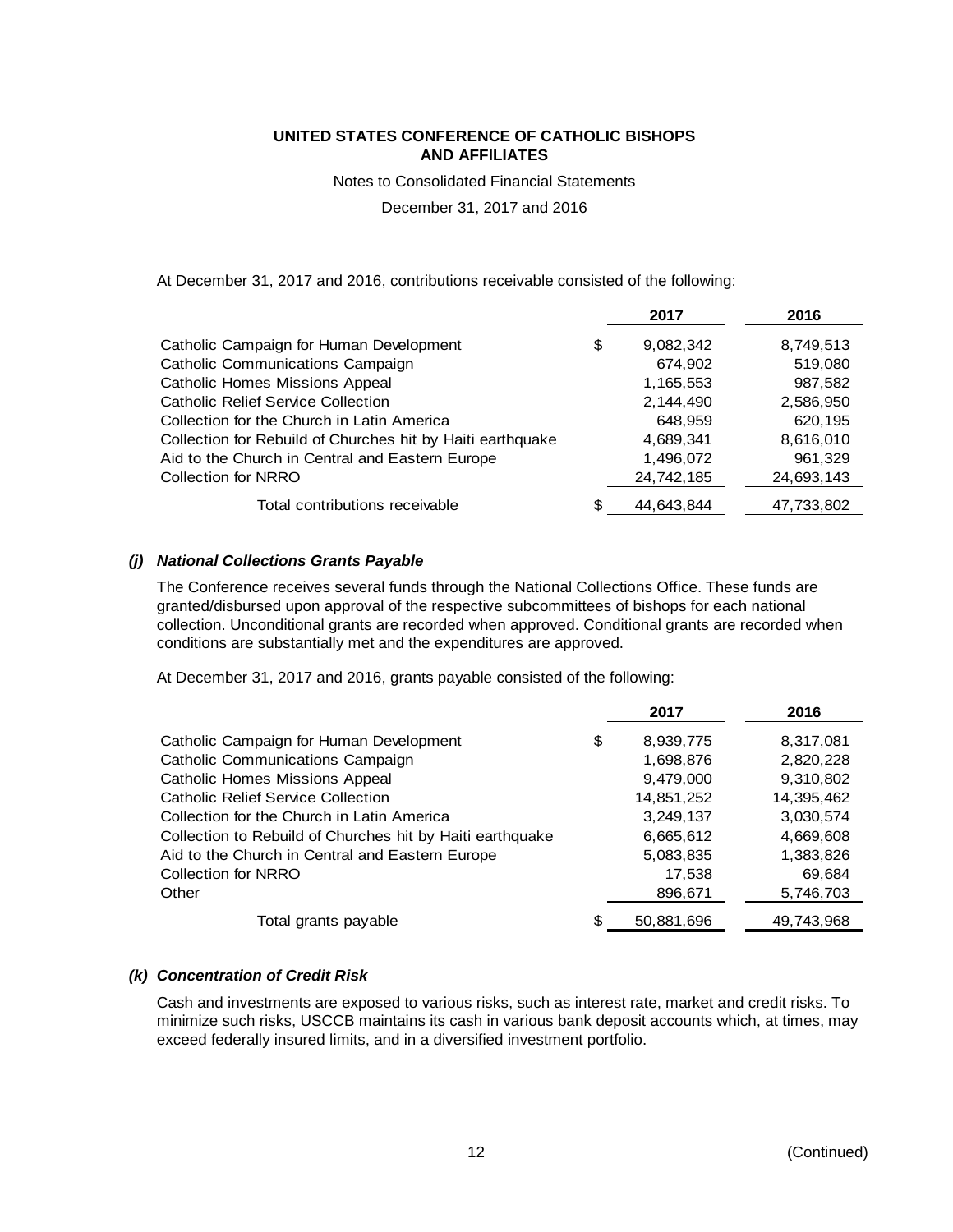Notes to Consolidated Financial Statements

December 31, 2017 and 2016

#### *(l) Fair Value of Financial Instruments*

The carrying amounts of cash and cash equivalents and short-term investments approximate fair value due to the short-term maturity of these financial instruments. Cash, cash equivalents, and short term investments are classified as level one in the fair value hierarchy.

#### *(m) Contributed Services*

Contributed services revenue is recognized for staff positions filled by diocesan priests. The value of the contributed services is the difference between the amounts paid to or on behalf of the diocesan priests and the compensation that would be paid to lay persons for comparable positions and is recognized in operating revenues and expenses in the accompanying consolidated statements of activities.

#### *(n) Use of Estimates*

The preparation of consolidated financial statements in conformity with accounting principles generally accepted in the United States of America requires management to make estimates and assumptions that affect the reported amounts of assets and liabilities and disclosure of contingent assets and liabilities at the date of the consolidated financial statements and the reported amounts of revenues and expenses during the reporting period. Actual results could differ from those estimates.

#### *(o) Income Taxes*

USCCB is exempt from federal income taxes, under Section 501(a) of the Internal Revenue Code (the Code) as an organization described in Section 501(c)(3). USCCB is also exempt from tax in the District of Columbia under the applicable statute. Management annually reviews its tax positions and has determined that there are no material uncertain tax positions that require recognition or disclosure in the financial statements.

On December 22, 2017, the president of the United States of America signed into Public Law 115-97, the *Tax Cuts and Jobs Act*, which includes several changes relevant to tax exempt organizations, primarily related to unrelated business income, net operating losses, certain new excise taxes, and changes affecting the deductibility of certain expenses. Management is currently in the process of evaluating the new law and the impact it may have on the Conference.

#### *(p) Recent Accounting Pronouncements*

In August 2016, the FASB issued ASU 2016-14, *Presentation of Financial Statements of Not-for-Profit Entities (Topic 958),* which updates financial statement presentation requirements, including replacing the current three classes of net assets (Unrestricted, Temporarily Restricted, and Permanently Restricted) with only two classes – With Donor-imposed Restrictions and Without Donor-imposed Restrictions; requiring entities to present expenses by their natural and functional classifications in location in the financial statements; and requiring entities to provide quantitative and qualitative information about management of liquid resources and availability of financial assets to meet cash needs within one year of the balance sheet date. The ASU is effective for annual reporting periods beginning after December 15, 2017 and early adoption is permitted. USCCB has not elected to early adopt the guidance and is currently evaluating the impact on financial statements and related disclosures.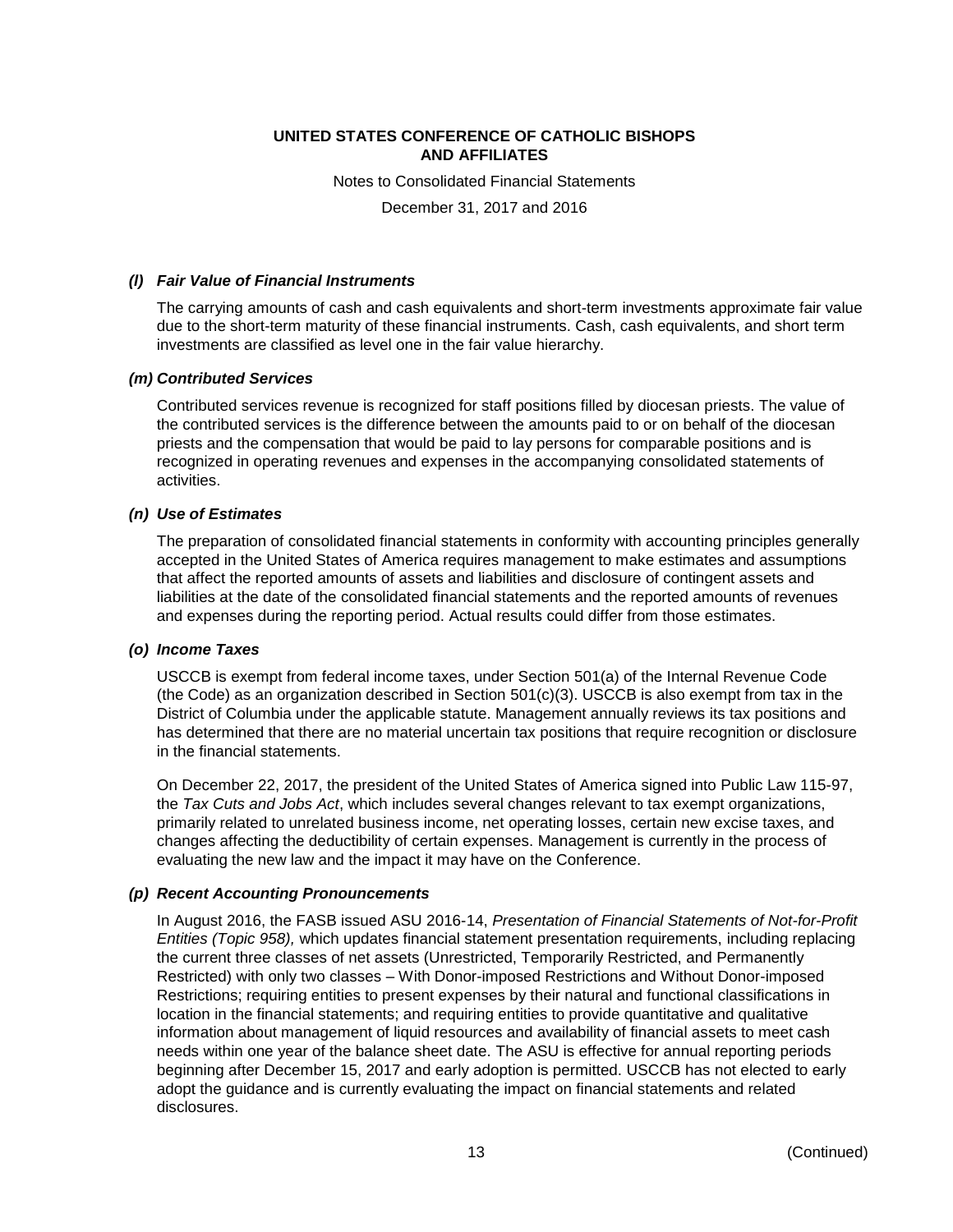Notes to Consolidated Financial Statements

December 31, 2017 and 2016

In May 2014, the FASB issued ASU 2014-09, *Revenue from Contracts with Customers*, which requires a company to recognize revenue when the company transfers control of promised goods and services to the customer. Revenue is recognized in an amount that reflects the consideration a company expects to receive in exchange for those goods or services. A company also is required to disclose sufficient quantitative and qualitative information to enable users of financial statements to understand the nature, amount, timing, and uncertainty of revenue and cash flows arising from contracts with customers. The FASB also has issued several amendments to the standard, which are intended to promote a more consistent interpretation and application of the principles outlined in the standard. The standard is effective for annual reporting periods beginning after December 15, 2018. USCCB has not elected to early adopt the guidance and is currently evaluating the impact on financial statements and related disclosures.

# **(3) Migration and Refugee Services and Programs**

Since 1975, USCCB has entered into various agreements with the United States government to assist in the resettlement of refugees immigrating to the United States and to provide specialized services to particularly vulnerable migrants, such as unaccompanied minors and victims of human trafficking. The resettlement activities are financed by government agencies, principally the U.S. Department of Health and Human Services and the U.S. Department of State under the authority of the Immigration and Nationality Act, as amended. Government funds received must generally be paid for the designated contractual purposes no later than three months following the end of the contract period. Unless an extension is approved by the government agencies, the funds are subject to reversion after the three-month period. However, for the majority of programs, funds are drawn down after expenditures have been incurred and paid, thereby limiting exposure to the reversion requirements.

USCCB was reimbursed \$11,415,905 and \$11,504,703 for direct administrative costs and program services provided for resettlement activities for the years ended December 31, 2017 and 2016.

For the years ended December 31, 2017 and 2016, government contracts and grants revenue consisted of the following:

|                                                          |   | 2017       | 2016       |
|----------------------------------------------------------|---|------------|------------|
| U.S. Refugee Admissions Program                          | S | 31,586,412 | 53,372,935 |
| Refugee and Entrant Assistance-Voluntary Agency Programs |   | 14,527,411 | 20,587,627 |
| Refugee and Entrant Assistance-Discretionary Grants      |   | 3,075,864  | 2,303,284  |
| Unaccompanied Alien Children Program                     |   | 14,229,883 | 10,120,286 |
| Cuban/Haitian Entrant Resettlement Program               |   | 7,292,451  | 7,754,027  |
| Anti-Trafficking                                         |   | 1,609,864  | 1,118,113  |
| Total government contract and grants revenue             |   | 72,321,885 | 95,256,272 |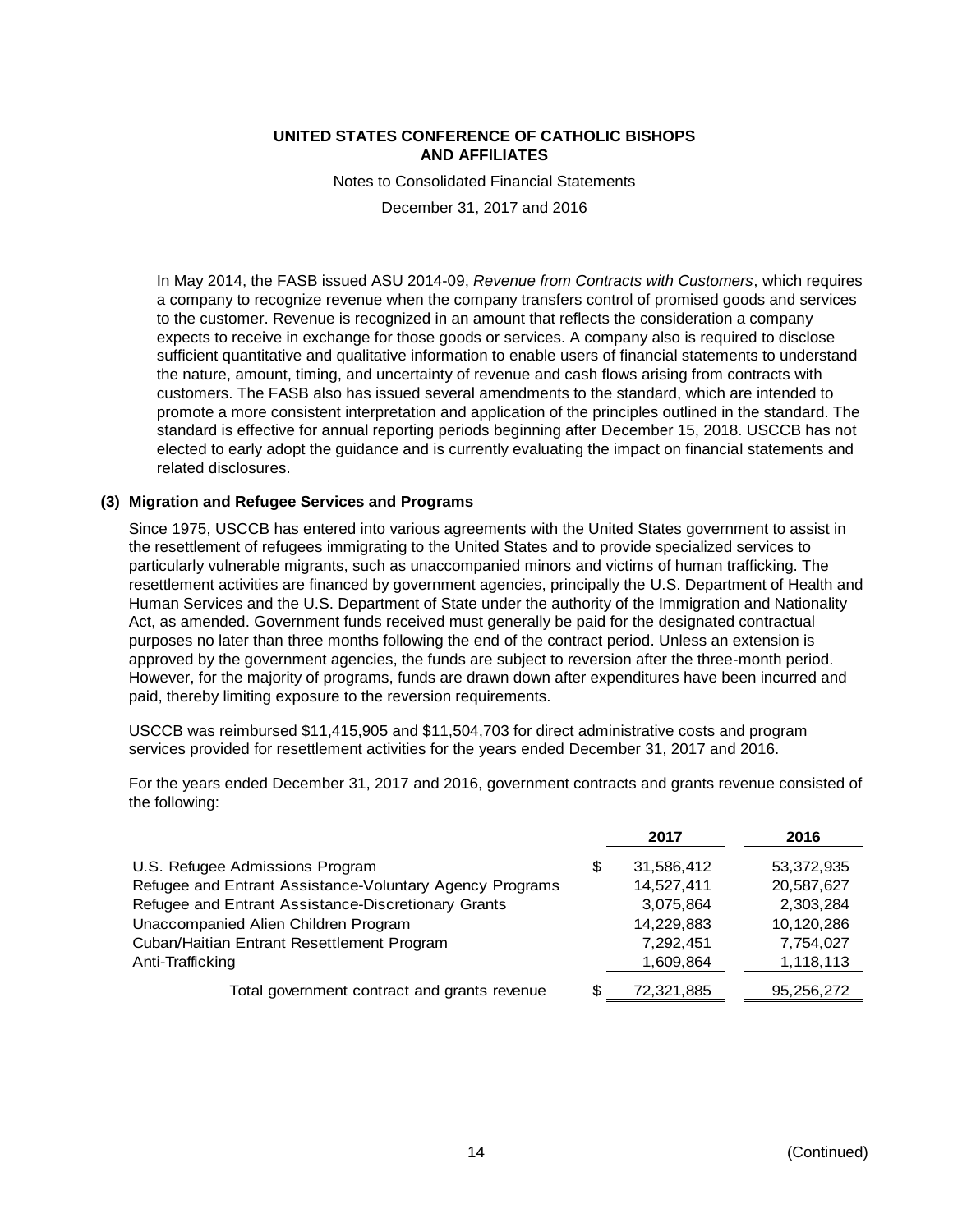Notes to Consolidated Financial Statements

December 31, 2017 and 2016

# **(4) Property and Equipment, Net**

At December 31, 2017 and 2016, property and equipment, net, consisted of the following:

|                                                |    | 2017           | 2016           |
|------------------------------------------------|----|----------------|----------------|
| Land                                           | \$ | 1,448,535      | 1,448,535      |
| Buildings and improvements                     |    | 34,890,599     | 34,517,392     |
| Furniture and equipment                        |    | 3,584,647      | 3,584,647      |
| Fine artwork and paintings                     |    | 512,025        | 512,025        |
| Total property and equipment                   |    | 40,435,806     | 40,062,599     |
| Less accumulated depreciation and amortization |    | (28, 038, 745) | (26, 832, 955) |
| Total property and equipment, net              | S  | 12,397,061     | 13,229,644     |

# **(5) General and Current Operating Funds Net Assets**

At December 31, 2017 and 2016, general and current operating funds consisted of the following:

|                                                              |    | 2017         | 2016         |
|--------------------------------------------------------------|----|--------------|--------------|
| Unrestricted net assets:                                     |    |              |              |
| Building fund                                                | \$ | 42,180,902   | 38,139,281   |
| Quasi-endowment fund (note 9)                                |    | 31,264,333   | 28,816,496   |
| General reserve fund                                         |    | 5,000,000    | 5,000,000    |
| Catechism fund                                               |    | 1,289,962    | 1,127,397    |
| General and current operating funds                          |    | (30,720,776) | (39,981,918) |
| Total unrestricted general and current operating<br>funds    |    | 49,014,421   | 33,101,256   |
| Temporarily restricted net assets:<br>Current operating fund |    | 502,783      | 450,000      |
| Total general and current operating funds                    | S  | 49,517,204   | 33,551,256   |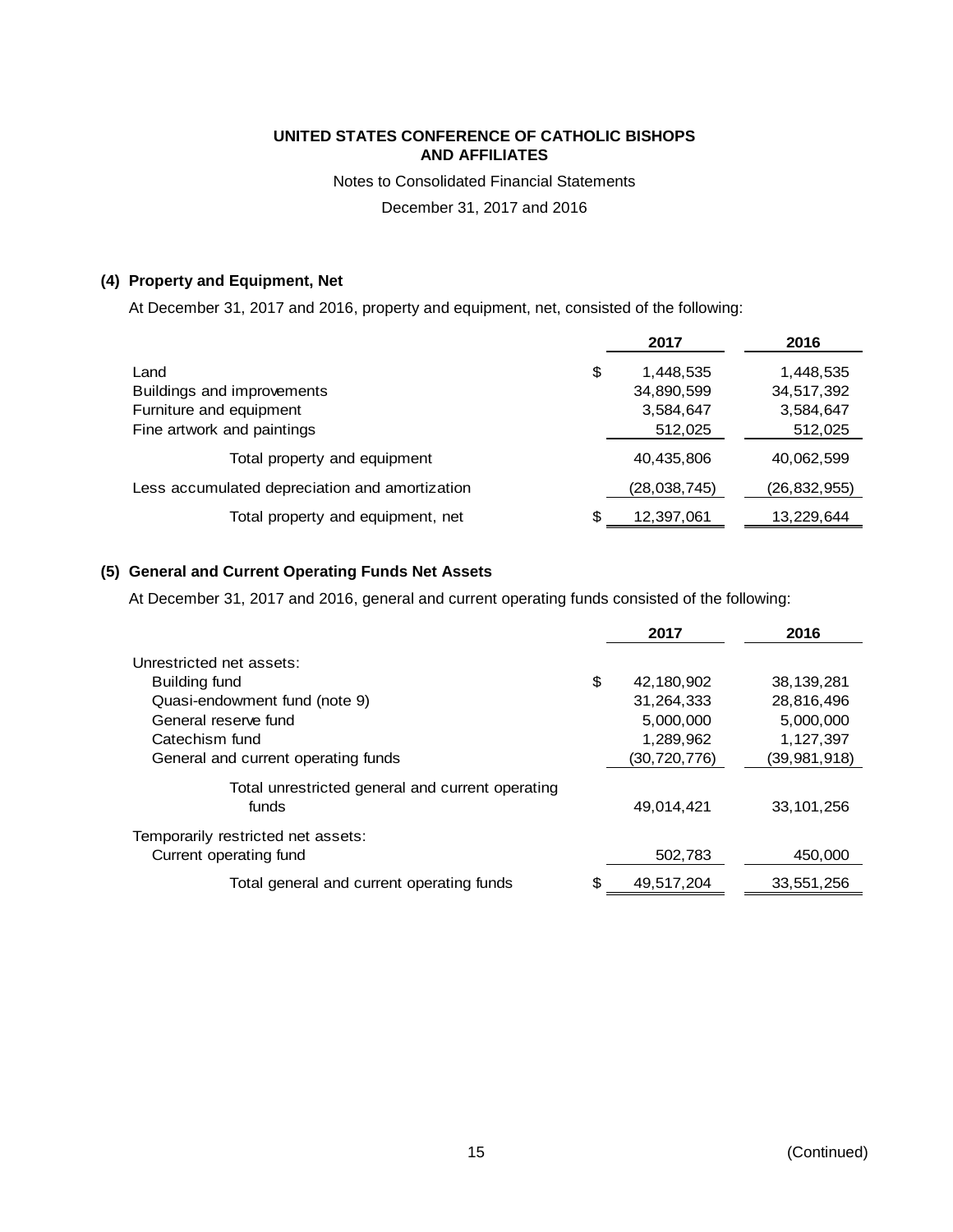Notes to Consolidated Financial Statements

December 31, 2017 and 2016

# **(6) National Collections and NRRO Net Assets**

At December 31, 2017 and 2016, unrestricted and temporarily restricted net assets for national collections and NRRO were as follows:

|                                          | 2017                |             |                     |                    |  | 2016 |
|------------------------------------------|---------------------|-------------|---------------------|--------------------|--|------|
|                                          |                     | Temporarily |                     | <b>Temporarily</b> |  |      |
|                                          | <b>Unrestricted</b> | restricted  | <b>Unrestricted</b> | restricted         |  |      |
| NRRO-Retirement Fund for Religious<br>\$ | 47,140,854          | 30,270,701  | 39,845,915          | 30,222,919         |  |      |
| National collections:                    |                     |             |                     |                    |  |      |
| <b>CRSC</b>                              | 5,549,856           | 2,144,490   | 10,896,591          | 2,586,950          |  |      |
| <b>CCHD</b>                              | 39, 382, 243        | 9,082,342   | 37,176,597          | 8,749,512          |  |      |
| CLA - Regular collection                 | 9,292,925           | 648,958     | 8,770,811           | 620,195            |  |      |
| CLA - Haiti recovery fund                | 4,240,138           | 5,333,752   | 2,879,192           | 8,632,011          |  |      |
| <b>CCC</b>                               | 6,936,404           | 674,902     | 6,601,586           | 519,080            |  |      |
| <b>CHM</b>                               | 18,998,329          | 1,165,553   | 15,404,596          | 1,891,372          |  |      |
| Church in Africa                         | 3,217,334           | 657,881     | 2,752,518           |                    |  |      |
| <b>AEE</b>                               | 10,410,746          | 1,496,062   | 10,904,758          | 1,049,333          |  |      |
| Special collections - Disaster relief    | 4,641,773           | 41,390,297  | 806,903             | 2,530,228          |  |      |
| National collections                     | 102,669,748         | 62,594,237  | 96,193,552          | 26,578,681         |  |      |
| Total<br>S                               | 149,810,602         | 92,864,938  | 136,039,467         | 56,801,600         |  |      |

# **(7) Investments and Fair Value Measurements**

Fair value is the exchange price that would be received for an asset or paid to transfer a liability (an exit price) in the principal or most advantageous market for the asset or liability in an orderly transaction between market participants at the measurement date. USCCB uses a fair value hierarchy that maximizes the use of observable inputs and minimizes the use of unobservable inputs by requiring that the observable inputs be used when available.

Observable inputs are inputs that market participants would use in pricing the asset or liability based on market data obtained from independent sources. Unobservable inputs reflect assumptions that market participants would use in pricing the asset or liability based on the best information available in the circumstances. The hierarchy is broken down into three levels based on the transparency of inputs as follows:

- Level 1 Quoted prices are available in active markets for identical assets or liabilities as of the report date. A quoted price for an identical asset or liability in an active market provides the most reliable fair value measurement because it is directly observable to the market.
- Level 2 Pricing inputs are other than quoted prices in active markets, which are either directly or indirectly observable as of the report date. The nature of these securities include investments for which quoted prices are available but traded less frequently and investments where fair value is determined using other securities, the parameters of which can be directly observed.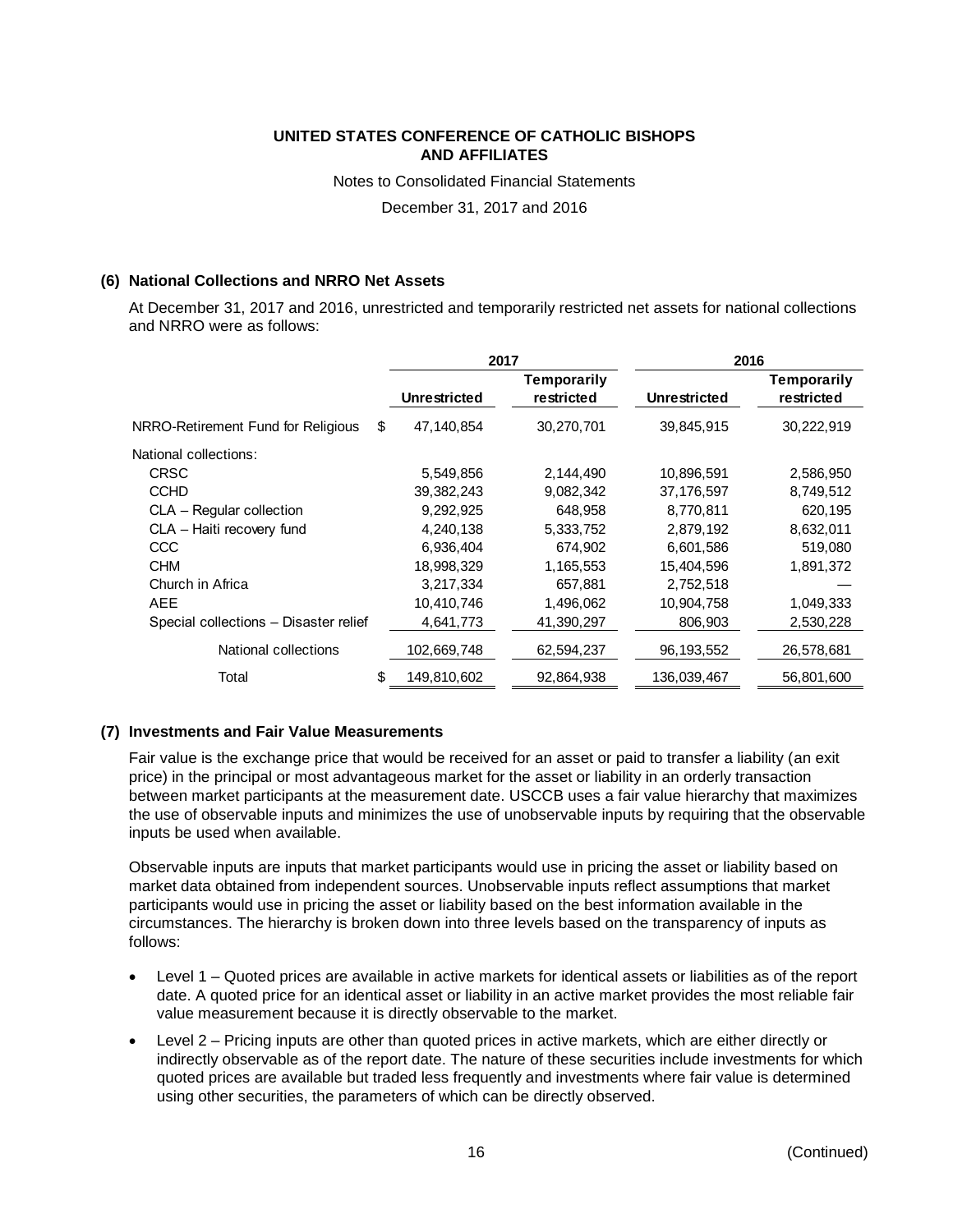Notes to Consolidated Financial Statements

December 31, 2017 and 2016

 Level 3 – Pricing inputs are unobservable for the assets or liabilities and include situations where there is little, if any, market activity for the assets or liabilities. The inputs into the determination of fair value require significant management judgment or estimation. USCCB held no assets where fair value was determined using Level 3 inputs during 2017 or 2016.

Inputs are used in applying the various valuation techniques and broadly refer to the assumptions that market participants use to make valuation decisions, including assumptions about risk. Inputs may include price information, volatility statistics, specific and broad credit data, liquidity statistics, and other factors. The following valuation techniques and inputs were used to determine the fair value of the long-term investments listed below:

Fixed income securities (including the related receivables for securities sold and liabilities for securities purchased) include, but are not limited to, U.S. government and agency securities, corporate bonds, mortgage-backed securities and asset-backed securities. U.S. government and agency securities and certain mortgage-backed securities are valued using quoted prices in principal active markets for identical assets and are classified as Level 1. The remainder of these securities are valued using quoted prices in active markets for similar securities and are classified as Level 2.

Equity securities are valued using quoted prices in principal active markets for identical assets and are classified as Level 1. Cash equivalents consisting of money market accounts and overnight deposits are also classified as Level 1.

Institutional mutual funds are valued using the net asset value (NAV) or its equivalent to determine the fair value of all the underlying investments. These institutional mutual funds are classified at level 2 as they are redeemable at NAV at or near year-end.

Short-term investments, consisting of certificates of deposit, are classified as Level 1.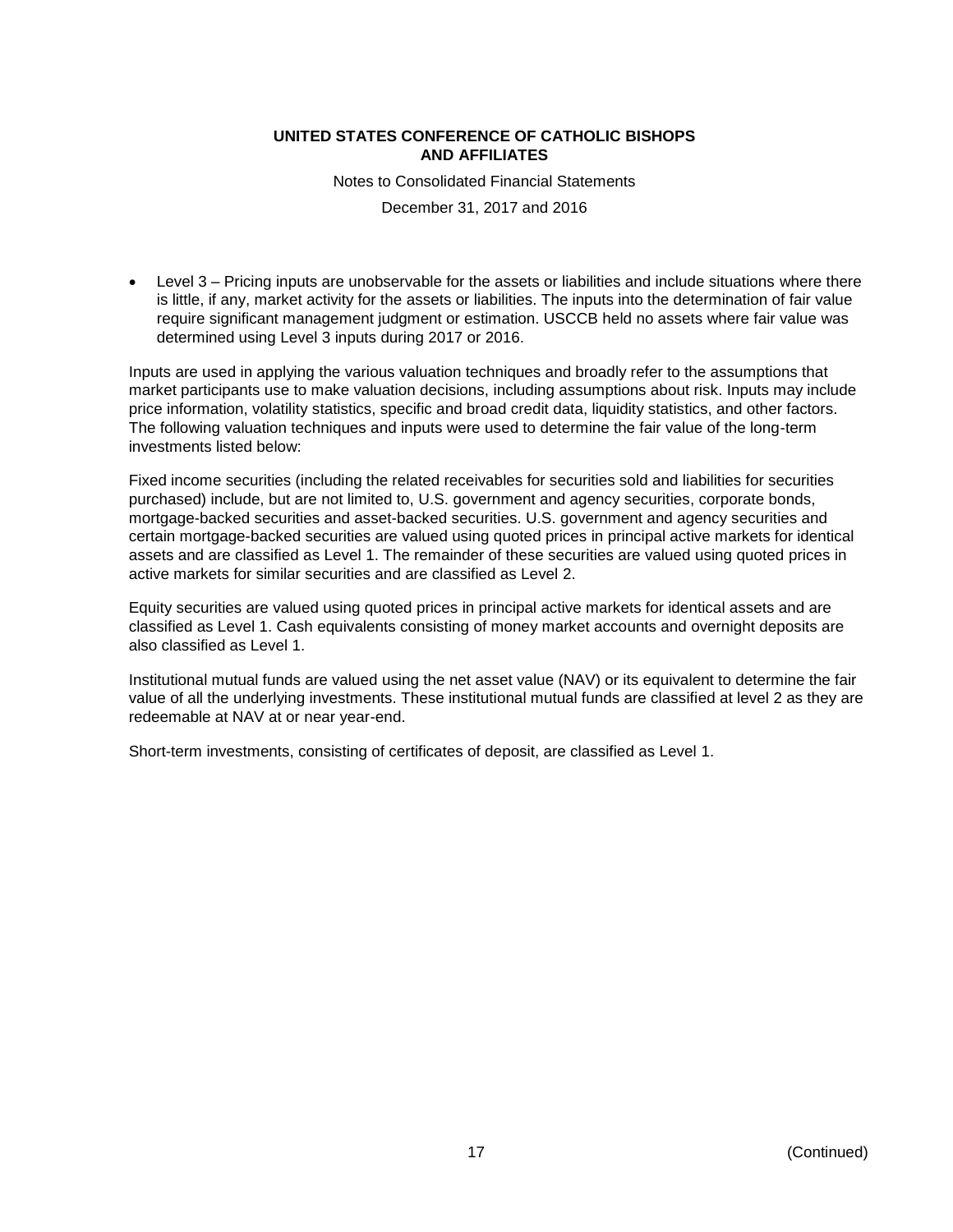Notes to Consolidated Financial Statements

December 31, 2017 and 2016

The following tables present long-term investments measured at fair value at December 31, 2017 and 2016:

|                                       |                   | 2017               |             |
|---------------------------------------|-------------------|--------------------|-------------|
|                                       | Level 1           | Level <sub>2</sub> | Total       |
| Cash equivalents                      | \$<br>9,627,147   |                    | 9,627,147   |
| U.S. government and agency securities | 16,319,383        |                    | 16,319,383  |
| Corporate bonds                       |                   | 11,145,224         | 11,145,224  |
| Domestic equity securities            | 144,561,681       |                    | 144,561,681 |
| Institutional mutual funds:           |                   |                    |             |
| Domestic equity funds                 |                   | 12,400,636         | 12,400,636  |
| Foreign equity funds                  |                   | 45,633,483         | 45,633,483  |
| Fixed income funds:                   |                   |                    |             |
| U.S. government portfolio             |                   | 15,592,401         | 15,592,401  |
| Mortgage fund                         |                   | 11,302,932         | 11,302,932  |
| Asset-backed fund                     |                   | 963,471            | 963,471     |
| Mortgage-backed securities            | 2,442,568         | 14,662,749         | 17,105,317  |
| Asset-backed securities               |                   | 5,258,155          | 5,258,155   |
| Receivables for securities sold       | 1,188,382         | 276,454            | 1,464,836   |
| Liabilities for securities purchased  | (1,791,501)       | (7,521,670)        | (9,313,171) |
| Total long-term investments           | \$<br>172,347,660 | 109,713,835        | 282,061,495 |

|                                       |                   | 2016        |             |
|---------------------------------------|-------------------|-------------|-------------|
|                                       | Level 1           | Level 2     | Total       |
| Cash equivalents                      | \$<br>4,438,951   |             | 4,438,951   |
| U.S. government and agency securities | 16,374,021        |             | 16,374,021  |
| Corporate bonds                       |                   |             |             |
| Domestic equity securities            | 136,480,069       | 8,934,220   | 145,414,289 |
| Institutional mutual funds:           |                   |             |             |
| Domestic equity funds                 |                   | 12,246,627  | 12,246,627  |
| Foreign equity funds                  |                   | 41,311,454  | 41,311,454  |
| Fixed income funds:                   |                   |             |             |
| U.S. government portfolio             |                   | 15,127,081  | 15,127,081  |
| Mortgage fund                         |                   | 11,054,024  | 11,054,024  |
| Asset-backed fund                     |                   | 848,061     | 848,061     |
| Mortgage-backed securities            |                   | 13,925,898  | 13,925,898  |
| Asset-backed securities               | 2,697,535         | 5,793,500   | 8,491,035   |
| Receivables for securities sold       | 716,597           | 273,442     | 990,039     |
| Liabilities for securities purchased  | (2,698,453)       | (2,726,006) | (5,424,459) |
| Total long-term investments           | \$<br>158,008,720 | 106,788,301 | 264,797,021 |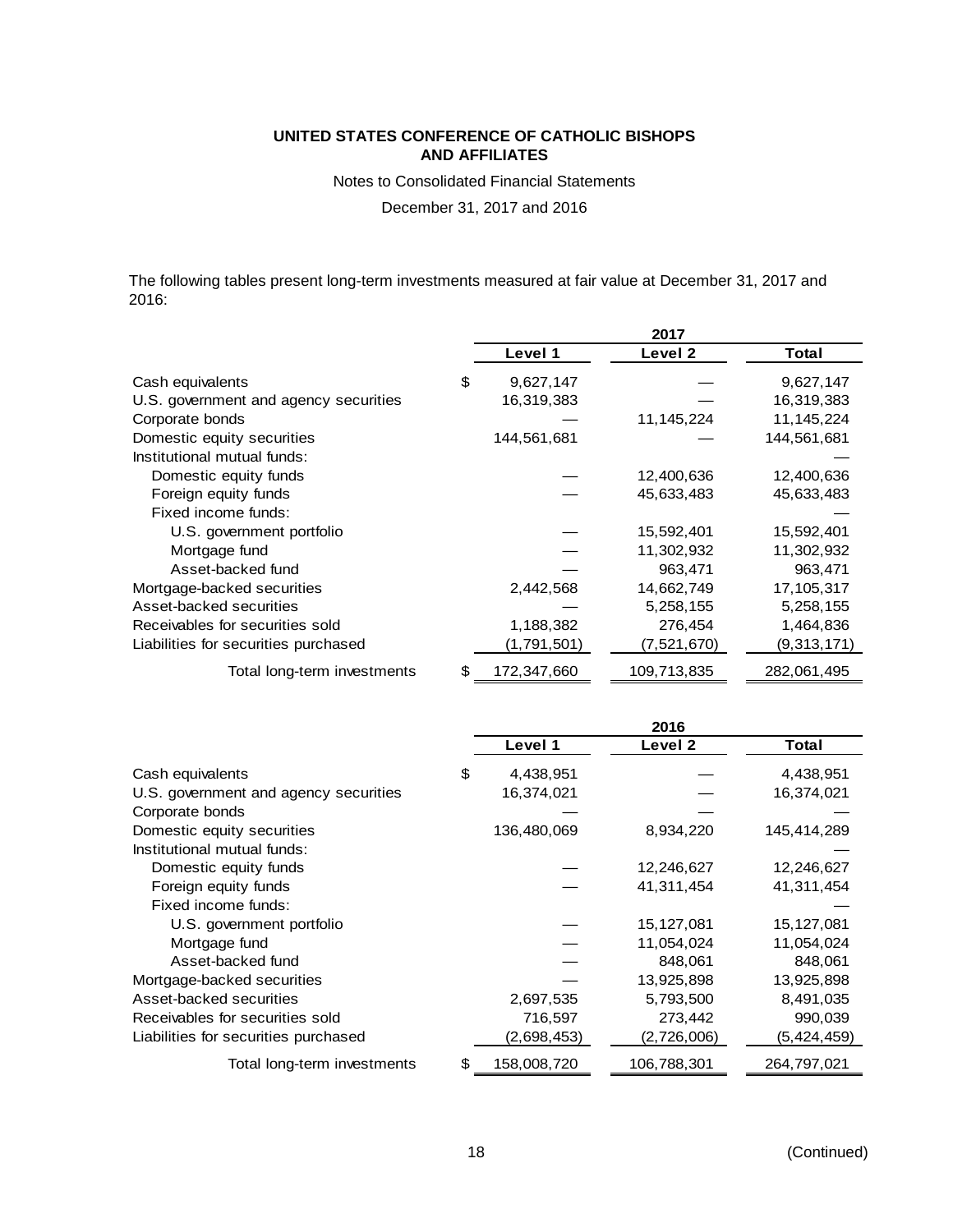Notes to Consolidated Financial Statements

December 31, 2017 and 2016

Investments valued at NAV or its equivalent as of December 31, 2017 and 2016, are measured at fair value on the previous schedules and consisted of the following institutional mutual funds:

| <b>Investment</b>         | <b>Investment strategy</b>                                                                                                                                                      | <b>Redemption</b><br>restrictions/<br>liquidity<br>provisions |
|---------------------------|---------------------------------------------------------------------------------------------------------------------------------------------------------------------------------|---------------------------------------------------------------|
| U.S. government portfolio | Approximate performance of both Bloomberg Barclays<br>U.S. Intermediate and Long Government Bond Index                                                                          | Daily/2 day<br>prior notice                                   |
| Mortgage fund             | Approximate performance of Bloomberg Barclay<br>U.S. MBS Index over the long term                                                                                               | Daily/2 day<br>prior notice                                   |
| Foreign equity funds      | Invest in equity securities of well-established<br>companies based in those countries included<br>in the Morgan Stanley Capital International All<br>Country World Ex-USA Index | Daily/No<br>prior notice                                      |
| Domestic equity funds     | Approximate the performance of Bloomberg Barclays<br>U.S. Credit Bond Index                                                                                                     | Daily/2 day<br>prior notice                                   |
| Asset-backed fund         | Approximate the performance of Bloomberg Barclays<br>U.S. ABS Index/Barclays U.S. CMBS (ERISA Only)<br>Index                                                                    | Daily/No<br>prior notice                                      |

The above funds have no unfunded commitments as of December 31, 2017 and 2016.

## **(8) Investment Income and Unrealized Appreciation/Depreciation**

For the years ended December 31, 2017 and 2016, investment income consisted of the following:

|                                 | 2017             | 2016       |
|---------------------------------|------------------|------------|
| Investments:                    |                  |            |
| Interest                        | \$<br>1,299,559  | 1,150,959  |
| <b>Dividends</b>                | 2,292,688        | 2,500,699  |
| Realized gains                  | 16,138,802       | 17,105,987 |
| Gross investment income         | 19,731,049       | 20,757,645 |
| Less investment management fees | (1,041,952)      | (840, 288) |
| Net investment income           | 18,689,097       | 19,917,357 |
| Unrealized appreciation         | 22,855,257       | 43,344     |
| Total return on investments     | \$<br>41.544.354 | 19,960,701 |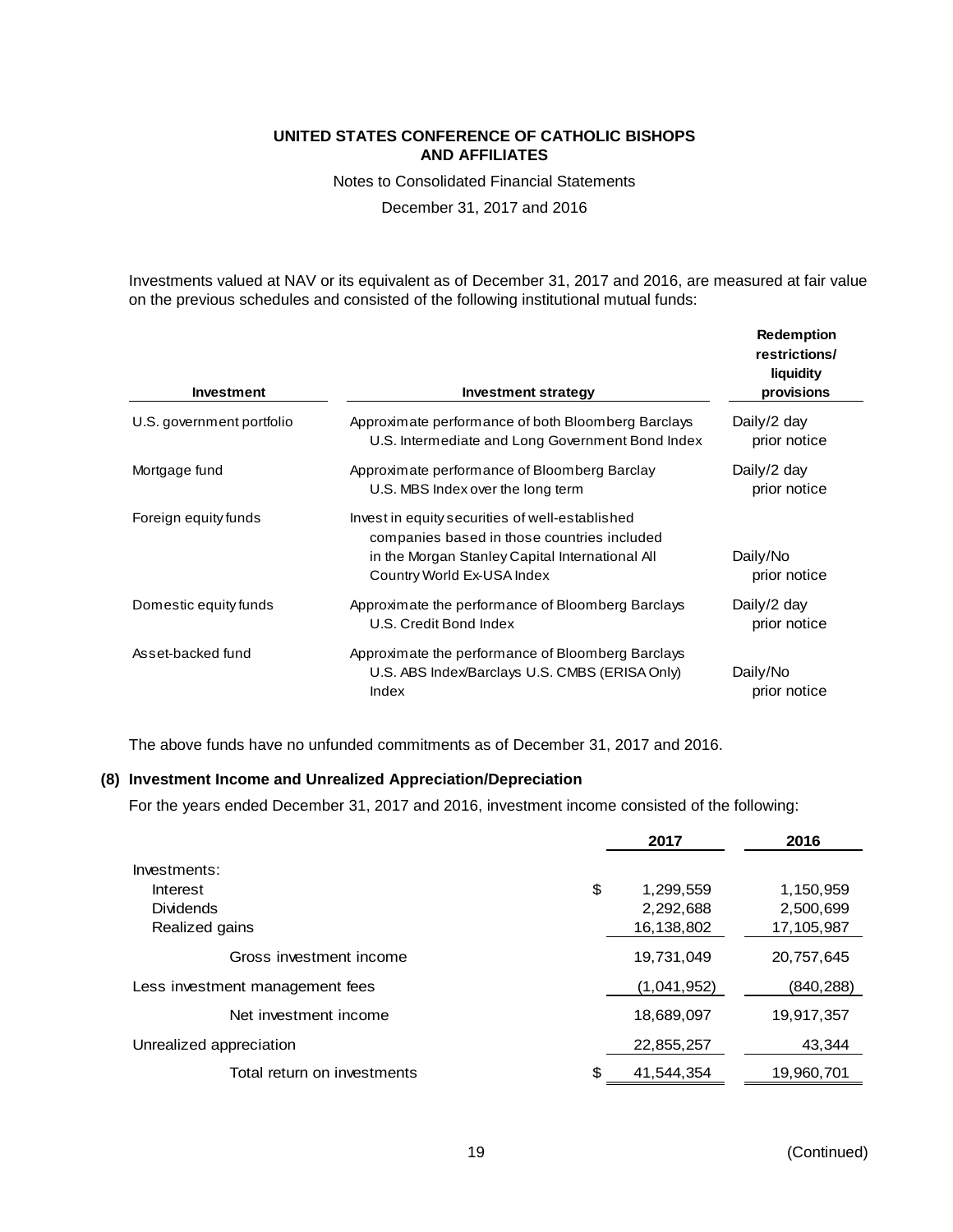Notes to Consolidated Financial Statements

December 31, 2017 and 2016

#### **(9) Endowments**

FASB requires the portion of a donor-restricted endowment fund that is not classified as permanently restricted net assets to be classified as temporarily restricted net assets until appropriated for expenditure. USCCB is subject to the District of Columbia enacted version of the Uniform Prudent Management of Institutional Funds Act. Management has interpreted the District of Columbia law as requiring the preservation of the fair value of the original gift, as of the gift date, of the donor-restricted endowment funds absent explicit donor stipulations to the contrary.

In 2010, USCCB established the Villa Stritch Endowment fund as a permanently restricted fund for the sole purpose of providing support for U.S. diocesan priests serving the Universal Church in various ministries of the Holy See.

The following illustrates the Villa Stritch Endowment fund net assets for the year ended December 31, 2017:

|                                 |    | Temporarily<br>restricted | <b>Permanently</b><br>restricted | Total     |
|---------------------------------|----|---------------------------|----------------------------------|-----------|
| Balance as of January 1, 2017   | \$ |                           | 231,290                          | 231,290   |
| Investment income               |    | 13.273                    | 20.893                           | 34,166    |
| <b>Distribution</b>             |    | (13,273)                  |                                  | (13, 273) |
| Balance as of December 31, 2017 | S  |                           | 252,183                          | 252,183   |

The following illustrates the Villa Stritch Endowment fund net assets for the year ended December 31, 2016:

|                                 |    | Temporarily<br>restricted | <b>Permanently</b><br>restricted | Total     |
|---------------------------------|----|---------------------------|----------------------------------|-----------|
| Balance as of January 1, 2016   | \$ |                           | 226,084                          | 226,084   |
| Investment income               |    | 12.173                    | 5.206                            | 17.379    |
| <b>Distribution</b>             |    | (12,173)                  |                                  | (12, 173) |
| Balance as of December 31, 2016 | S  |                           | 231,290                          | 231,290   |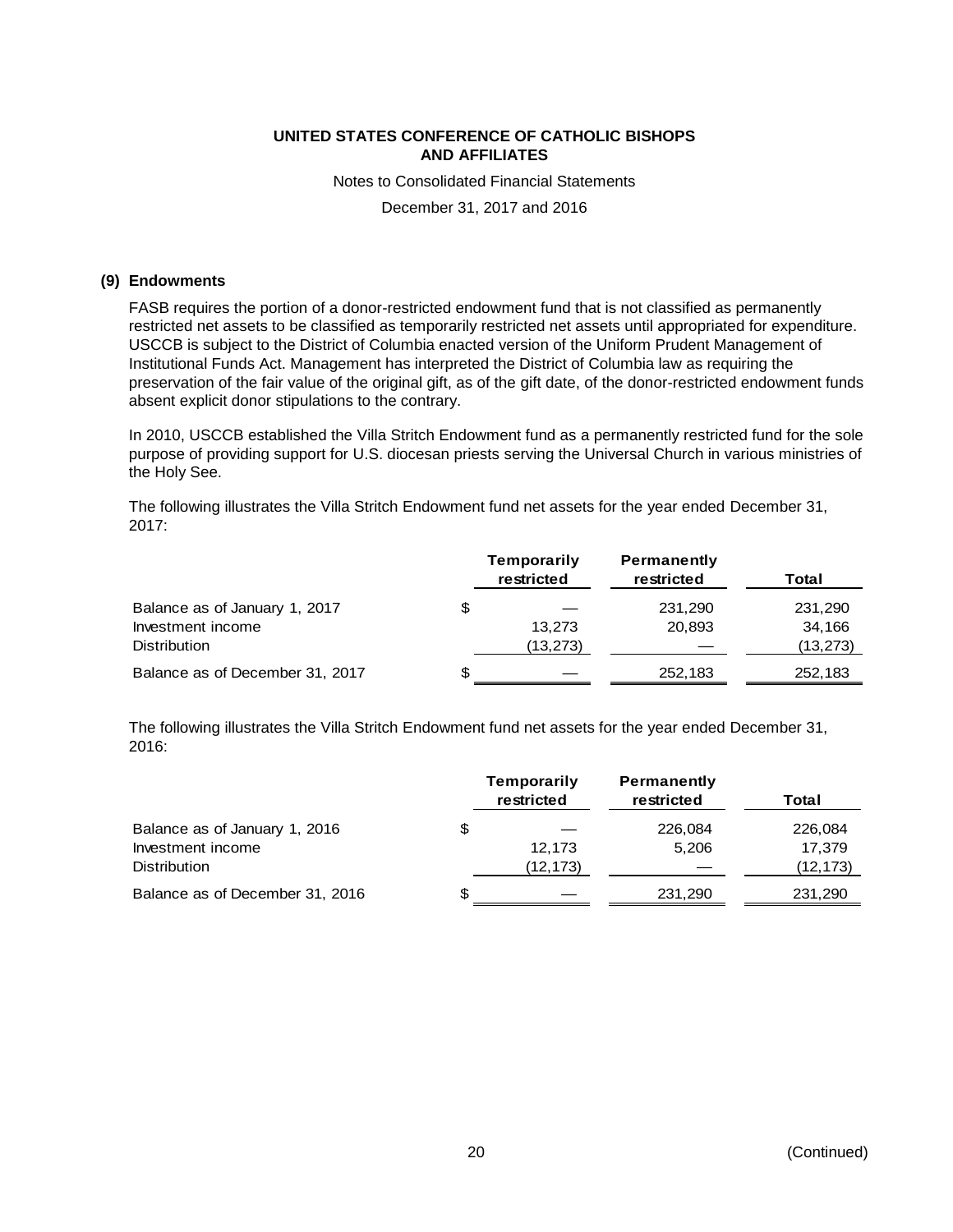Notes to Consolidated Financial Statements

December 31, 2017 and 2016

The following illustrates the changes in unrestricted, board-designated Quasi-Endowment fund net assets for the years ended December 31, 2017 and 2016:

|                                                         |    | 2017        | 2016        |
|---------------------------------------------------------|----|-------------|-------------|
| Unrestricted, board-designated Quasi-Endowment funds,   |    |             |             |
| beginning of year                                       | S  | 28,816,496  | 28,311,413  |
| Investment return – investment income                   |    | 4.267.454   | 2,182,233   |
| Transfer to General Operating Fund (spending rate 5.5%) |    | (1,819,617) | (1,677,150) |
| Unrestricted, board-designated Quasi-Endowment funds,   |    |             |             |
| end of year                                             | æ. | 31,264,333  | 28,816,496  |

Realized and unrealized appreciation (depreciation) is allocated to the Quasi-Endowment fund. In 2017 and 2016, USCCB directed a transfer to the General Operating Fund of an amount equal to 5.5% of the Quasi-Endowment fund year-end balance. This amount was established to supplement the annual diocesan assessment.

#### **(10) Retirement Benefits**

Substantially all of the employees participate in a noncontributory, defined benefit retirement plan. The plan also covers some employees of the National Council of Catholic Women and the CLINIC. Benefits under the plan are based on years of service and final average pay.

In 2013, the Executive Committee approved an amendment to the plan to freeze benefit accruals as of December 31, 2013 for all current employees.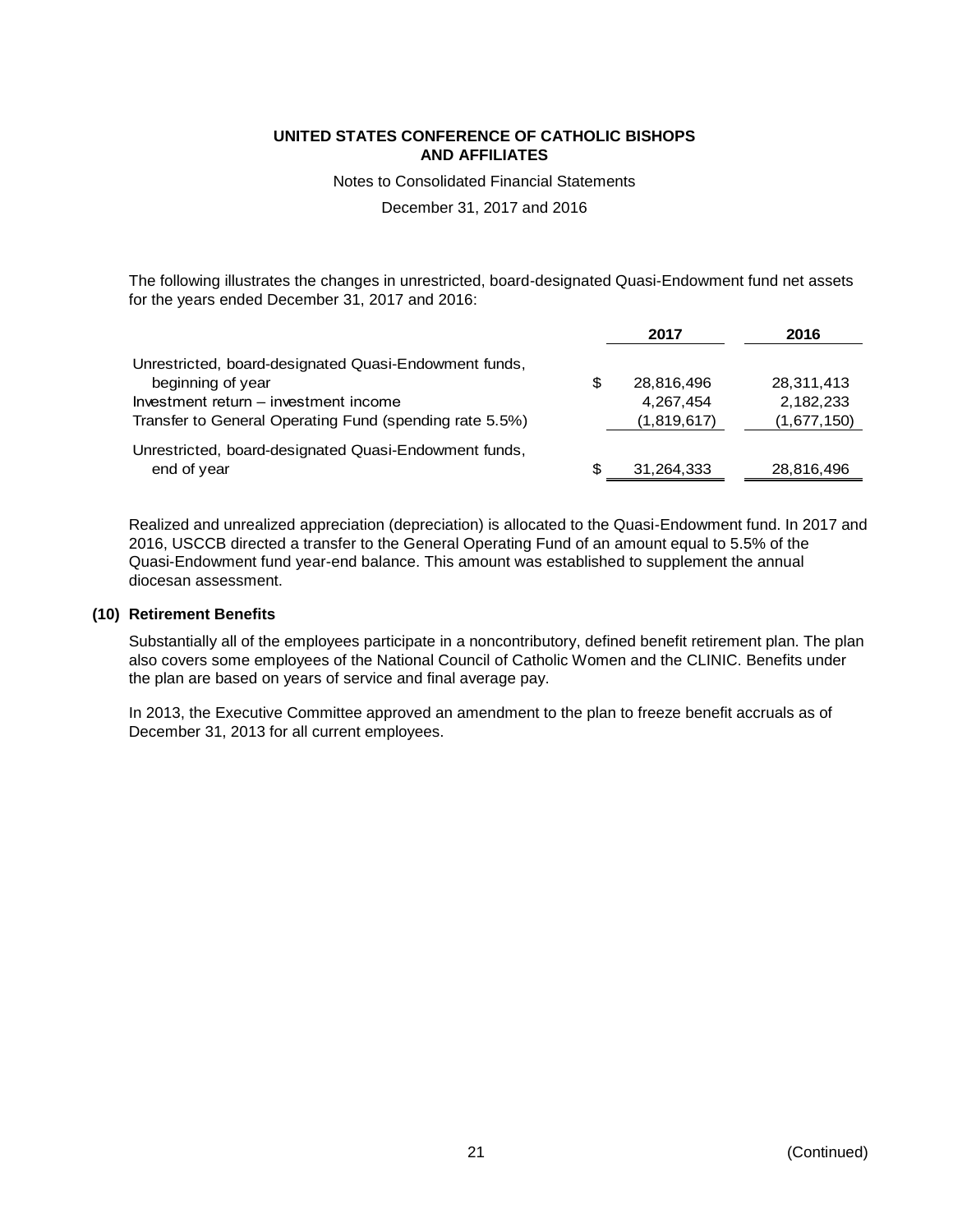Notes to Consolidated Financial Statements

December 31, 2017 and 2016

The actuarial valuation of this retirement plan for 2017 and 2016 were as follows:

|                                                                                                                                                          | 2017                                                      | 2016                                                |
|----------------------------------------------------------------------------------------------------------------------------------------------------------|-----------------------------------------------------------|-----------------------------------------------------|
| Accumulated benefit obligation                                                                                                                           | \$<br>104,639,253                                         | 99,708,734                                          |
| Change in benefit obligation:<br>Benefit obligation, beginning of year<br>Interest cost<br><b>Actuarial loss</b><br>Benefits paid                        | \$<br>99,708,734<br>3,957,335<br>5,763,740<br>(4,790,556) | 99,313,629<br>4,154,432<br>966,935<br>(4,726,262)   |
| Benefit obligation, end of year                                                                                                                          | 104,639,253                                               | 99,708,734                                          |
| Change in plan assets:<br>Fair value of plan assets, beginning of year<br>Actual return on plan assets<br><b>Employer contributions</b><br>Benefits paid | 60,092,035<br>9,380,746<br>1,504,300<br>(4,790,556)       | 57,887,209<br>4,455,412<br>2,475,676<br>(4,726,262) |
| Fair value of plan assets, end of year                                                                                                                   | 66,186,525                                                | 60,092,035                                          |
| Funded status - underfunded                                                                                                                              | \$<br>38,452,728                                          | 39,616,699                                          |
|                                                                                                                                                          |                                                           |                                                     |
|                                                                                                                                                          | 2017                                                      | 2016                                                |
| Items not yet recognized as a component of net periodic<br>pension benefit cost:<br>Net actuarial loss                                                   | \$<br>27,476,870                                          | 27,937,270                                          |
| Net periodic benefit cost:<br>Interest cost<br>Expected return on plan assets<br>Amortization of net actuarial loss                                      | \$<br>3,957,335<br>(3,846,252)<br>689,646                 | 4,154,432<br>(3,838,725)<br>657,501                 |
| Net periodic benefit cost                                                                                                                                | \$<br>800,729                                             | 973,208                                             |
|                                                                                                                                                          | 2017                                                      | 2016                                                |
| Other changes in plan assets and benefit obligation:<br>Net actuarial loss<br>Amortization of actuarial net loss                                         | \$<br>229,246<br>(689, 646)                               | 350,248<br>(657, 501)                               |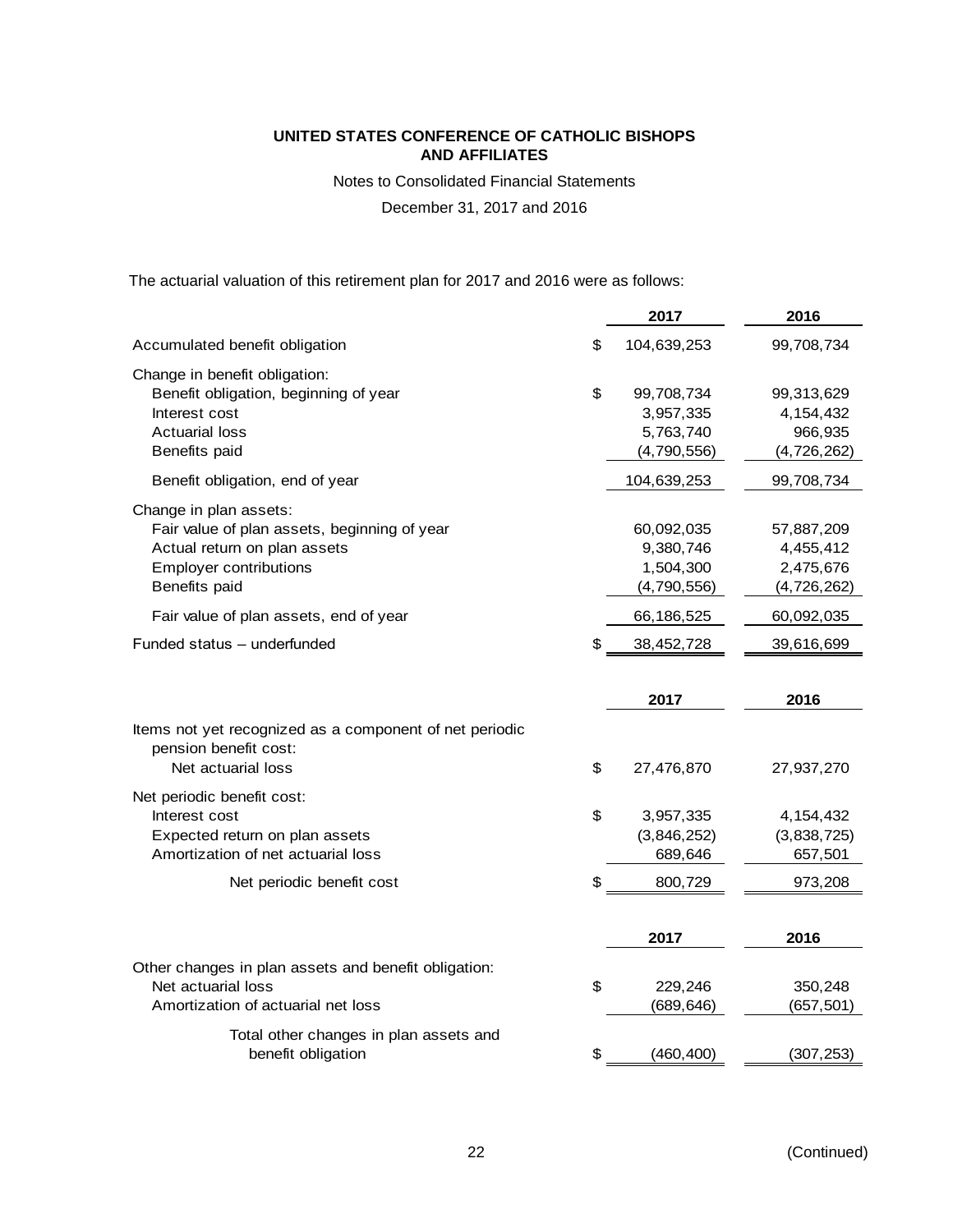Notes to Consolidated Financial Statements

December 31, 2017 and 2016

The assumptions used to determine the benefit obligation in the actuarial valuations at December 31, 2017 and 2016 were as follows:

|                                    | 2017   | 2016   |
|------------------------------------|--------|--------|
| Discount rate                      | 3.54 % | 4.06 % |
| Long-term rate of return on assets | 6.60   | 6.60   |

The expected long-term rate of return on assets assumption is selected by management as a reasonable expectation based on historical performance of both the pension fund and the investment markets in general. The selection of this rate is periodically revisited by USCCB as the administrator of the pension plan.

The assumptions used to determine the net periodic benefit cost in the actuarial valuations at December 31, 2017 and 2016 were as follows:

|                                    | 2017  | 2016  |
|------------------------------------|-------|-------|
| Effective discount rate            | 4.06% | 4.30% |
| Long-term rate of return on assets | 6.60  | 6.85  |

In October 2017, the Society of Actuaries released new data regarding observed mortality rate improvements (the RP-2014 Mortality Tables and the MP-2017 Mortality Improvement Scale). The updated mortality tables and the scale were considered by USCCB and adopted as of December 31, 2017.

Estimated amounts to be amortized into net periodic benefit cost in 2017 are \$648,112 from net actuarial loss. There is no prior service cost that will be amortized next year.

The following benefit payments, which reflect expected future service, as appropriate, are expected to be paid as follows:

| 2018      | \$<br>5,442,000 |
|-----------|-----------------|
| 2019      | 5,681,000       |
| 2020      | 5,869,000       |
| 2021      | 5,950,000       |
| 2022      | 5,993,000       |
| 2023-2027 | 30,243,000      |

USCCB plans to make a contribution of \$1,385,885 to the pension plan in 2018.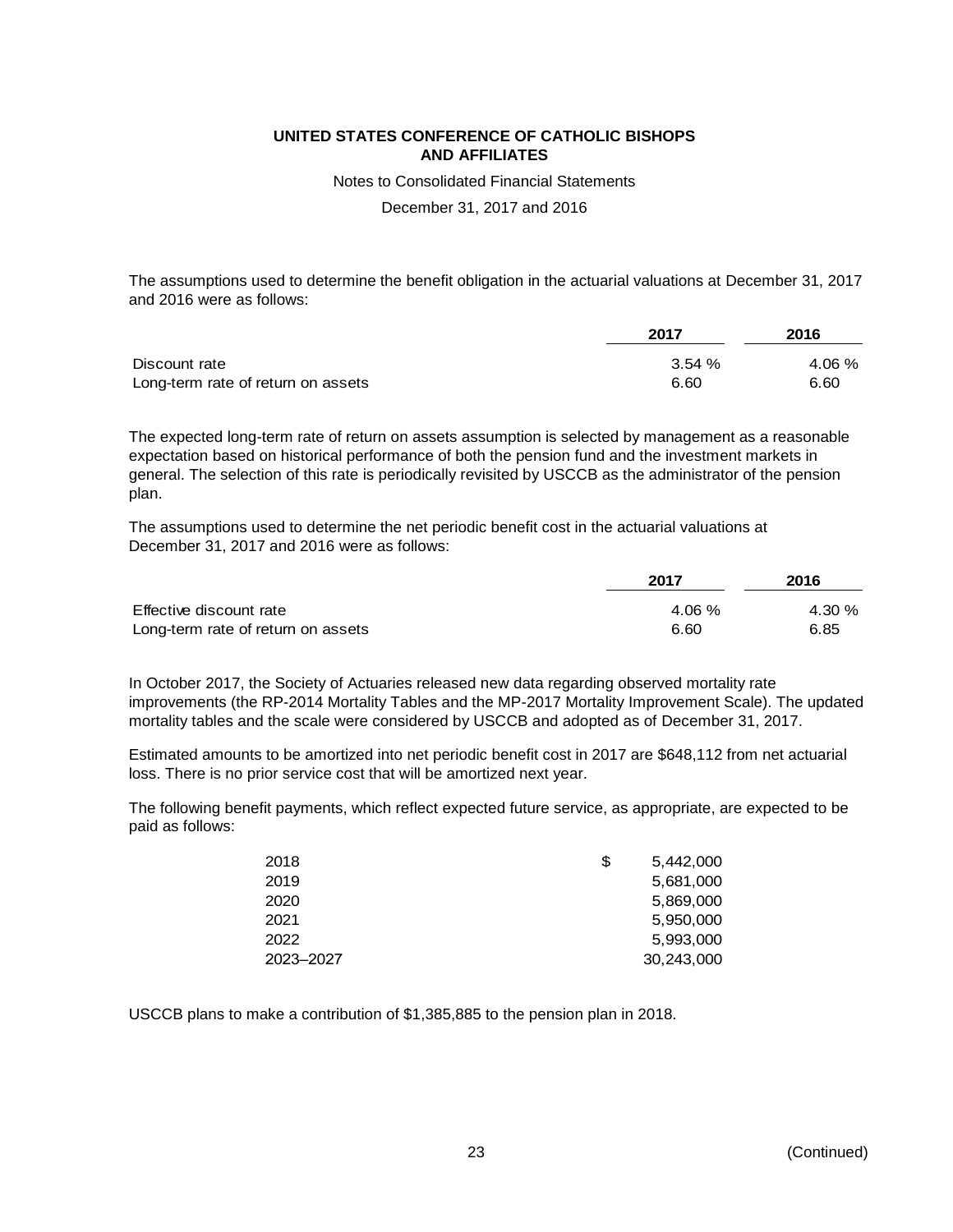Notes to Consolidated Financial Statements

December 31, 2017 and 2016

#### *Plan Assets*

The assets of the plan are invested primarily in a diversified mix of domestic and foreign equities and fixed income securities. The assets are managed by independent investment managers in accordance with stated investment policies and subject to USCCB's socially responsible investment guidelines. The investment objective of the pension fund is to equal or exceed a benchmark rate of return comprised of appropriate market indices and to achieve an above-median ranking in a universe of balanced funds with similar investment policies over reasonable measurement periods.

The following tables present plan assets measured at fair value at December 31, 2017 and 2016 (see note 7):

|                                       | 2017 |            |             |             |
|---------------------------------------|------|------------|-------------|-------------|
|                                       |      | Level 1    | Level 2     | Total       |
| Cash equivalents                      | \$   | 1,355,258  |             | 1,355,258   |
| U.S. government and agency securities |      | 4,470,944  |             | 4,470,944   |
| Corporate bonds                       |      |            | 2,748,512   | 2,748,512   |
| Domestic equity securities            |      | 31,271,232 |             | 31,271,232  |
| Institutional mutual funds:           |      |            |             |             |
| Domestic equity funds                 |      |            | 3,474,511   | 3,474,511   |
| Foreign equity funds                  |      |            | 11,043,238  | 11,043,238  |
| Fixed income funds:                   |      |            |             |             |
| U.S. government portfolio             |      |            | 4,368,806   | 4,368,806   |
| Mortgage fund                         |      |            | 3,166,947   | 3,166,947   |
| Asset-backed fund                     |      |            | 269,953     | 269,953     |
| Mortgage-backed securities            |      | 556,579    | 3,714,475   | 4,271,054   |
| Asset-backed securities               |      |            | 1,196,532   | 1,196,532   |
| Receivables for securities sold       |      | 514,256    | 76,086      | 590,342     |
| Liabilities for securities purchased  |      | (86,722)   | (1,954,082) | (2,040,804) |
| Total long-term investments           | \$   | 38,081,547 | 28,104,978  | 66,186,525  |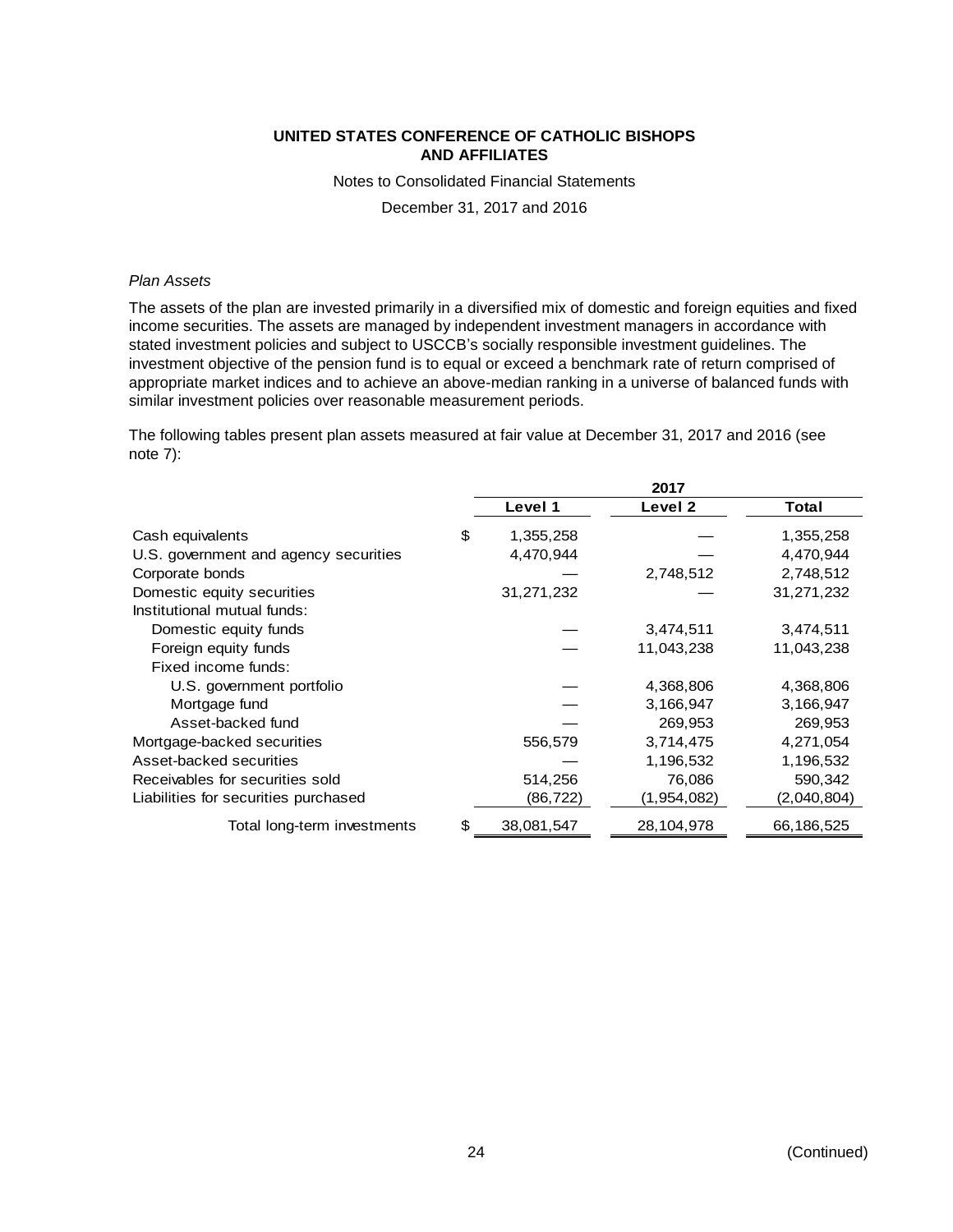Notes to Consolidated Financial Statements

December 31, 2017 and 2016

|                                       | 2016 |            |            |             |
|---------------------------------------|------|------------|------------|-------------|
|                                       |      | Level 1    | Level 2    | Total       |
| Cash equivalents                      | \$   | 936,483    |            | 936,483     |
| U.S. government and agency securities |      | 4,439,482  |            | 4,439,482   |
| Corporate bonds                       |      |            | 2,089,566  | 2,089,566   |
| Domestic equity securities            |      | 28,469,955 |            | 28,469,955  |
| Institutional mutual funds:           |      |            |            |             |
| Domestic equity funds                 |      |            | 3,124,543  | 3,124,543   |
| Foreign equity funds                  |      |            | 9,714,476  | 9,714,476   |
| Fixed income funds:                   |      |            |            |             |
| U.S. government portfolio             |      |            | 3,859,448  | 3,859,448   |
| Mortgage fund                         |      |            | 2,820,269  | 2,820,269   |
| Asset-backed fund                     |      |            | 216,370    | 216,370     |
| Mortgage-backed securities            |      | 521,882    | 3,293,069  | 3,814,951   |
| Asset-backed securities               |      |            | 1,209,987  | 1,209,987   |
| Receivables for securities sold       |      | 425,017    | 49,731     | 474,748     |
| Liabilities for securities purchased  |      | (520,450)  | (557,793)  | (1,078,243) |
| Total long-term investments           | \$   | 34,272,369 | 25,819,666 | 60,092,035  |

The actual asset allocations for 2017 and 2016 and target allocation ranges by asset category for 2017 and 2016 for the pension plan assets were as follows:

|                            | 2017 | 2016 | <b>Target</b><br>allocation<br>range |
|----------------------------|------|------|--------------------------------------|
| Cash and cash equivalents  | 2%   | 2%   | $<$ 5%                               |
| U.S. equity securities     | 53   | 55   | 46-54%                               |
| Institutional mutual funds | 34   | 32   | $13 - 17%$                           |
| Fixed income securities    | 11   | 11   | $31 - 39%$                           |

# **(11) Postretirement Benefits Other Than Pensions**

USCCB provides health care and life insurance benefits to retired employees who have attained certain age and service requirements or age 65. Subsequent to attaining age 65, health care benefits to retired employees are noncontributory and are integrated with Medicare according to the Coordination of Benefits method. The life insurance benefit consists of a \$5,000 level death benefit and is noncontributory. Postretirement benefits are funded on a pay-as-you-go basis.

In 2013, the Executive Committee approved changes to the plan to change the level of benefits available for certain groups of eligible participants effective January 1, 2014. Unless grandfathered, employees retiring from the Conference after January 1, 2014 will be required to pay a percentage of the premiums.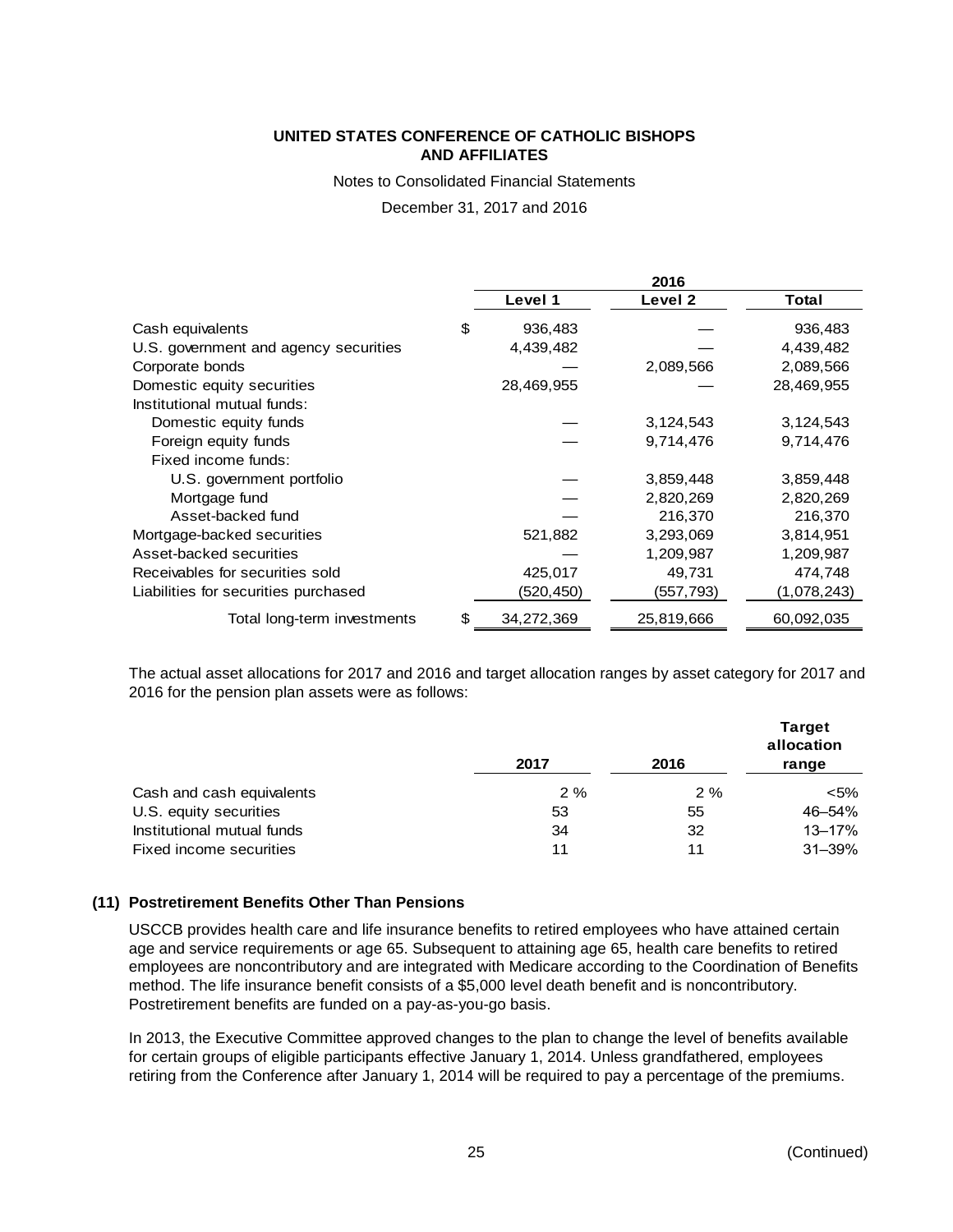Notes to Consolidated Financial Statements

December 31, 2017 and 2016

Amounts recognized in the accompanying consolidated financial statements consisted of the following:

|                                                      | 2017              | 2016          |
|------------------------------------------------------|-------------------|---------------|
| Change in benefit obligation:                        |                   |               |
| Benefit obligation, beginning of year                | \$<br>31,180,963  | 31,113,369    |
| Service cost                                         | 366,250           | 433,639       |
| Interest cost                                        | 1,105,946         | 1,328,481     |
| Medicare Part D benefit subsidy                      | 78,299            | 81,788        |
| Actuarial gain                                       | (2,203,289)       | (902, 957)    |
| Benefits paid                                        | (987, 485)        | (873, 357)    |
| Benefit obligation, end of year - underfunded        | \$<br>29,540,684  | 31,180,963    |
|                                                      |                   |               |
|                                                      | 2017              | 2016          |
| Net periodic benefit cost:                           |                   |               |
| Service cost                                         | \$<br>366,250     | 433,639       |
| Interest cost                                        | 1,105,946         | 1,328,481     |
| Amortization of prior service credit                 | (1,500,503)       | (1, 575, 163) |
| Amortization of actuarial net loss                   | 215,325           | 714,529       |
| Net periodic benefit cost                            | \$<br>187,018     | 901,486       |
|                                                      |                   |               |
|                                                      | 2017              | 2016          |
| Other changes in plan assets and benefit obligation: |                   |               |
| Net actuarial gain                                   | \$<br>(2,203,289) | (902, 957)    |
| Amortization of prior service credit                 | 1,500,503         | 1,575,163     |
| Amortization of actuarial net loss                   | (215, 325)        | (714, 529)    |
| Total other changes in plan assets and benefit       |                   |               |
| obligation                                           | \$<br>(918, 111)  | (42, 323)     |
|                                                      |                   |               |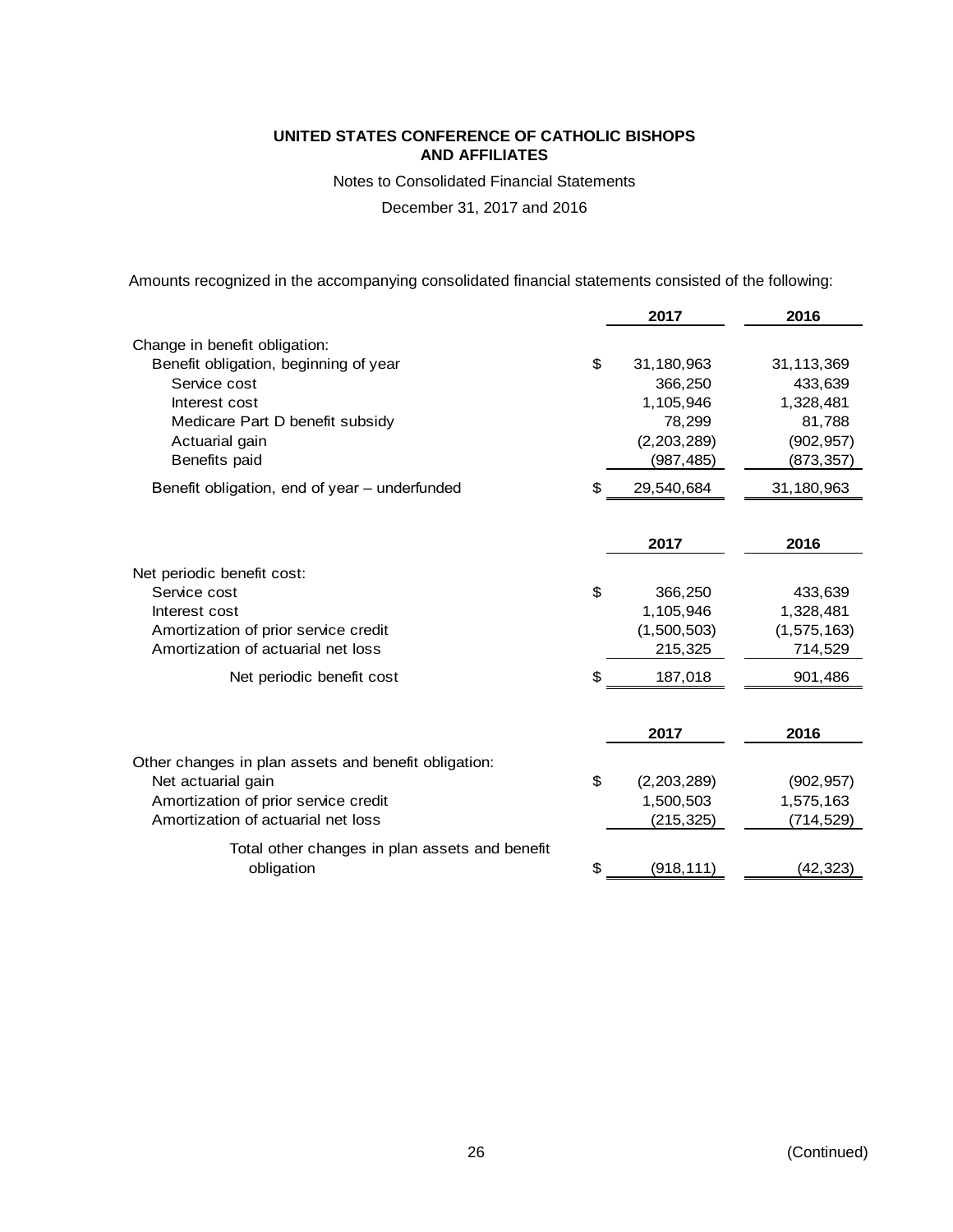Notes to Consolidated Financial Statements

December 31, 2017 and 2016

Estimated amounts to be amortized into net periodic benefit cost in 2017 are \$410,337 from net actuarial loss and \$1,500,503 from prior service credit.

#### *(a) Actuarial Assumptions*

The following assumptions were used in calculating the actuarial valuations at December 31, 2017:

|                                                 | <b>Benefit</b><br>obligation | Net periodic<br>benefit cost |
|-------------------------------------------------|------------------------------|------------------------------|
| Discount rate                                   | 3.62%                        | 4.20 %                       |
| Health care cost trend rate – medical           | 7.70                         | 7.04                         |
| Health care cost trend rate – prescription drug | 8.71                         | 8.31                         |
| Ultimate trend rate                             | 4.50                         | 4.50                         |
| Year ultimate trend rate is reached             | 2026/2026                    | 2025/2025                    |

The following assumptions were used in calculating the actuarial valuations at December 31, 2016:

|                                                 | <b>Benefit</b><br>obligation | Net periodic<br>benefit cost |
|-------------------------------------------------|------------------------------|------------------------------|
| Discount rate                                   | $4.20 \%$                    | 4.48%                        |
| Health care cost trend rate – medical           | 7.04                         | 7.60                         |
| Health care cost trend rate – prescription drug | 8.31                         | 9.00                         |
| Ultimate trend rate                             | 4.50                         | 4.50                         |
| Year ultimate trend rate is reached             | 2025/2025                    | 2024/2024                    |

In October 2017, the Society of Actuaries released new data regarding observed mortality rate improvements (the RP-2014 Mortality Tables and the MP-2017 Mortality Improvement Scale). The updated mortality tables and the scale were considered by USCCB and adopted as of December 31, 2017.

The assumed health care cost trend rates have a significant effect on the amounts reported for health-related postretirement benefits. A one percentage-point increase in the assumed health care cost trend rate would increase the 2017 postretirement benefit service cost and interest cost by approximately \$265,551 and increase the accumulated postretirement benefit obligation by approximately \$4,547,682. A one percentage-point decrease in the assumed health care cost trend rate would decrease the 2017 postretirement benefit service cost and interest cost by approximately \$210,250, and decrease the accumulated postretirement benefit obligation by approximately \$3,712,844.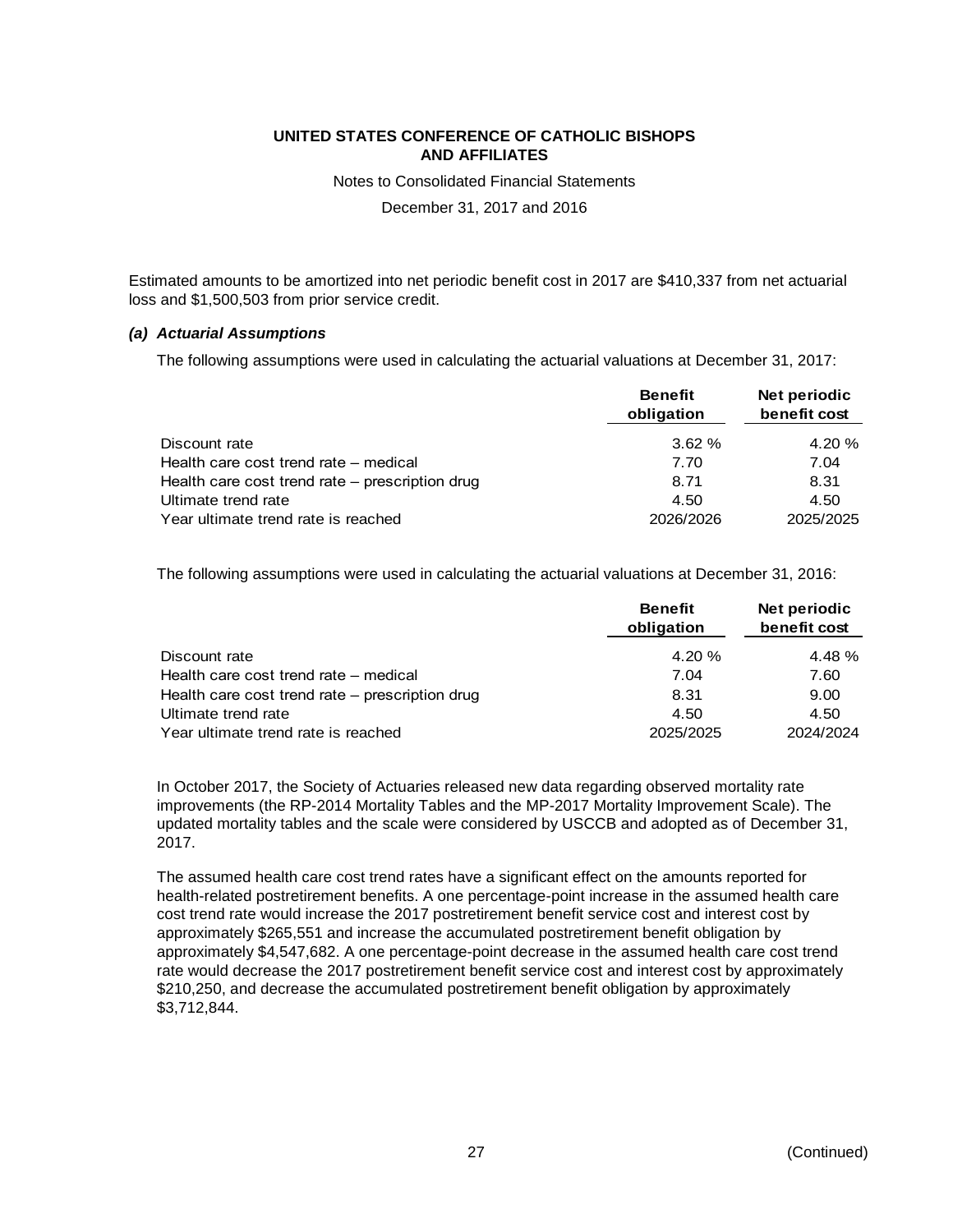Notes to Consolidated Financial Statements

December 31, 2017 and 2016

#### *(b) Contributions and Benefit Payments*

Postretirement benefits are funded on a pay-as-you-go basis. Therefore, employer contributions are equal to benefits paid in each year. For the years ended December 31, 2017 and 2016, the following benefits were paid from plan assets:

|                                 | 2017    |         |
|---------------------------------|---------|---------|
| Benefits paid<br>-SS            | 987.485 | 873.357 |
| Employer contribution           | 909.186 | 791,569 |
| Medicare Part D benefit subsidy | 78.299  | 81.788  |

Estimated future benefit payments, which reflect expected future service, as appropriate, are expected to be paid as follows:

|           | <b>Medicare</b>                  |                     |                                |
|-----------|----------------------------------|---------------------|--------------------------------|
|           | <b>Gross benefit</b><br>payments | subsidy<br>receipts | <b>Net benefit</b><br>payments |
| 2018      | \$<br>1,264,000                  | 161,000             | 1,103,000                      |
| 2019      | 1,362,000                        | 177,000             | 1,185,000                      |
| 2020      | 1,434,000                        | 154,000             | 1,280,000                      |
| 2021      | 1,521,000                        | 162,000             | 1,359,000                      |
| 2022      | 1,595,000                        | 170,000             | 1,425,000                      |
| 2023-2027 | 8,985,000                        | 948,000             | 8,037,000                      |
| Total     | \$<br>16,161,000                 | 1,772,000           | 14,389,000                     |

USCCB plans to make a contribution of \$1,102,519 to the postretirement benefit plan in 2017.

#### **(12) Legal Contingencies**

USCCB has been named in several lawsuits in the normal course of business. In the opinion of management, these claims are not expected to have a material adverse effect on USCCB's consolidated financial position, changes in net assets or cash flows.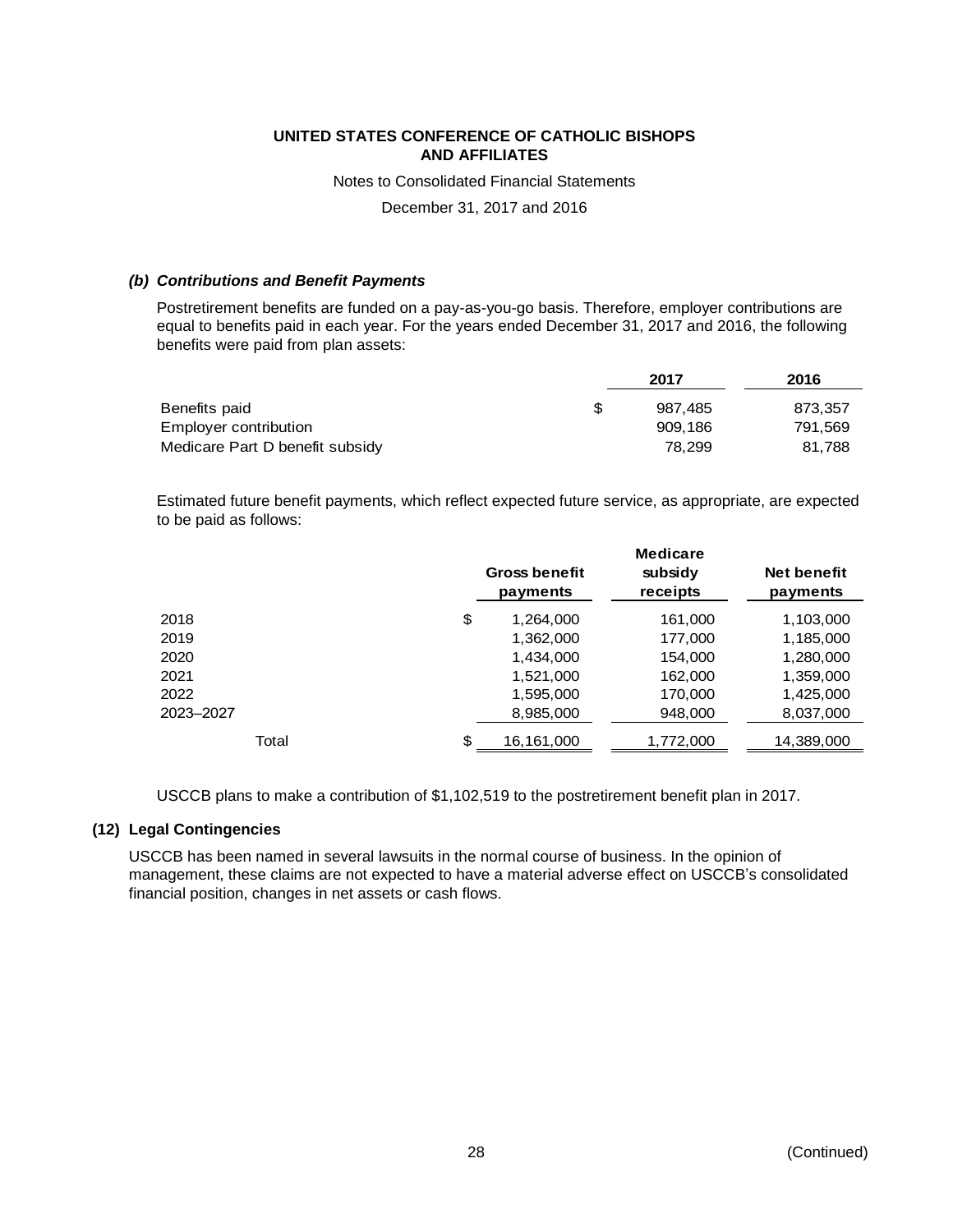Notes to Consolidated Financial Statements

December 31, 2017 and 2016

#### **(13) Commitments**

USCCB leases certain office space and office equipment under various operating lease arrangements with terms in excess of one year. Future minimum lease payments as of December 31, 2017, under scheduled operating leases that have initial or remaining terms in excess of one year, are as follows:

| 2018 |       | \$<br>315,656   |
|------|-------|-----------------|
| 2019 |       | 319,193         |
| 2020 |       | 275,789         |
| 2021 |       | 109,827         |
|      | Total | \$<br>1,020,465 |

For the years ended December 31, 2017 and 2016, rent expense under operating leases was \$376,801 and \$386,354, respectively.

USCCB has employment contracts with diocesan priests and for the services of religious men and women usually for periods not to exceed three years.

As of December 31, 2017, and 2016, the total aggregate payment of multi-year employment contracts consist of the following:

|                                | 2017    | 2016      |  |
|--------------------------------|---------|-----------|--|
| Contracts extend through       | 2020    | 2019      |  |
| Approximate aggregate payments | 987.000 | 1.171.000 |  |

#### **(14) Related Parties**

As discussed in note 2(j), the Conference grants funds to several organizations upon approval by the respective subcommittees of the Bishops. Two of organizations that receive grant funds from the Conference, CLINIC and CRS are determined to be related parties. Specifically, the President of the Conference, or his designee, serves as the chairman and the ex-officio chairman of CLINIC's and CRS's board of directors, respectively.

For the years ended December 31, 2017 and 2016, the Conference incurred expenses, primarily related to grant awards as follows:

| 2017                              | 2016       |
|-----------------------------------|------------|
| 3,335,669                         | 2,185,738  |
| 12,667,787                        | 11,446,088 |
| 16,003,456                        | 13,631,826 |
| Total expense for related parties |            |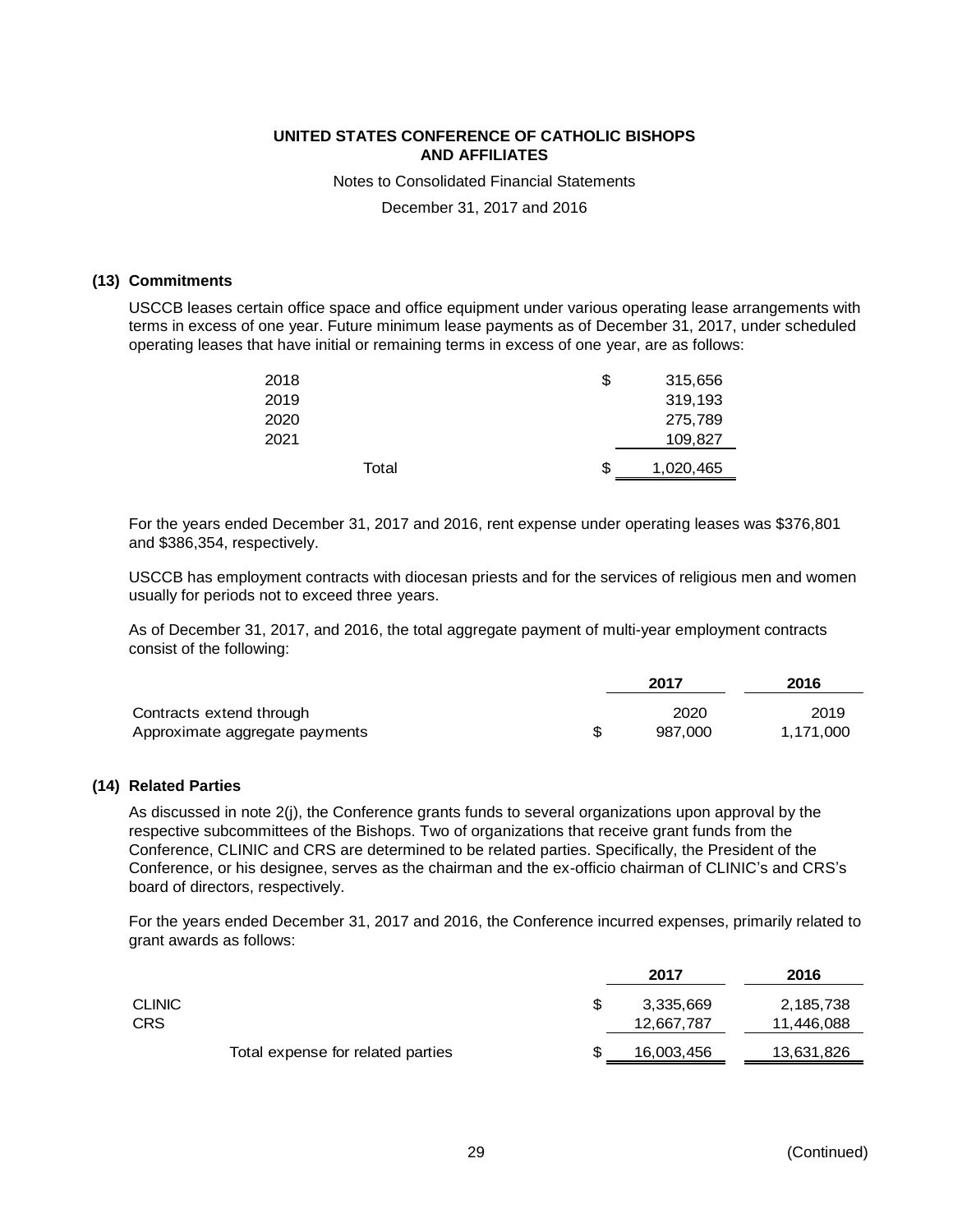Notes to Consolidated Financial Statements

December 31, 2017 and 2016

As of December 31, 2017, and 2016, the Conference had balances, primarily related to grant awards, due to related parties as follows:

|               |                                   | 2017       | 2016       |
|---------------|-----------------------------------|------------|------------|
| <b>CLINIC</b> |                                   | 2,625,883  | 2,151,046  |
| CRS           |                                   | 12,225,369 | 12,244,416 |
|               | Total payables to related parties | 14,851,252 | 14,395,462 |

### **(15) Subsequent Events**

USCCB evaluated its December 31, 2017 consolidated financial statements for subsequent events through June 20, 2018, the date the consolidated financial statements were available to be issued. There were no items that required disclosure or recognition.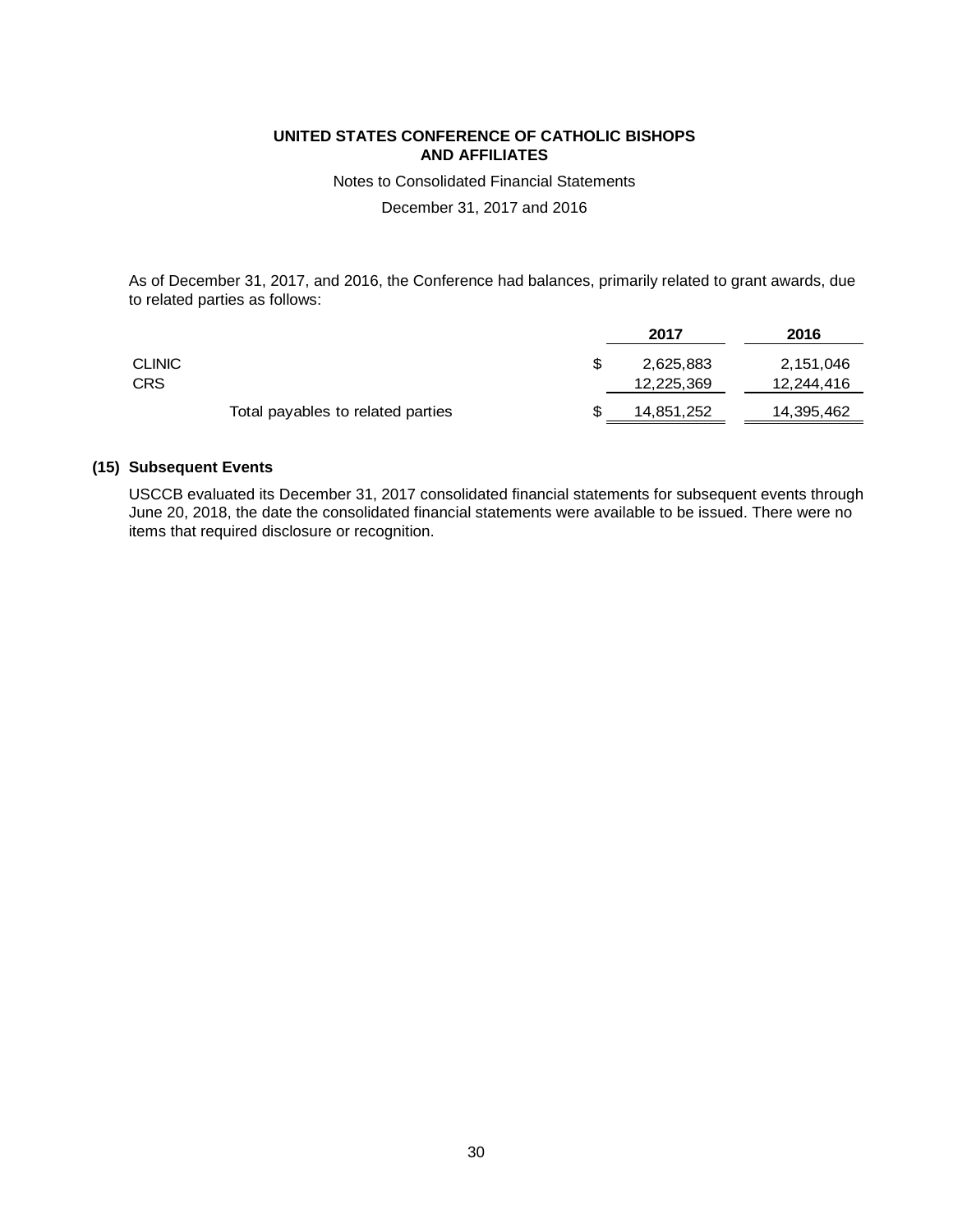#### Consolidated Schedule of Revenue, Expenses, and Other Changes in Net Assets

Year ended December 31, 2017

|                                                              | <b>Total</b>                    | General<br>funds | Villa<br><b>Stritch</b><br><b>Endowment</b> | Total<br>current<br>operating<br>fund | Pastoral<br>activities            | Policy<br>activities | Management<br>and general | <b>National</b><br>collections |
|--------------------------------------------------------------|---------------------------------|------------------|---------------------------------------------|---------------------------------------|-----------------------------------|----------------------|---------------------------|--------------------------------|
| Revenue:                                                     |                                 |                  |                                             |                                       |                                   |                      |                           |                                |
| Contributions:                                               |                                 |                  |                                             |                                       |                                   |                      |                           |                                |
| Diocesan assessment                                          | s.<br>11,644,344                | 11,644,344       |                                             |                                       |                                   |                      |                           |                                |
| National collections                                         | 143,605,120                     |                  | —                                           |                                       |                                   |                      |                           | 143,605,120                    |
| Grants, bequests, and other                                  | 12,722,509                      | 5,201            | —                                           | 5,468,110                             | 2,576,949                         | 2,891,161            | -                         | 7,249,198                      |
| Government contracts and grants revenue                      | 72,321,885                      |                  | $\overline{\phantom{m}}$                    | 72,321,885                            | $\overline{\phantom{0}}$          | 72,321,885           |                           |                                |
| Income on investments                                        | 18.689.097                      | 5,166,004        | 15,403                                      |                                       | $\overline{\phantom{0}}$          |                      |                           | 13,507,690                     |
| Sale of publications                                         | 5,577,762                       |                  | -                                           | 5,577,762                             | 374,717                           | 5,202,110            | 935                       |                                |
| Royalty income                                               | 2,362,418                       |                  | —<br>—                                      | 2,362,418                             |                                   | 126,929              | 2,235,489                 |                                |
| Collection fees on refugee loans                             | 3,525,335                       | –                | $\overline{\phantom{0}}$                    | 3,525,335                             |                                   | 3,525,335            |                           |                                |
| Contributed services                                         | 513,640                         |                  | $\qquad \qquad -$                           | 513,640                               | 136,772                           |                      | 376,868                   |                                |
| Other                                                        | 3,134,218                       | 151,239          | —                                           | 2,909,648                             | 1,183,299                         | 1,381,438            | 344,911                   | 73,331                         |
| Total revenue                                                | 274,096,328                     | 16,966,788       | 15,403                                      | 92,678,798                            | 4,271,737                         | 85,448,858           | 2,958,203                 | 164,435,339                    |
| Expenses:                                                    |                                 |                  |                                             |                                       |                                   |                      |                           |                                |
| Grants and donations                                         | 113,970,028                     | 116,987          |                                             | 6,518,702                             | 121,986                           | 6,236,741            | 159,975                   | 107,334,339                    |
| Sub-recipient government contract expenses                   | 61,651,456                      |                  | $\qquad \qquad -$                           | 61,651,456                            | $\overline{\phantom{m}}$          | 61,651,456           | $\overline{\phantom{a}}$  |                                |
| Promotion and fundraising expenses                           | 2,203,243                       |                  | $\qquad \qquad$                             | $\overline{\phantom{0}}$              | $\overbrace{\phantom{123221111}}$ |                      |                           | 2,203,243                      |
| Salaries, taxes and benefits                                 | 32,935,638                      | (1,441,945)      | $\qquad \qquad -$                           | 32,898,006                            | 4,769,823                         | 18,901,902           | 9,226,281                 | 1,479,577                      |
| Travel and meetings                                          | 5,584,015                       | 843              | —                                           | 5,172,640                             | 948,493                           | 3,334,141            | 890,006                   | 410,532                        |
| Professional and contract services                           | 8,909,381                       | 11,664           | $\overline{\phantom{a}}$                    | 8,365,174                             | 1,959,341                         | 3,039,749            | 3,366,084                 | 532,543                        |
| Printing and mailing                                         | 2,263,244                       | 1,244            | —                                           | 2,237,574                             | 339,273                           | 975,598              | 922,703                   | 24,426                         |
| Other program and operating expenses                         | 4,991,777                       | 69,645           |                                             | 4,640,167                             | 1,245,075                         | 4,486,802            | $(1,091,710)^{-2}$        | 281,965                        |
| Interfund charges                                            | $\qquad \qquad \longleftarrow$  | (7,031,121)      | $\overline{\phantom{m}}$                    | 5,577,055                             | 133,122                           | 6,039,260            | (595, 327)                | 1,454,066                      |
| <b>Total expenses</b>                                        | 232,508,782                     | (8,272,683)      | $\equiv$                                    | 127,060,774                           | 9,517,113                         | 104,665,649          | 12,878,012                | 113,720,691                    |
| Fund transfers                                               | $\hspace{0.1mm}-\hspace{0.1mm}$ | 1,342,005        | (13, 273)                                   | 16,005,880                            | 940,377                           | 16,261,596           | (1, 196, 093)             | (17, 334, 612)                 |
| Changes in net assets from operations                        | 41,587,546                      | 26,581,476       | 2,130                                       | (18,376,096)                          | (4,304,999)                       | (2,955,195)          | (11, 115, 902)            | 33,380,036                     |
| Nonoperating activities:                                     |                                 |                  |                                             |                                       |                                   |                      |                           |                                |
| Unrealized appreciation on investments                       | 22,855,257                      | 6,382,058        | 18,763                                      |                                       |                                   |                      |                           | 16,454,436                     |
| Pension related changes other than net periodic pension cost | 1,378,511                       | 1,378,511        | $\overline{\phantom{m}}$                    |                                       |                                   |                      | $\overline{\phantom{m}}$  | $\overline{\phantom{m}}$       |
| Total nonoperating activities                                | 24,233,768                      | 7,760,569        | 18,763                                      |                                       |                                   |                      | $\overline{\phantom{m}}$  | 16,454,436                     |
| Changes in net assets before general funds subsidy           | 65,821,314                      | 34,342,045       | 20,893                                      | (18, 376, 096)                        | (4,304,999)                       | (2,955,195)          | (11, 115, 902)            | 49,834,472                     |
| General funds subsidy to cover deficit                       | $\overline{\phantom{0}}$        | (20, 509, 483)   | $\overline{\phantom{m}}$                    | 20,509,483                            | 4,304,999                         | 5,088,582            | 11,115,902                |                                |
| Changes in net assets                                        | 65,821,314                      | 13,832,562       | 20,893                                      | 2,133,387                             |                                   | 2,133,387            |                           | 49,834,472                     |
| Net assets at the beginning of the year                      | 226,623,613                     | 27,972,811       | 231,290                                     | 5,578,444                             |                                   | 5,578,444            |                           | 192,841,068                    |
| Net assets at the end of the year                            | 292,444,927<br>\$               | 41,805,373       | 252,183                                     | 7,711,831                             |                                   | 7,711,831            |                           | 242,675,540                    |

<sup>1</sup> The negative expense amount pertains to the current year decrease pertaining to pension related changes other than net periodic pension costs, which reduced the current year expense amount.

 $2$  The negative expense pertains to telephone, information technology, and staff house charges allocated across different funds.

See accompanying independent auditors' report.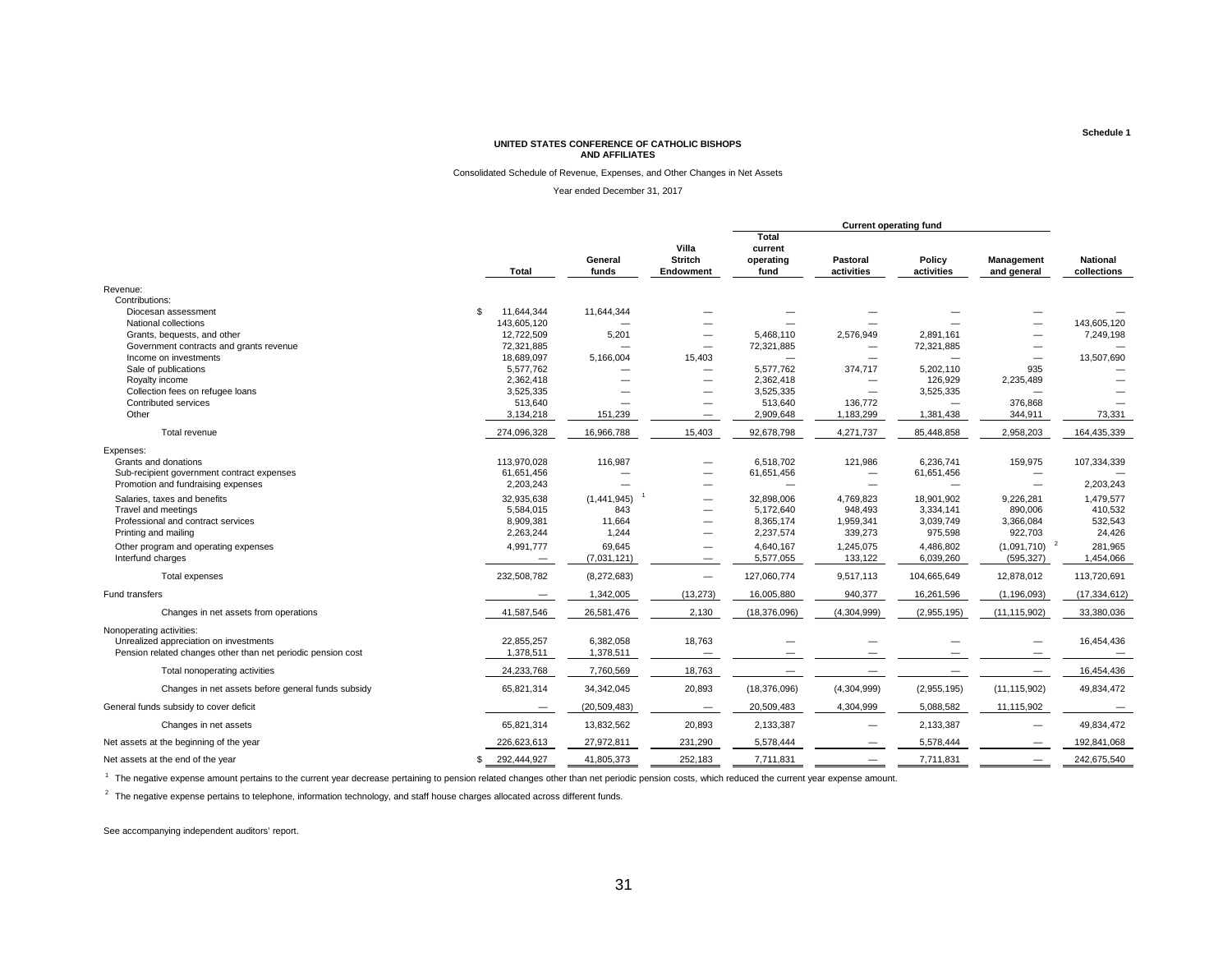Schedule of Revenue, Expenses and Other Changes in Net Assets

#### General Funds

Year ended December 31, 2017

|                                                               | <b>Total general</b><br>funds | Operating<br>fund | <b>Building</b><br>fund | General<br>reserve<br>fund | Catechism<br>fund | Quasi-<br>Endowment<br>fund |
|---------------------------------------------------------------|-------------------------------|-------------------|-------------------------|----------------------------|-------------------|-----------------------------|
| Revenue:                                                      |                               |                   |                         |                            |                   |                             |
| Diocesan assessment                                           | \$<br>11,644,344              | 11,644,344        |                         |                            |                   |                             |
| Grants, bequests, and other                                   | 5,201                         | 5,201             |                         |                            |                   |                             |
| Income on investments                                         | 5,166,004                     | 1,533,087         | 1,635,752               |                            | 73,288            | 1,923,877                   |
| Other                                                         | 151,239                       | 151,239           |                         |                            |                   |                             |
| Total revenue                                                 | 16,966,788                    | 13,333,871        | 1,635,752               |                            | 73,288            | 1,923,877                   |
| Expenses:                                                     |                               |                   |                         |                            |                   |                             |
| Grants and donations                                          | 116,987                       | 116,987           |                         |                            |                   |                             |
| Salaries, taxes and benefits                                  | (1,441,945)                   | (1,441,945)       |                         |                            |                   |                             |
| Travel and meetings                                           | 843                           | 843               |                         |                            |                   |                             |
| Professional and contract services                            | 11,664                        | 11,664            |                         |                            |                   |                             |
| Printing and mailing                                          | 1,244                         | 1,244             |                         |                            |                   |                             |
| Other program and operating expenses                          | 69,645                        | 69,645            |                         |                            |                   |                             |
| Interfund charges                                             | (7,031,121)                   | (7,031,121)       |                         |                            |                   |                             |
| Total expenses                                                | (8,272,683)                   | (8,272,683)       |                         |                            |                   |                             |
| Fund transfers                                                | 1,342,005                     | 2,748,349         | 413,273                 |                            |                   | (1,819,617)                 |
| Changes in net assets from operations                         | 26,581,476                    | 24,354,903        | 2,049,025               |                            | 73,288            | 104,260                     |
| Nonoperating activities:                                      |                               |                   |                         |                            |                   |                             |
| Unrealized gain on investments                                | 6,382,058                     | 1,956,609         | 1,992,596               |                            | 89,276            | 2,343,577                   |
| Pension related expenses other than net periodic pension cost | 1,378,511                     | 1,378,511         |                         |                            |                   |                             |
| Total nonoperating activities                                 | 7,760,569                     | 3,335,120         | 1,992,596               |                            | 89,276            | 2,343,577                   |
| Changes in net assets before general funds subsidy            | 34,342,045                    | 27,690,023        | 4,041,621               |                            | 162,564           | 2,447,837                   |
| General funds subsidy to cover deficit                        | (20, 509, 483)                | (20, 509, 483)    |                         |                            |                   |                             |
| Changes in net assets                                         | 13,832,562                    | 7,180,540         | 4,041,621               |                            | 162,564           | 2,447,837                   |
| Net assets at the beginning of the year                       | 27,972,811                    | (45, 110, 363)    | 38,139,281              | 5,000,000                  | 1,127,397         | 28,816,496                  |
| Net assets at the end of the year                             | \$<br>41,805,373              | (37, 929, 823)    | 42,180,902              | 5,000,000                  | 1,289,961         | 31,264,333                  |

 $1$  The negative expense pertains to telephone, information technology, and staff house charges allocated across different funds.

See accompanying independent auditors' report.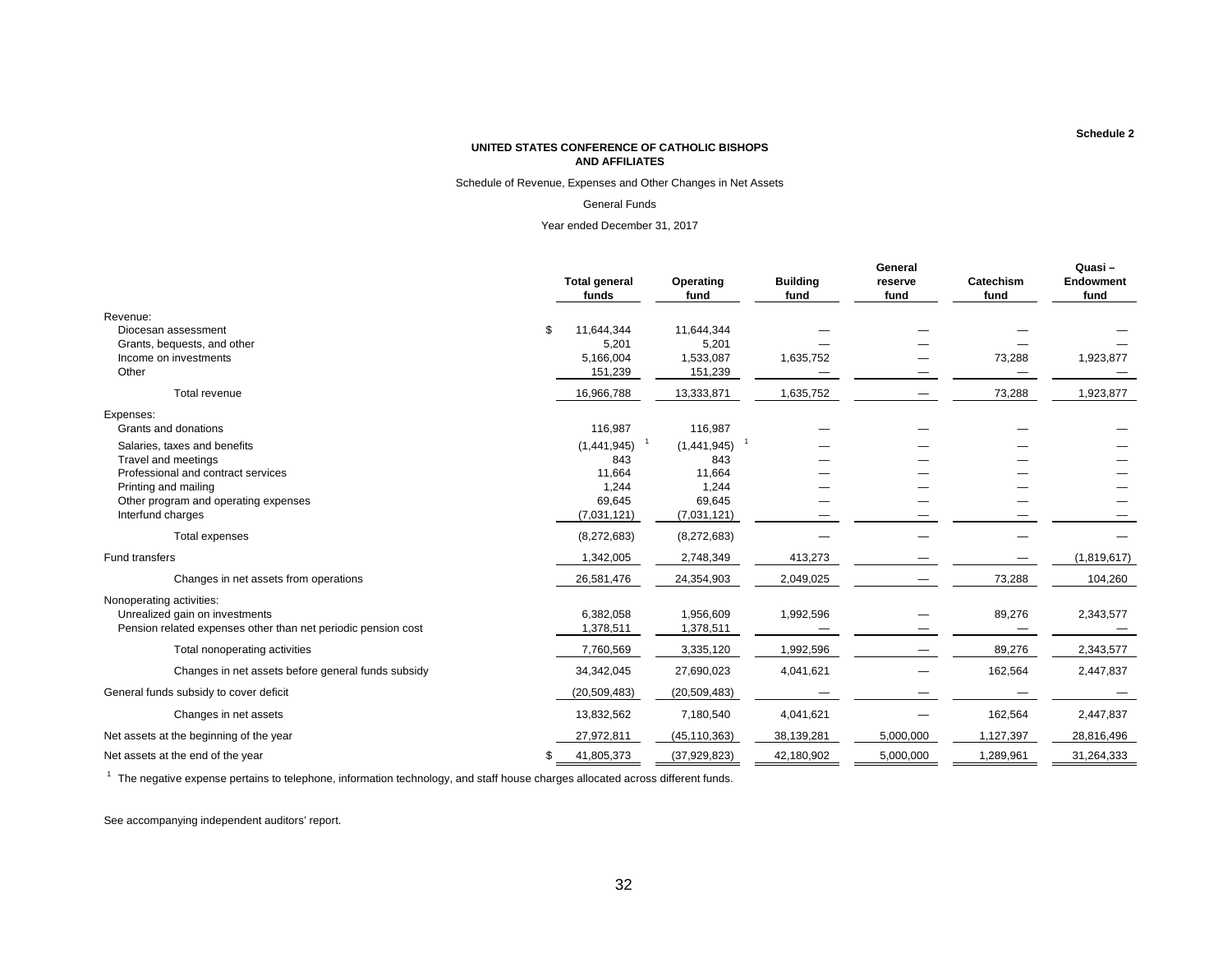Schedule of Revenue, Expenses and Other Changes in Net Assets

#### Pastoral Activities

Year ended December 31, 2017

|                                         |                                        |                       |                                | Canonical                         |                          |                                     |                                                      |                                |                                    | Clergy                            |
|-----------------------------------------|----------------------------------------|-----------------------|--------------------------------|-----------------------------------|--------------------------|-------------------------------------|------------------------------------------------------|--------------------------------|------------------------------------|-----------------------------------|
|                                         | <b>Total</b><br>pastoral<br>activities | Cultural<br>diversity | Child &<br>youth<br>protection | affairs &<br>church<br>governance | <b>Divine</b><br>worship | Doctrine &<br>pastoral<br>practices | <b>Ecumenical &amp;</b><br>interreligious<br>affairs | Evangelization<br>& catechesis | Laity<br>marriage<br>& family life | consecrated<br>life &<br>vocation |
| Revenue:                                |                                        |                       |                                |                                   |                          |                                     |                                                      |                                |                                    |                                   |
| Grants, bequests and other              | 2,576,949                              | 1,885,832             |                                |                                   |                          |                                     |                                                      | 167                            | 690,950                            |                                   |
| Government contract revenue             |                                        |                       |                                |                                   |                          |                                     |                                                      |                                |                                    |                                   |
| Sale of publications                    | 374,717                                | 325,642               |                                |                                   | 30,071                   |                                     | 34                                                   |                                | 18,970                             |                                   |
| Contributed services                    | 136,772                                | 5,514                 |                                | –                                 | 26,974                   | 38,460                              | 16,730                                               |                                | 5,120                              | 43,974                            |
| Other                                   | 1,183,299                              | 19,273                | 1,162,386                      |                                   | 1,640                    |                                     | —                                                    |                                | —                                  |                                   |
| Total revenue                           | 4,271,737                              | 2,236,261             | 1,162,386                      |                                   | 58,685                   | 38,460                              | 16,764                                               | 167                            | 715,040                            | 43,974                            |
| Expenses:                               |                                        |                       |                                |                                   |                          |                                     |                                                      |                                |                                    |                                   |
| Grants and donations                    | 121,986                                | 119,741               |                                | 1,695                             |                          |                                     |                                                      | 550                            |                                    |                                   |
| Salaries, taxes and benefits            | 4,769,823                              | 1,167,767             | 485,861                        |                                   | 331,341                  | 408,670                             | 557.926                                              | 705,217                        | 909,667                            | 203,374                           |
| Travel and meetings                     | 948,493                                | 326,904               | 206,187                        | 12,915                            | 32,904                   | 43,907                              | 114,256                                              | 71,907                         | 97,863                             | 41,650                            |
| Professional and contract services      | 1,959,341                              | 1.027.570             | 578,389                        |                                   | 1,022                    |                                     | 1.171                                                | 93,036                         | 235,623                            | 22,530                            |
| Printing and mailing                    | 339,273                                | 269,983               | 11,464                         | 1,909                             | 28,505                   | 4,392                               | 2,176                                                | 5,033                          | 12,524                             | 3,287                             |
| Other program and operating expenses    | 1,245,075                              | 347,944               | 76,414                         | 2,737                             | 168,542                  | 100,268                             | 115,131                                              | 93,175                         | 202,180                            | 138,684                           |
| Interfund charges                       | 133,122                                | 133,122               |                                | $\qquad \qquad$                   | $\overline{\phantom{0}}$ |                                     |                                                      |                                |                                    |                                   |
| Total expenses                          | 9,517,113                              | 3,393,031             | 1,358,315                      | 19,256                            | 562,314                  | 557,237                             | 790,660                                              | 968,918                        | 1,457,857                          | 409,525                           |
| Fund transfers                          | 940,377                                | 940,377               |                                |                                   |                          |                                     |                                                      |                                |                                    |                                   |
| Changes in net assets before general    |                                        |                       |                                |                                   |                          |                                     |                                                      |                                |                                    |                                   |
| funds subsidy                           | (4,304,999)                            | (216, 393)            | (195, 929)                     | (19, 256)                         | (503, 629)               | (518, 777)                          | (773, 896)                                           | (968, 751)                     | (742, 817)                         | (365, 551)                        |
| General funds subsidy to cover deficit  | 4,304,999                              | 216,393               | 195,929                        | 19,256                            | 503,629                  | 518,777                             | 773,896                                              | 968,751                        | 742,817                            | 365,551                           |
| Changes in net assets                   |                                        |                       |                                |                                   |                          |                                     |                                                      |                                |                                    |                                   |
| Net assets at the beginning of the year |                                        |                       |                                |                                   |                          |                                     |                                                      |                                |                                    |                                   |
| Net assets at the end of the year       |                                        |                       |                                |                                   |                          |                                     |                                                      |                                |                                    |                                   |

See accompanying independent auditors' report.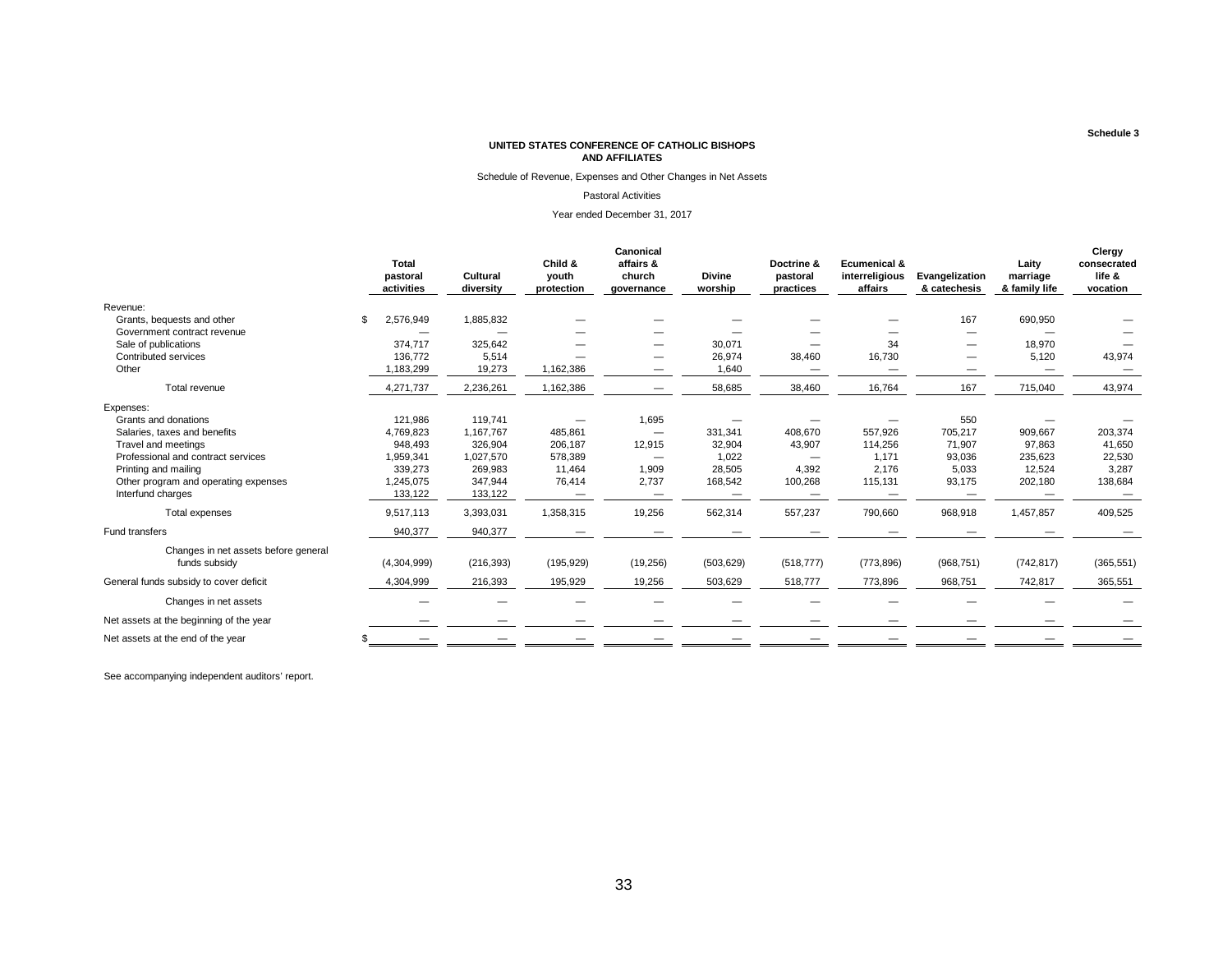Schedule of Revenue, Expenses and Other Changes in Net Assets

#### Policy Activities

#### Year ended December 31, 2017

|                                                       |                                   | <b>Migration and</b>       |                                                           |            |                                     |                        | <b>Development</b> |                                         |  |  |
|-------------------------------------------------------|-----------------------------------|----------------------------|-----------------------------------------------------------|------------|-------------------------------------|------------------------|--------------------|-----------------------------------------|--|--|
|                                                       | <b>Total policy</b><br>activities | Refugee<br><b>Services</b> | <b>Communications Office of Sec-</b><br><b>Department</b> | Policy     | <b>Catholic</b><br><b>Education</b> | Pro-Life<br>activities | and World<br>Peace | <b>Priorities &amp;</b><br><b>Plans</b> |  |  |
| Revenue:                                              |                                   |                            |                                                           |            |                                     |                        |                    |                                         |  |  |
| Grants, bequests, and other                           | \$.<br>2.891.161                  | 615,316                    | 10,000                                                    | 250,257    | 30,000                              | 1,295,174              | 88,164             | 602,250                                 |  |  |
| Government contract revenue                           | 72,321,885                        | 72,321,885                 |                                                           |            |                                     |                        |                    |                                         |  |  |
| Sale of publications                                  | 5,202,110                         | 5,274                      | 5,009,090                                                 |            |                                     | 186,838                | 908                |                                         |  |  |
| Royalty income                                        | 126,929                           |                            | 126,929                                                   |            |                                     |                        |                    |                                         |  |  |
| Collection fees on refugee loans                      | 3,525,335                         | 3,525,335                  |                                                           |            |                                     |                        |                    |                                         |  |  |
| Other                                                 | 1,381,438                         | 1,365                      | 813                                                       |            | 7,986                               | 4,618                  | 500                | 1,366,156                               |  |  |
| Total revenue                                         | 85,448,858                        | 76,469,175                 | 5,146,832                                                 | 250,257    | 37,986                              | 1,486,630              | 89,572             | 1,968,406                               |  |  |
| Expenses:                                             |                                   |                            |                                                           |            |                                     |                        |                    |                                         |  |  |
| Grants and donations                                  | 6,236,741                         | 5,942,032                  | 100                                                       | 150        | 200                                 |                        | 198,157            | 96,102                                  |  |  |
| Sub-recipient government contract expenses            | 61,651,456                        | 61,651,456                 |                                                           |            |                                     |                        |                    |                                         |  |  |
| Salaries, taxes, and benefits                         | 18,901,902                        | 8,730,547                  | 4,852,386                                                 | 746,111    | 678,104                             | 1,031,680              | 2,822,173          | 40,901                                  |  |  |
| Travel and meetings                                   | 3,334,141                         | 433,243                    | 207,681                                                   | 42,093     | 100,698                             | 154,148                | 601,453            | 1,794,825                               |  |  |
| Professional and contract services                    | 3,039,749                         | 621,806                    | 1,540,912                                                 | 93,282     | 46,376                              | 434,584                | 97,371             | 205,418                                 |  |  |
| Printing and mailing                                  | 975,598                           | 245,307                    | 514,851                                                   | 2,183      | 5,985                               | 124,056                | 28,354             | 54,862                                  |  |  |
| Other program and operating expenses                  | 4,486,802                         | 1,531,328                  | 1,886,511                                                 | 86,235     | 131,819                             | 277,840                | 529,943            | 43,126                                  |  |  |
| Interfund charges                                     | 6,039,260                         | 3,078,999                  | 1,576,878                                                 | 27,926     |                                     | 347,663                | 1,002,932          | 4,862                                   |  |  |
| Total expenses                                        | 104,665,649                       | 82,234,718                 | 10,579,319                                                | 997,980    | 963,182                             | 2,369,971              | 5,280,383          | 2,240,096                               |  |  |
| Fund transfers                                        | 16,261,596                        | 7,898,930                  | 4,215,508                                                 | (121, 658) |                                     |                        | 4,269,531          | (715)                                   |  |  |
| Changes in net assets before general<br>funds subsidy | (2,955,195)                       | 2,133,387                  | (1, 216, 979)                                             | (869, 381) | (925, 196)                          | (883, 341)             | (921, 280)         | (272, 405)                              |  |  |
| General funds subsidy to cover deficit                | 5,088,582                         |                            | 1,216,979                                                 | 869,381    | 925,196                             | 883,341                | 921,280            | 272,405                                 |  |  |
| Changes in net assets                                 | 2,133,387                         | 2,133,387                  |                                                           |            |                                     |                        |                    |                                         |  |  |
| Net assets at the beginning of the year               | 5,578,444                         | 5,578,444                  |                                                           |            |                                     |                        |                    |                                         |  |  |
| Net assets at the end of the year                     | 7,711,831<br>S.                   | 7,711,831                  |                                                           |            |                                     |                        |                    |                                         |  |  |

See accompanying independent auditors' report.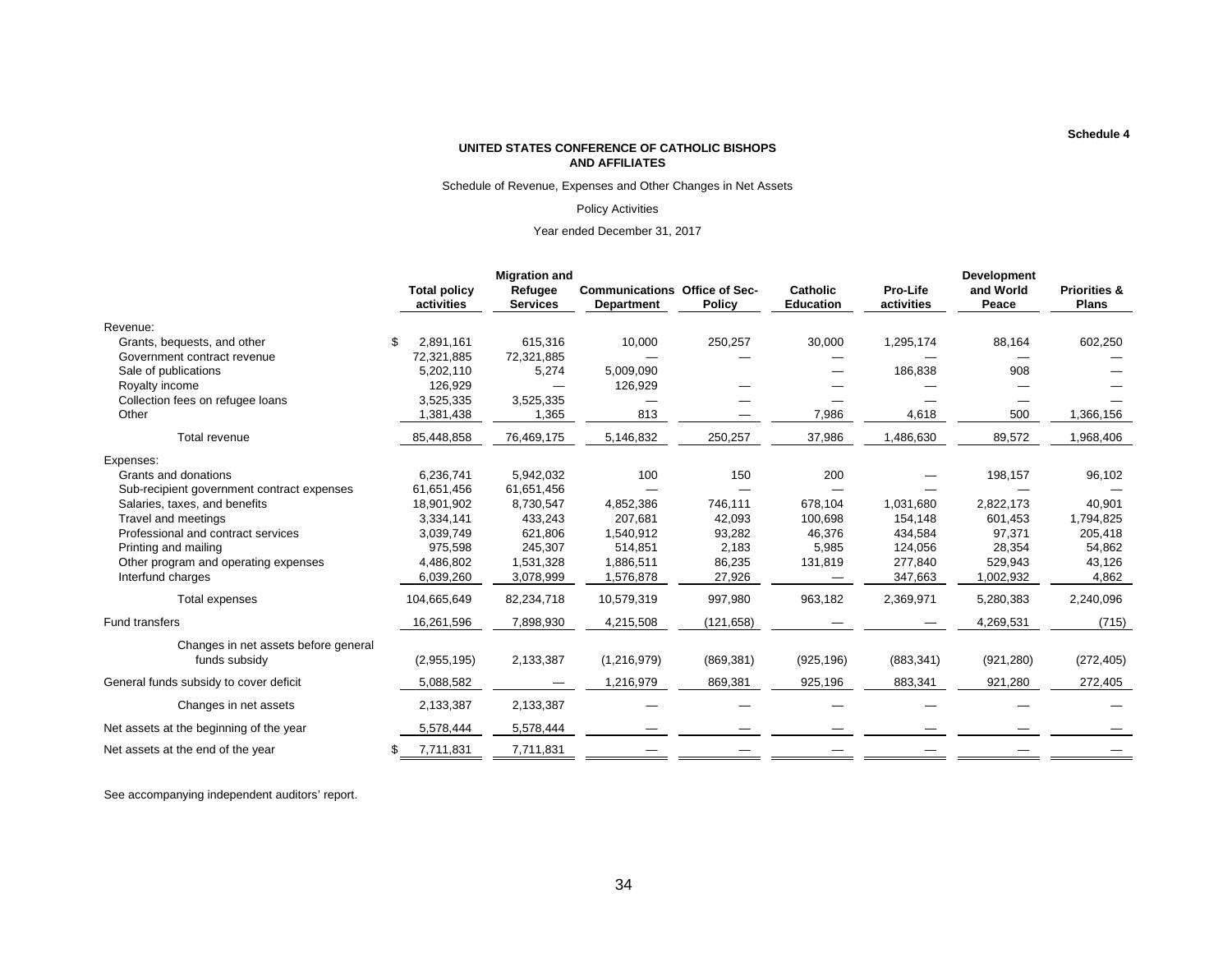Schedule of Revenue, Expenses and Other Changes in Net Assets

Migration and Refugee Services

Year ended December 31, 2017

|                                            | <b>Total Migration</b><br>and Refugee<br><b>Services</b> | <b>Government</b><br>grant/contract<br>activity | Other     | <b>Unrestricted</b><br>funds |
|--------------------------------------------|----------------------------------------------------------|-------------------------------------------------|-----------|------------------------------|
| Revenue:                                   |                                                          |                                                 |           |                              |
| Grants, bequests, and other                | \$<br>615,316                                            | 8,927                                           | 603,337   | 3,052                        |
| Government contracts and grants revenue    | 72,321,885                                               | 72,321,885                                      |           |                              |
| Sale of publications                       | 5,274                                                    |                                                 | 5         | 5,269                        |
| Collection fees on refugee loans           | 3,525,335                                                |                                                 |           | 3,525,335                    |
| Other                                      | 1,365                                                    |                                                 |           | 1,365                        |
| Total revenue                              | 76,469,175                                               | 72,330,812                                      | 603,342   | 3,535,021                    |
| Expenses:                                  |                                                          |                                                 |           |                              |
| Grants and donations                       | 5,942,032                                                | 56,000                                          | 5,781,979 | 104,053                      |
| Sub-recipient government contract expenses | 61,651,456                                               | 61,243,260                                      | 456,510   | (48, 314)                    |
| Salaries, taxes, and benefits              | 8,730,547                                                | 7,390,259                                       | 132,732   | 1,207,556                    |
| Travel and meetings                        | 433,243                                                  | 272,574                                         | 77,698    | 82,971                       |
| Professional and contract services         | 621,806                                                  | 357,658                                         | 134,068   | 130,080                      |
| Printing and mailing                       | 245,307                                                  | 18,194                                          | 39,431    | 187,682                      |
| Other program and operating expenses       | 1,531,328                                                | 1,101,686                                       | 116,405   | 313,237                      |
| Interfund charges                          | 3,078,999                                                | 2,224,319                                       | 90,228    | 764,452                      |
| Total expenses                             | 82,234,718                                               | 72,663,950                                      | 6,829,051 | 2,741,717                    |
| <b>Fund transfers</b>                      | 7,898,930                                                | 333,138                                         | 6,773,464 | 792,328                      |
| Changes in net assets                      | 2,133,387                                                |                                                 | 547,755   | 1,585,632                    |
| Net assets at the beginning of the year    | 5,578,444                                                | 79,192                                          | 647,375   | 4,851,877                    |
| Net assets at the end of the year          | \$<br>7,711,831                                          | 79,192                                          | 1,195,130 | 6,437,509                    |

See accompanying independent auditors' report.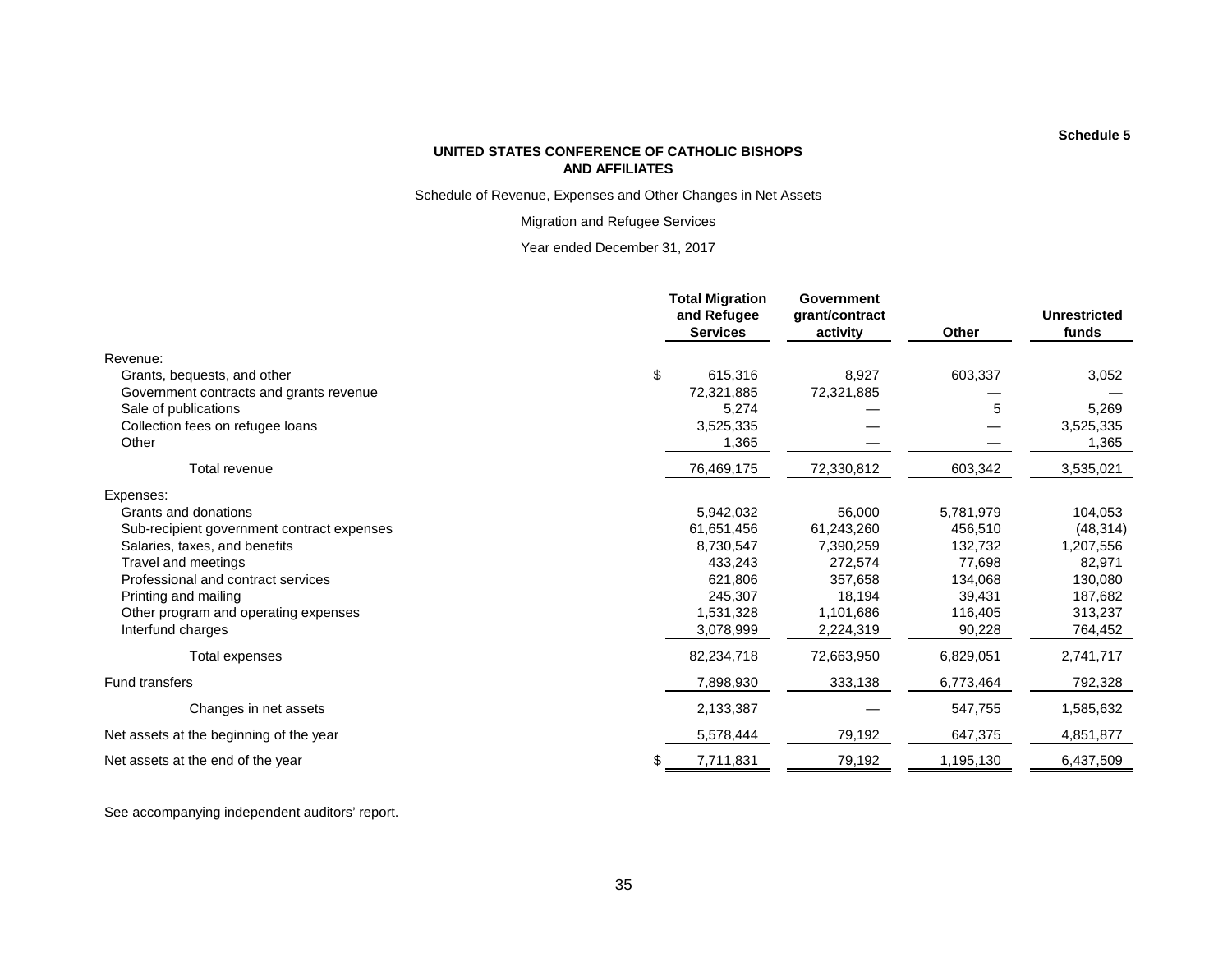Schedule of Revenue, Expenses and Other Changes in Net Assets

Communications Department

Year ended December 31, 2017

|                                                    | <b>Total</b><br><b>Communications</b><br><b>Department</b> | General<br>Communication | <b>Catholic</b><br><b>News</b><br><b>Service</b> | <b>Customer and</b><br><b>Client</b><br><b>Relations</b> |  |
|----------------------------------------------------|------------------------------------------------------------|--------------------------|--------------------------------------------------|----------------------------------------------------------|--|
| Revenue:                                           |                                                            |                          |                                                  |                                                          |  |
| \$<br>Grants, bequests & other                     | 10,000                                                     |                          | 10.000                                           |                                                          |  |
| Sale of publications                               | 5,009,090                                                  |                          | 3,230,220                                        | 1,778,870                                                |  |
| Royalty income                                     | 126,929                                                    |                          | 63                                               | 126,866                                                  |  |
| Other                                              | 813                                                        |                          | 813                                              |                                                          |  |
| <b>Total revenue</b>                               | 5,146,832                                                  |                          | 3,241,096                                        | 1,905,736                                                |  |
| Expenses:                                          |                                                            |                          |                                                  |                                                          |  |
| Grants and donations                               | 100                                                        |                          | 100                                              |                                                          |  |
| Salaries, taxes, and benefits                      | 4,852,386                                                  | 999,686                  | 2,892,501                                        | 960,199                                                  |  |
| Travel and meetings                                | 207.681                                                    | 78,127                   | 101,849                                          | 27,705                                                   |  |
| Professional and contract services                 | 1,540,912                                                  | 553,359                  | 411.732                                          | 575,821                                                  |  |
| Printing and mailing                               | 514,851                                                    | 2,382                    | 134,437                                          | 378,032                                                  |  |
| Other program and operating expenses               | 1,886,511                                                  | 453,867                  | 557,655                                          | 874,989                                                  |  |
| Interfund charges                                  | 1,576,878                                                  | 314,378                  | 961,288                                          | 301,212                                                  |  |
| Total expenses                                     | 10,579,319                                                 | 2,401,799                | 5,059,562                                        | 3,117,958                                                |  |
| <b>Fund transfers</b>                              | 4,215,508                                                  | 2,658,779                | 1,012,499                                        | 544,230                                                  |  |
| Changes in net assets before general funds subsidy | (1,216,979)                                                | 256,980                  | (805, 967)                                       | (667, 992)                                               |  |
| General funds subsidy to cover deficit             | 1,216,979                                                  | (256, 980)               | 805,967                                          | 667,992                                                  |  |
| Changes in net assets                              |                                                            |                          |                                                  |                                                          |  |
| Net assets at the beginning of the year            |                                                            |                          |                                                  |                                                          |  |
| Net assets at the end of the year                  |                                                            |                          |                                                  |                                                          |  |

See accompanying independent auditors' report.

36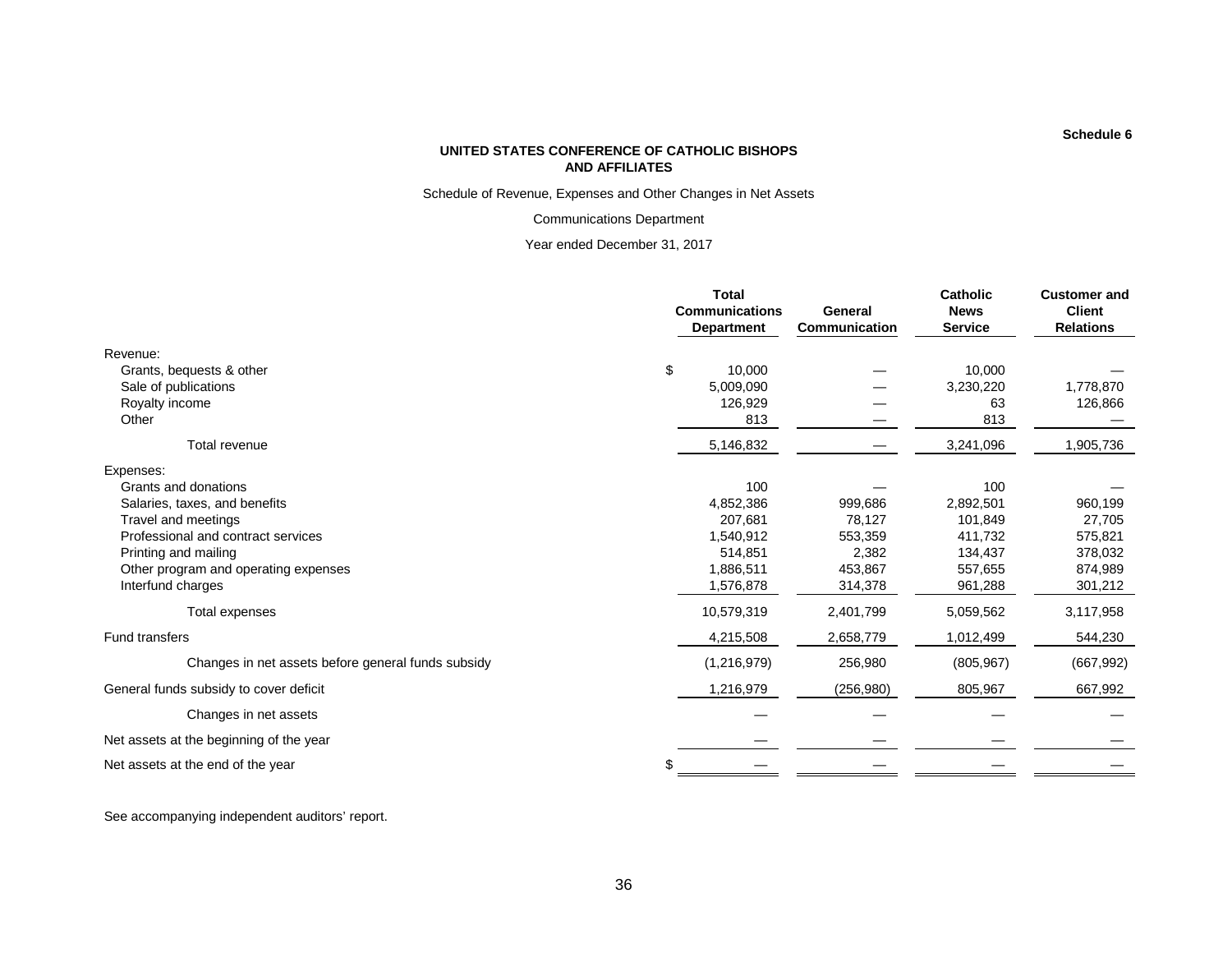Schedule of Revenue, Expenses and Other Changes in Net Assets

#### National Collections

Year ended December 31, 2017

|                                                                  | <b>Total National</b><br><b>Collections</b> | <b>CRS</b>           | <b>CCHD</b>             | <b>CLA</b>      | Haiti<br>Earthquake               | CCC         | <b>CHM</b> | <b>AEE</b>      | <b>SFCA</b>                           | <b>NRRO</b>             | <b>Special</b>       |
|------------------------------------------------------------------|---------------------------------------------|----------------------|-------------------------|-----------------|-----------------------------------|-------------|------------|-----------------|---------------------------------------|-------------------------|----------------------|
| Revenue:                                                         |                                             |                      |                         |                 |                                   |             |            |                 |                                       |                         |                      |
| National collection contributions<br>Grants, bequests, and other | \$143,605.120<br>7.249.198                  | 17,336,115<br>50,000 | 10.767.973<br>4,533,747 | 7,749,931<br>20 | 9,029<br>$\overline{\phantom{0}}$ | 4,039,366   | 9,760,811  | 8,157,753<br>10 | 3,138,739<br>$\overline{\phantom{0}}$ | 27,661,017<br>2,635,421 | 54,984,386<br>30,000 |
| Income on investments                                            | 13,507,690                                  | 1,375,534            | 2,838,683               | 737,182         | 580,489                           | 544,766     | 1,638,703  | 865,439         | 209,551                               | 3,002,011               | 1,715,332            |
| Sale of publications                                             |                                             |                      |                         |                 |                                   |             |            |                 |                                       |                         |                      |
| Contributed services<br>Other                                    | 73,331                                      |                      |                         |                 | 73,331                            |             |            |                 |                                       |                         |                      |
| Total revenue                                                    | 164,435,339                                 | 18,761,649           | 18,140,403              | 8,487,133       | 662,849                           | 4,584,132   | 11,399,514 | 9,023,202       | 3,348,290                             | 33,298,449              | 56,729,718           |
| Expenses:                                                        |                                             |                      |                         |                 |                                   |             |            |                 |                                       |                         |                      |
| Grants and donations                                             | 107,334,339                                 | 16,503,456           | 15,669,497              | 7,470,499       | 2,979,067                         | 59,076      | 9,741,419  | 9,189,908       | 2,044,346                             | 27,552,769              | 16,124,302           |
| Promotion and fundraising expenses                               | 2,203,243                                   | 218,599              | 196,613                 | 253,949         | 7,738                             | 178,542     | 300,334    | 277,229         | 144,216                               | 626,008                 | 15                   |
| Salaries, taxes and benefits                                     | 1,479,577                                   |                      |                         | 246,079         | 180,681                           |             | 216,207    | 257.844         | 46.363                                | 532,403                 |                      |
| Travel and meetings                                              | 410,532                                     |                      |                         | 57,780          | 16,035                            | —           | 23,916     | 96,386          | 39,536                                | 176,879                 |                      |
| Professional and contract services                               | 532,543                                     |                      |                         | 3,920           | 3,600                             |             |            | 6.167           | 102,085                               | 416,771                 |                      |
| Printing and mailing                                             | 24,426                                      |                      |                         | 4,573           |                                   | —           | 1,137      | 986             | 786                                   | 16,944                  |                      |
| Other program and operating expenses                             | 281,965                                     | —                    | 165,620                 | 7,594           | 40                                | —           | 1,421      | 3,236           | 1,230                                 | 102,824                 |                      |
| Interfund charges                                                | 1,454,066                                   | 69,597               | 69,297                  | 313,229         | 120,127                           | 59,155      | 239,357    | 292,968         | 102,296                               | 188,040                 |                      |
| <b>Total expenses</b>                                            | 113,720,691                                 | 16,791,652           | 16,101,027              | 8,357,623       | 3,307,288                         | 296,773     | 10,523,791 | 10,124,724      | 2,480,858                             | 29,612,638              | 16,124,317           |
| Fund transfers                                                   | (17, 334, 612)                              | (9,434,802)          | (2,958,849)             | (476, 633)      |                                   | (4,460,328) | (4,000)    |                 |                                       |                         |                      |
| Changes in net assets<br>from operations                         | 33,380,036                                  | (7,464,805)          | (919, 473)              | (347, 123)      | (2,644,439)                       | (172,969)   | 871,723    | (1, 101, 522)   | 867,432                               | 3,685,811               | 40,605,401           |
| Nonoperating activities:<br>Unrealized gain on investments       | 16,454,436                                  | 1,675,611            | 3,457,950               | 898,000         | 707,126                           | 663,608     | 1,996,191  | 1,054,238       | 255,265                               | 3,656,910               | 2,089,537            |
| Changes in net assets                                            | 49,834,472                                  | (5,789,194)          | 2,538,477               | 550,877         | (1,937,313)                       | 490,639     | 2,867,914  | (47, 284)       | 1,122,697                             | 7,342,721               | 42,694,938           |
| Net assets at the beginning of the year                          | 192,841,068                                 | 13,483,541           | 45,926,109              | 9,391,006       | 11,511,203                        | 7,120,666   | 17,295,968 | 11,954,091      | 2,752,518                             | 70,068,834              | 3,337,132            |
| Net assets at the end of the year                                | \$242,675,540                               | 7,694,347            | 48,464,586              | 9,941,883       | 9,573,890                         | 7,611,305   | 20,163,882 | 11,906,807      | 3,875,215                             | 77,411,555              | 46,032,070           |

See accompanying independent auditors' report.